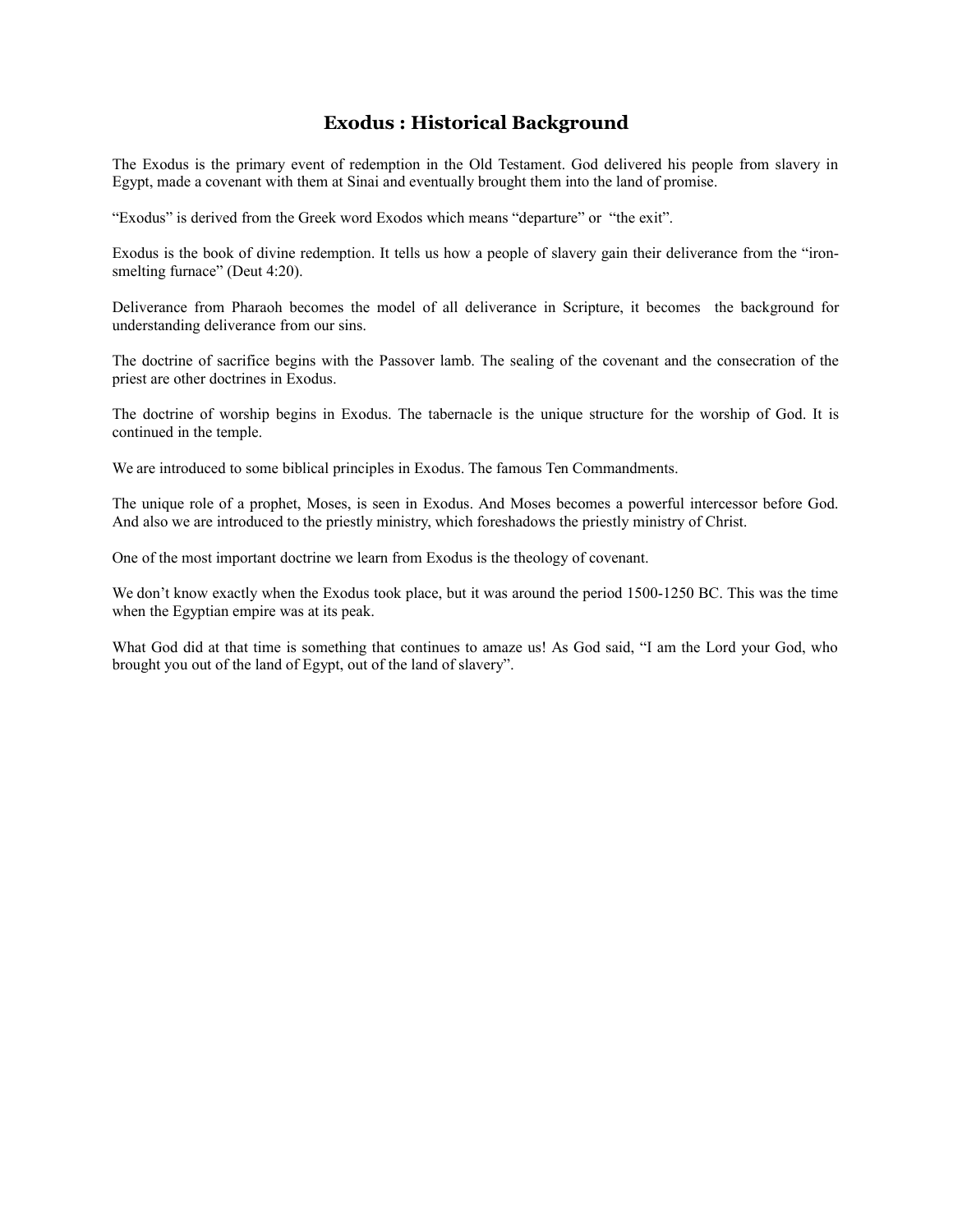### **Day 1 : From Freedom to Slavery [Exodus 1]**

According to the account of Joseph in Genesis, Israel was once a welcomed guest in Egypt (Gen. 47:5). Jacob and his sons came to Egypt as free men and Joseph's wisdom was used to save Egypt from its terrible years of famine. Then there comes a king who did not know about Joseph.

Now God had blessed the Israelites, they were fruitful and multiplied greatly and became numerous. This was a fulfillment of the promise to Abraham that his descendants will be as numerous as the stars in the sky (Gen. 15:5).

But this was a threat to the king. Let us see what are some things that king did because of fear :

- deals shrewdly,
- oppresses, forces into labor
- makes their lives bitter
- uses them ruthlessly.

This is what fear can do. Fear controls us and makes us do things that are wicked and foolish.

Seeing that slavery itself did not solve his problem, Pharaoh increases the pressure. He takes things into his hands and orders for murder. Little did Pharaoh know that he would face what he started, the tenth plague the death of the firstborn, (and his firstborn). It truly shows how we reap what we sow (Gal. 6:7,8).

The midwives, however, feared God. They were not afraid of the king of Egypt, because they feared the everlasting King, God. So God was kind to them. God is kind to all those who fear him.

Do you fear God? Do you put the invisible kings' word above a visible king? There is so much we can learn from these midwives. They were not the richest, most educated or smartest, but they feared God. That is all that ultimately matters.

**Application :** What are some foolish things you do because of fear?

"There is no fear in love. But perfect love drives out fear, because fear has to do with punishment. The one who fears is not made perfect in love.- I Jn.4:18"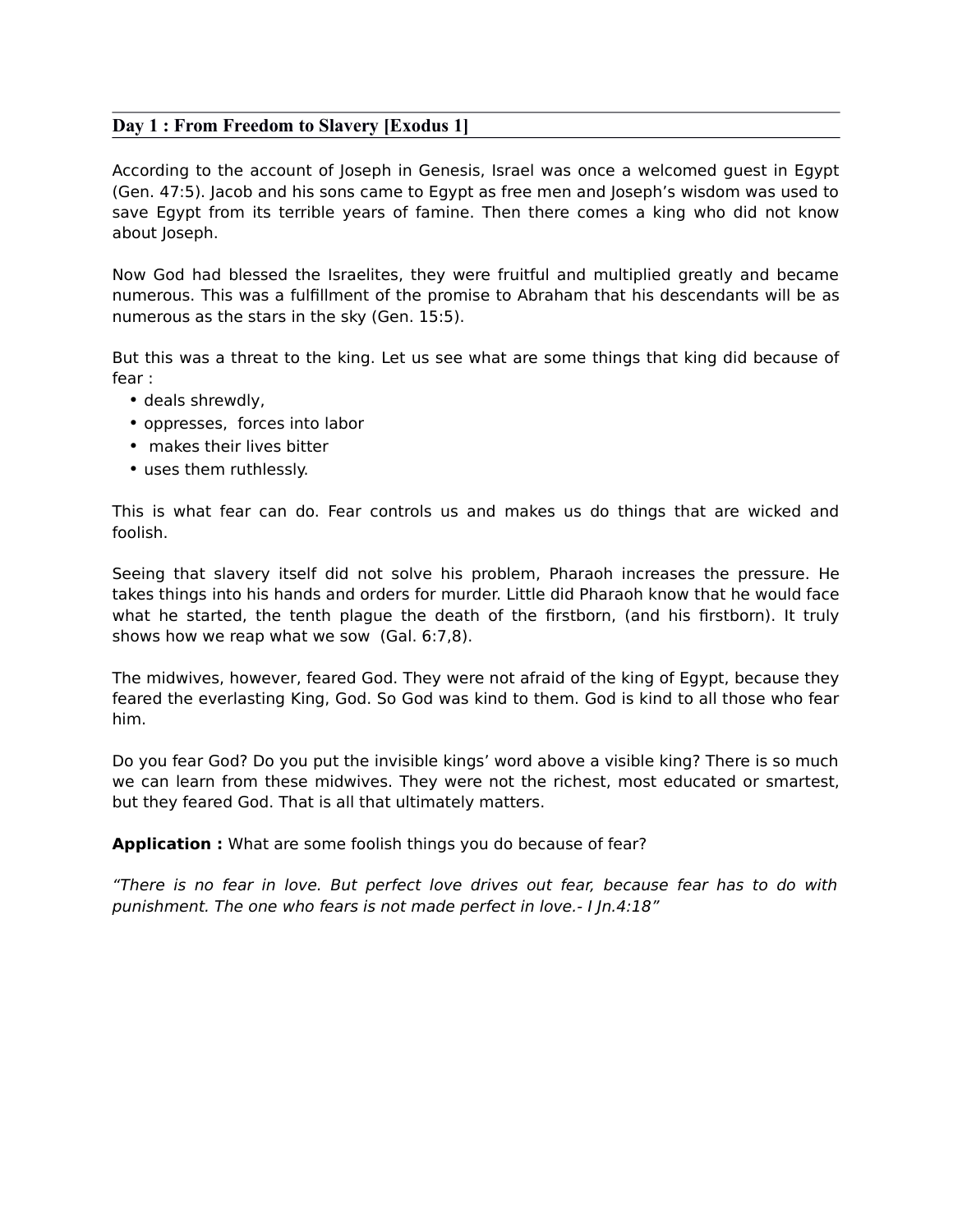#### **Day 2 : Deliverance of the Deliverer [ Exodus 2]**

Just at the time when the cruelty of the Pharaoh was at its height the deliverer was born. Heb 11:23 says that the parents of Moses hid him by faith. They could make out that he was no ordinary child. Because of their faith they were not afraid of the king's edict.

At three months when they could not hide the infant any longer they put him in a basket and hid him in the reeds along the river. Moses lay helpless on the river. Yet no one hurt him. When we seem most neglected and forlorn, God is most present with us.

Pharaoh cruelly sought to destroy Israel, but his own daughter had pity on a Hebrew child, and not only so,but without knowing it,preserved Israel's deliverer, and provided Moses with a good nurse, even his own mother. Moses ended up being treated as the son of Pharaoh's daughter.

Moses wanted to intervene to help the Israelites. Lets also see what the book of Hebrews says about Moses in Heb.11:24-25. He was willing to be ill treated along with the people of God rather than to enjoy the pleasure of sin for a short time.

Also Moses tried to end the dispute between two Hebrews. One of them asked him who made him ruler over them. Once Moses got to know that the fact of his killing the Egyptian was known he was afraid and decided to run away to another place called Midian. Moses's own attempt to help the Israelites ended up as a failure. There Moses marries Zipporah and has a son named Gershom.

Many years went by and the Israelites were still under slavery and cried out for help. God heard them and remembered the promises given to their forefathers. God looked on the Israelites because of the promises and was concerned about them.

God was concerned about them not because of anything they did but just because of the promises He had already made to Abraham, Isaac and Jacob. This shows the heart of God that He was concerned! Salvation is possible because God is concerned. We should praise God for his compassionate nature.

**Application :** Praise God for the different events He put in your life, so that you could know Him.

*"In all things God works for the good of those who love him, who have been called according to his purpose - Rom.8:28"*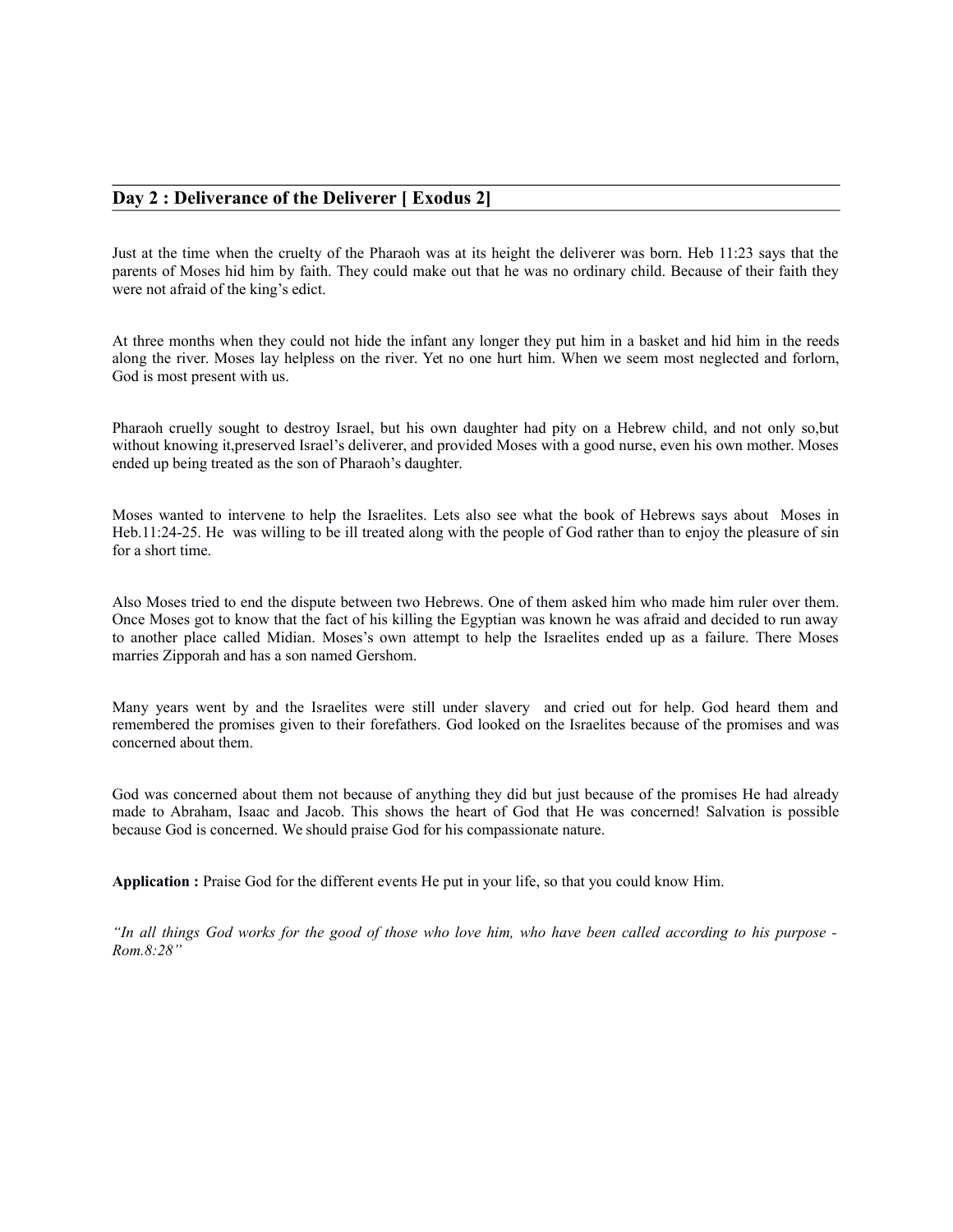### **Day 3 : The Calling of Moses [Exodus 3]**

The years of the life of Moses(v.1-6) can be considered in three forties; the first forty he spent as a prince in Pharaoh's court, the second as a shepherd in Midian, the third as leader of Israel. When God first appeared to Moses, he was tending sheep. This seems a very menial job for a man of his background and education, yet he was satisfied with it; and here he learnt humility and contentment. Eventually we see that Moses was esteemed by God for his humility rather than for all his learning.

Moses saw a bush burning without fire to kindle it. The bush burned, and yet did not burn away. God gave Moses a call, to which he returned a ready answer. Putting off the shoe was a token of respect and submission. We should approach God with reverence and preparation, carefully avoiding everything that looks light, rude and disrespectful.

Moses hid his face, as if both ashamed and afraid to look upon God. The more we see of God, and his grace, and covenant love, the more we should seek to worship him with reverence and godly fear. God notices the afflictions of Israel(v.7-10). Their sorrows; even the secret sorrows of God's people are known to Him. God hears the cries of His afflicted people. The oppression they endured; the highest and greatest of their oppressors are not above Him. God promises speedy deliverance by methods out of the common ways of providence.

In the present world also there are many people in spiritual slavery in a spiritual Egypt. In a way we were also brought in from slavery to sin into freedom in Christ. In the beginning Moses thought that he himself will be able to deliver Israel (v.11-15). He however set himself to the work too hastily. He ended up having to make a quick exit from Egypt. Now, years later after that first attempt he is no longer having the earlier self-confidence faith and zeal. Now he says "Who am I, that I should go...". Many times we can loose confidence in ourselves and our ability to do God's task. God being with us is enough to get things done.

God, changes the hearts, and opens the ear of people(v.16-22). God could hence say beforehand that the leaders of Israel will listen to Moses. The Pharaoh on the contrary would not listen to Moses and would need some compulsion from God's mighty hand. God revealed his plan to Moses beforehand. God also has revealed to us as Christians, His plans for the world , the eventual outcome and our role in it. Are we willing to go according to God's plans?

**Application :** What is God's calling for you and how are you responding to it?

*"To this you were called, because Christ suffered for you, leaving you an example, that you should follow in his steps - I Pet.2:21"*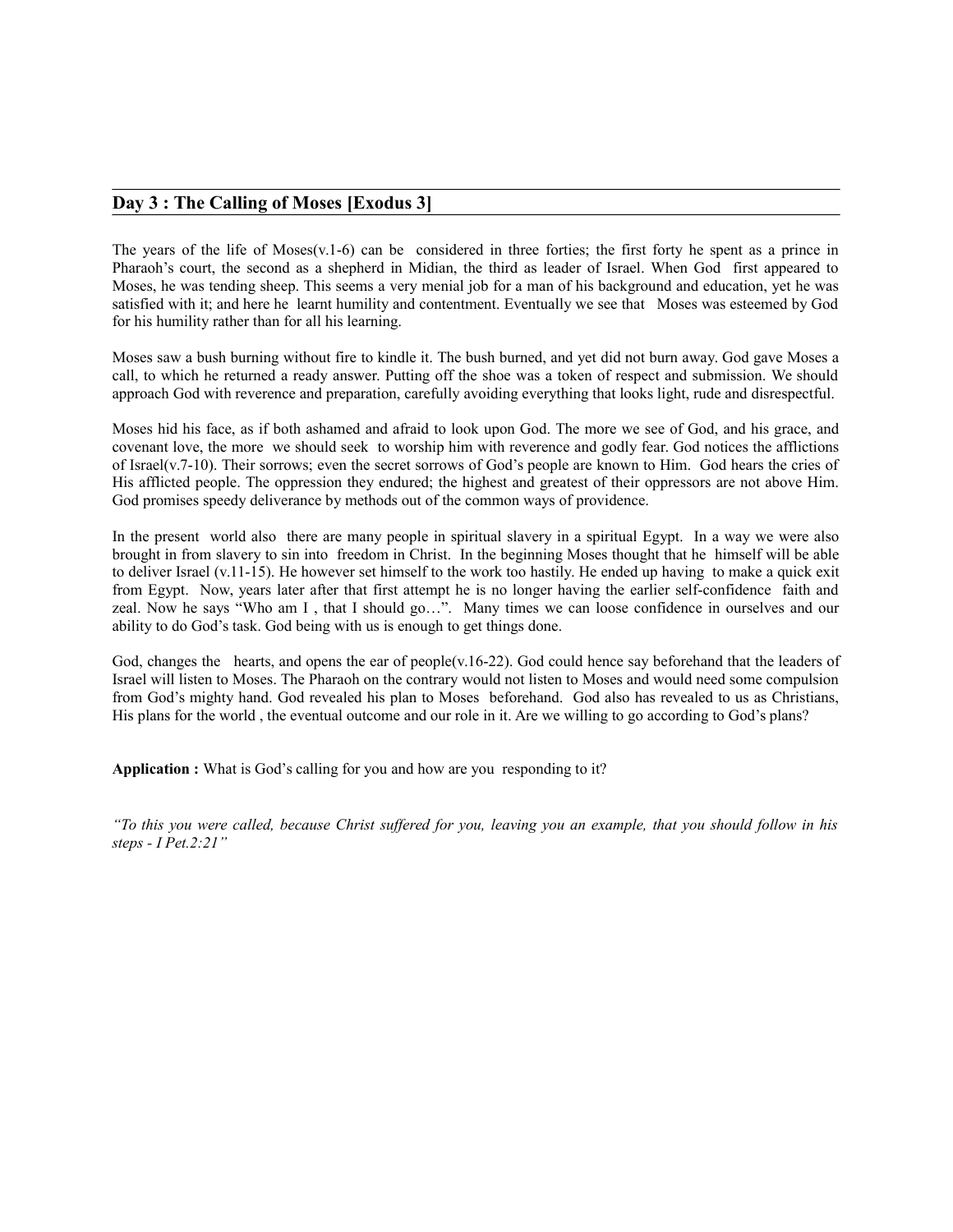### **Names of God**

Through out the Bible, God has graciously revealed Himself to His people by a name that is appropriate to the situation. Here is a list of few of the prominent names of God.

- **El-Shaddai** (*Gen. 17:1 When Abram was ninety-nine years old, the LORD appeared to him and said, "I am God Almighty ; walk before me and be blameless*.) When translated means "God Almighty", "Mighty provider". This name speaks of God's mighty and infinte power to nourish, satisfy and supply. This is the first name God used to introduce Himself.
- **Yahweh or Jehovah** (*Ex. 3:15 God also said to Moses, "Say to the Israelites, 'The LORD, the God of your fathers--the God of Abraham, the God of Isaac and the God of Jacob--has sent me to you.' This is my name forever, the name by which I am to be remembered from generation to generation*) Which means covenant keeping God. It is used about 6,300 times in the OT. Yahweh also means God is the same as when God said "I am who I am" or "I am because I am" or even "I will be that I will be."
- **Jehovah-Shammah "Jehovah is there"** (*Ez.48:35 "The distance all around will be 18,000 cubits. "And the name of the city from that time on will be: THE LORD IS THERE."* ) The returning captives would find Jehovah there in the city they would build. We find God leading, waiting and blessing us at the destination we seek to reach.
- **Jehovah-Jireh "Jehovah will provide"** (*Gen. 22:14 So Abraham called that place The LORD Will Provide. And to this day it is said, "On the mountain of the LORD it will be provided.* "**)** God provided the lamb for Abraham, and also for us on Calvary.
- **El-Roy "God that sees"** (*Gen.16:13 She gave this name to the LORD who spoke to her: "You are the God who sees me," for she said, "I have now seen the One who sees me."* ) Show that God sees, God overlooks none, nothing escapes his notice.
- **Jehovah-Nissi "Jehovah our Banner"** (*Ex.17:15 15 Moses built an altar and called it The LORD is my Banner.* ) shows victory over enemies, trials and temptations. God marches where His banner flies. Victory belongs to God.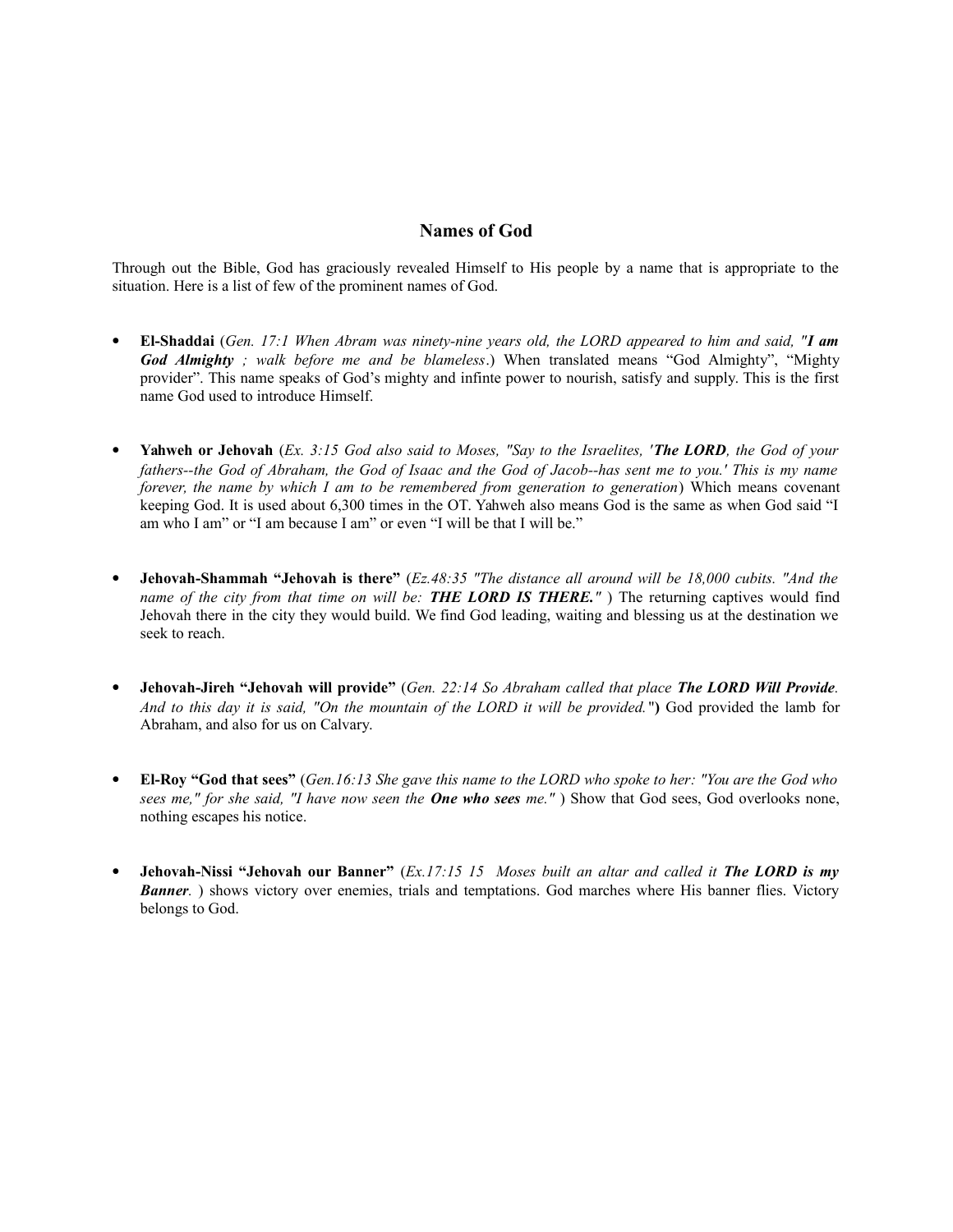#### **Day 4 : The God of Miracles [Exodus 4]**

Moses objects (v.1-9), that the people would not take his word, unless he showed them some signs. God gives him power to work miracles.

Moses hesitated to do the work God designed him for (v.10-17). There was much of cowardice, slothfulness, and unbelief.

God sometimes chooses those as His messengers, who have the least of talents so that His grace in them may appear even more glorious. Christ's disciples were no orators, till the Holy Spirit made them such.

God condescends to answer the excuse of Moses. Even self-difference, when it hinders us from duty, or clogs us in our duty, is very displeasing to the Lord. But while it is easy to blame Moses for shrinking from this dangerous service, let us ask our own hearts if we are neglecting duties more easy, and less dangerous.

After God had appeared in the bush, He often spoke to Moses(v.18-23). Pharaoh had hardened his own heart against the groans and cries of the oppressed Israelites; and now God, in the way of righteous judgment, hardens his heart against the teaching of the miracles, and the terror of the plagues. But whether Pharaoh will hear, or whether he will forbear, Moses has to do his part of telling him.

God met Moses in anger(v.24-31). The Lord threatened him with death or sent sickness upon him, as the punishment of him having neglected to circumcise his son. When God reveals to us what is amiss in our lives, we must be radical in making the changes. This is the voice of every rod of discipline; it calls us to return to Him who disciplines us.

The elders of Israel met him in faith, and were ready to obey him. Very often less difficulty is found than was expected, in plans which are according to the will of God, and for His glory.

Let us arise and do what God expects from us. The Lord will be with us and will prosper us. If Israel welcomed the tidings of their deliverance, and worshipped the Lord, how should we welcome the good news of salvation. We need to embrace it in faith, and adore the Saviour!

**Application :** What are some things that prevents you from doing God's work?

*"For we are God's workmanship, created in Christ Jesus to do good works, which God prepared in advance for us to do - Eph.2:10"*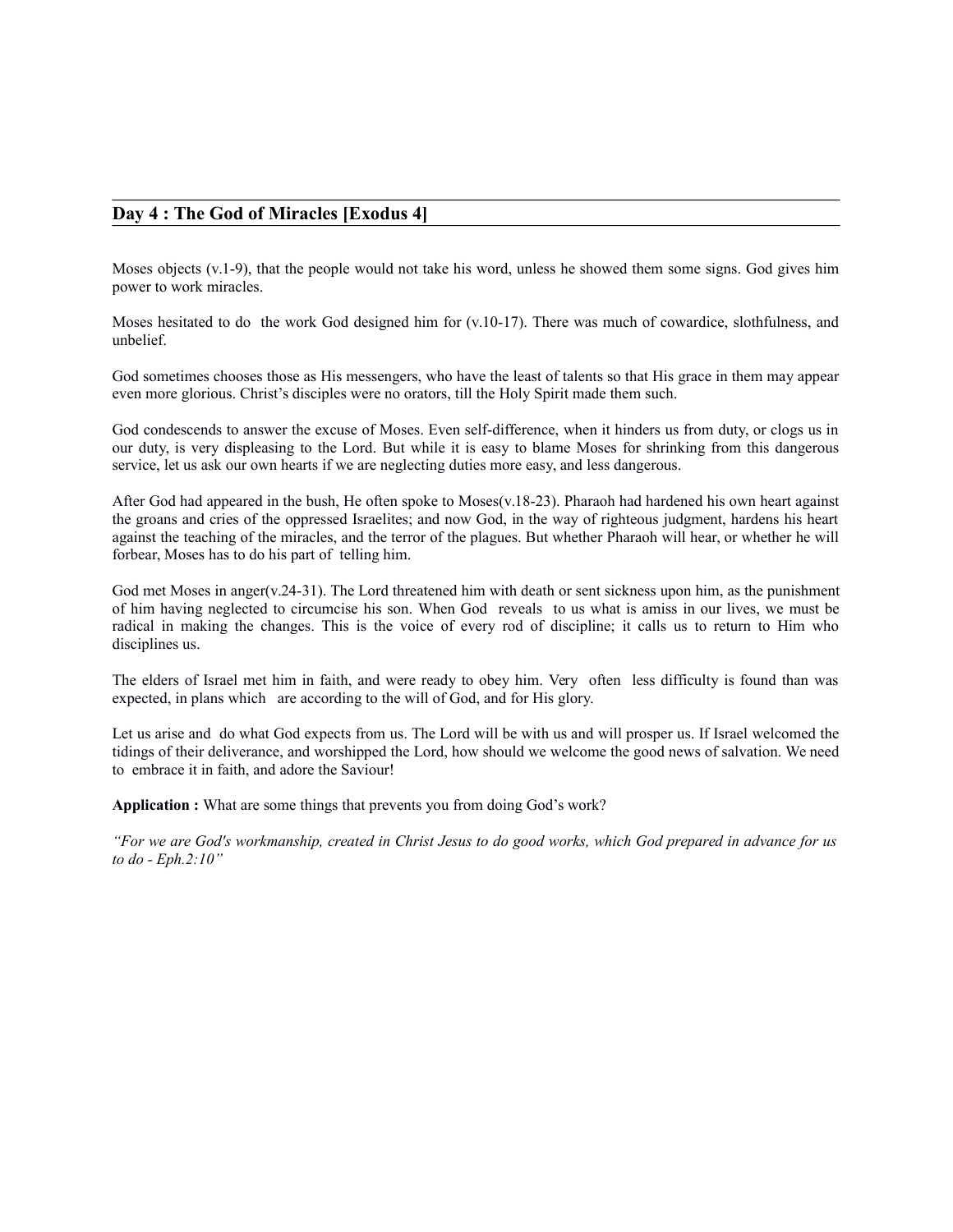# **Day 5 : The Promised Deliverance [Exodus 5,6]**

Even when Moses got upset with God and questioned Him, God was so patient and showed him the plans God has to humble Pharaoh and make him to decide to send Israelites out of Egypt. One thing we must notice is that God emphasises that it is He Himself who will accomplish it. In 6:1 "see what I will do to Pharaoh"; "because of My mighty hand he will let them go"; "because of My mighty hand he will drive them out."

Moses was worried about his role in bringing trouble instead of relief to the Israelites. God is telling him don't worry, it is not your business but mine! God gives two reasons for which he is rescuing the Israelites.

- 1. To fulfill the promise He made with Abraham, Isaac and Jacob. (He is a faithful God).
- 2. Also, because of His compassion on them as they cried out to God out of the painful slavery.

In 6:6-9 as God directed Moses he reported to the Israelites what God is going to do for them. But they did not listen to him because of their discouragement and cruel bondage. This is a common human way to think when we are in trouble "Where is God?" and "If God is with us why am I going through these troubles?" etc.

How do you respond when you face a tragedy? What is something that you are afraid to face? In 6:10 God tells Moses to "Go, tell Pharaoh to let the Israelites go out of the country." But Moses said to the Lord "if the Israelites will not listen to me, why would Pharaoh listen to me, since I speak with faltering lips?" See v.28-30 also. It shows how conscious Moses was about his weaknesses. It took a long time for him to realise that it does not depend on his abilities but on God!

Are you worried about your weaknesses, lack of talents or abilities, physical appearance or any other defects? Does your confidence depend on your abilities, talents, experience, appearance, background, education or anything of that kind? Remember Paul's conclusion: 2Cor.12:7-10 "….that is why I delight in weaknesses, in insults, in hardships, in persecutions, in difficulties. For when I am weak, then I am strong.". Also in 1Cor.1:26-31 "………God chose the foolish things of the world to shame the wise; God chose the weak things of the world to shame the strong……."

**Application :** What are somethings that you are afraid to face?

"What, then, shall we say in response to this? If God is for us, who can be against us? - Rom.8:31"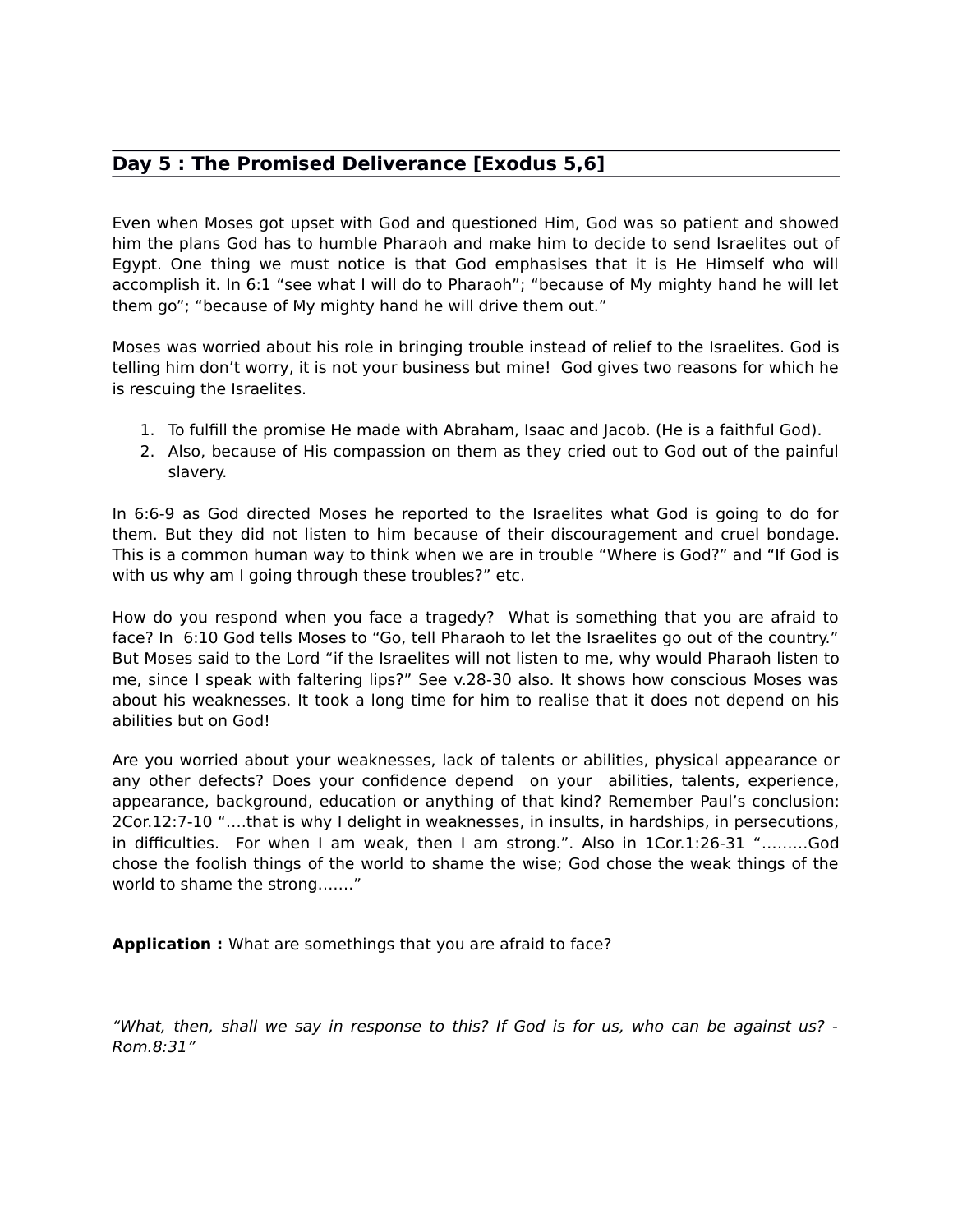# **Day 6 : The Finger of God [Exodus 7,8]**

Moses did many miracles in Egypt. The Egyptian magicians also did some of those things by their secret arts. They turned their staffs to snakes (7:11); they too turned water into blood (7:22); they too brought frogs (8:7). Through these magic they thought they are as powerful as God Himself. This is the way Satan, the deceiver works. (2Thes.2:9-12) The deceiver works counterfeit miracles. His goal is to turn people away from God.

But when God brought the plague of gnats, as usual they tried to imitate it and they failed (8:18), then the eyes of the magicians were opened to see the power of God. Soon in 8:19 they reported to Pharaoh in fear "this is the finger of God."

Even when they were fully convinced that "this is the finger of God", they did not turn to God and surrender. How often do we recognize "the finger of God"? What is our response to it? Do we surrender to Him or forget it soon like the Egyptian magicians and Pharaoh? Jam.1:22-25 "Do not merely listen to the word, and so deceive yourselves. Do what it says." Imagine how our life will be if we study our Bibles daily and make progress in atleast one area of our life!

When we are not willing to see the finger of God and turn back to Him, He will put more pressure on us not to destroy us but somehow to help us repent and to save us. Because our God grieves and His heart gets filled with pain when we go on sinning (Gen 6:6) but He rejoices when one sinner repents (Lk. 15:7). Remember Jonah, how God sent a storm and made things to go from bad to worse till he repented in the belly of the fish! God is patient but He puts pressure on us to repent for our own good.

After Paul mentioned all the discipline that God brought against the Israelites he said in 1Cor.10:6-13 (v.6)"now these things occurred as examples to keep us from setting our hearts on evil things as they did." And (v.11) "these things happened to them as examples and were written down as warnings for us on whom the fulfillment of the ages has come. So, if you think you are standing firm, be careful that you don't fall!" And he ends with the encouragement in v.13 that God will not allow us to be tempted beyond our limits and also He will provide a way out to stand up under it!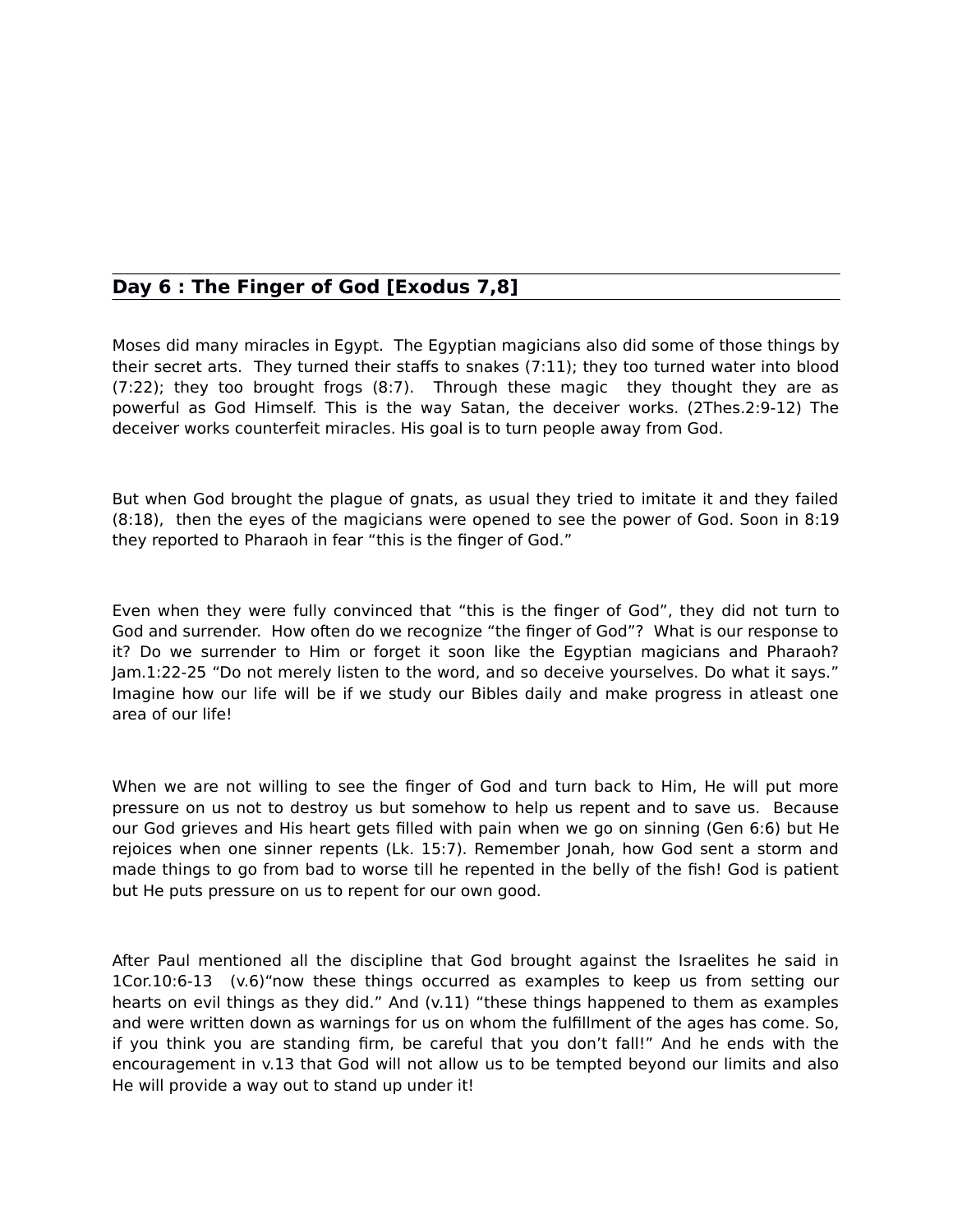**Application :** What are some problems / temptations in your life that you think is too hard to overcome?

"No temptation has seized you except what is common to man. And God is faithful; he will not let you be tempted beyond what you can bear.. - ICor.10:13"

# **Day 7 : The Plagues [Exodus 9,10]**

We see an on-going battle between God's will or plan and Pharaoh. Though Pharaoh, by the mercy of God, received more than one chance to release Israel and avoid the plagues, he refused. He hardened his heart! [Ex.7:13].

But what we must understand is that the conflict is not only with Pharaoh and the Egyptians but with their gods! [Ex.12:12]. It is with all gods, power, authorities, principalities and ideologies, visible or invisible, that God and His truth stood against.

Pharaoh had resisted all efforts of Moses to get the captives free. The issue now had to be forced. Most of the plagues could have been a slap on one of the Egyptian god.

- The Nile was considered a god and it turned into blood, that could have been an insult to the river god.
- There was a frog god named 'Heka' that became a curse instead of a blessing!
- Gnats could have been an insult to the temple. Polluting the temple.
- The flies could have been an insult to the god 'Khepra'.
- Cattle were worshipped in Egypt. They dying showed utter weakness.
- Soot was used by priest to bless the people. It turn as a curse!
- Isis and Serapis were the gods of fire and water, yet they could not protect Egypt from hail.
- The gods could not protect from locusts too.
- The sun god 'Ra' was cursed because there was darkness.
- Pharaoh was considered divine. So the death of the heir of the throne (Pharaoh's firstborn) was a big blow too.

These are all speculations and cannot be proved, but what we know for sure is that Yahweh, the Almighty God, the God of the slaves reigned and reigns.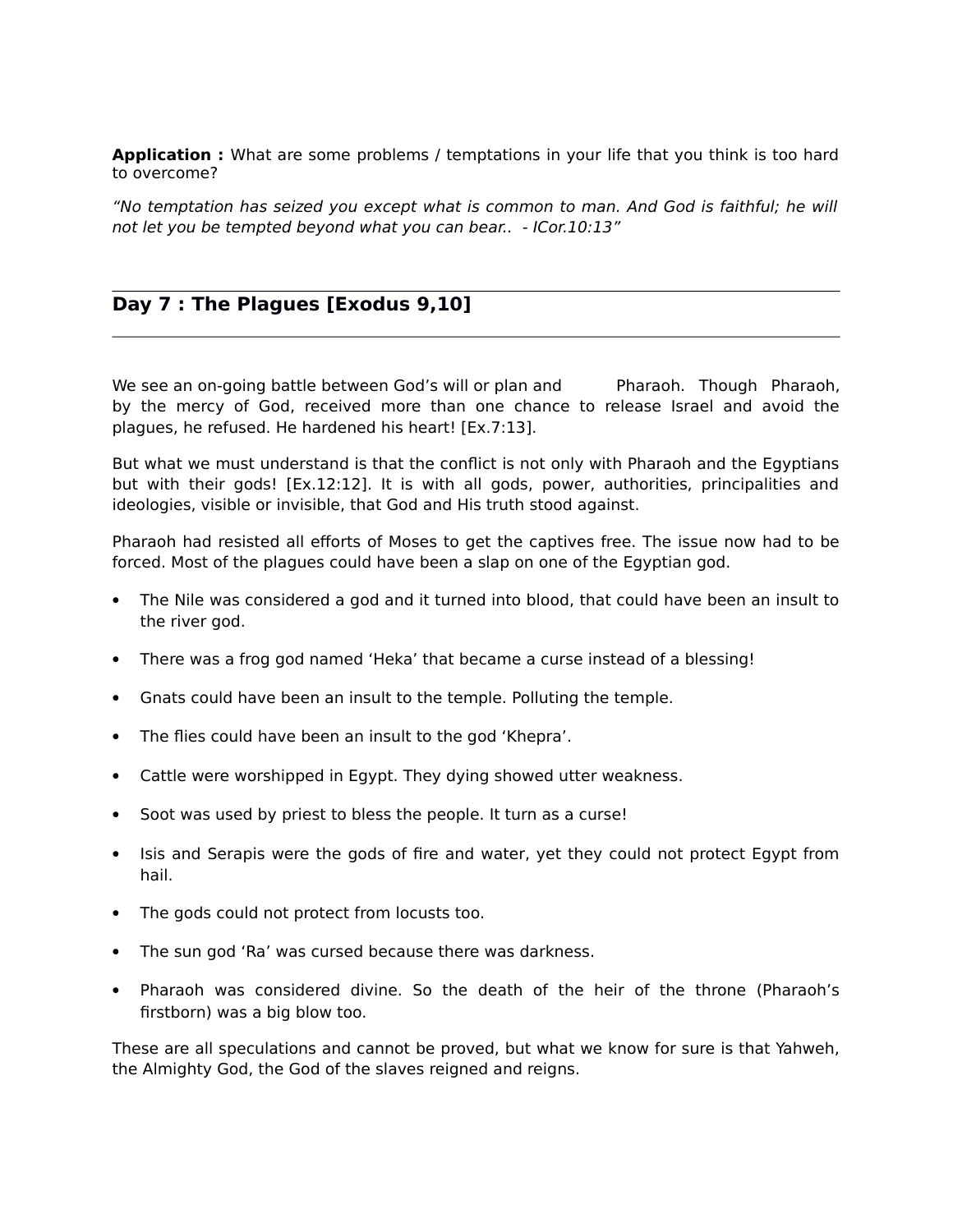The plagues reveal how great the Lord God of Israel is : "there is no one like the Lord our God" (8:10).

**Application :** In which areas of your life do you submit / resist God's plan?

"Humble yourselves, therefore, under God's mighty hand, that he may lift you up in due  $time - IPet.5:6"$ 

# **Day 8 : The Final Plague [Exodus 11,12]**

The final stroke was the biggest of all, the death of every firstborn. It was such a catastrophic blow that it made Pharaoh's hard heart give in!

It was also the final triumph over the gods of Egypt. As God said "I will bring judgement on all the gods of Egypt" (12:12).

This last plague struck at midnight. At the midnight hour Yahweh will be obvious winner!

This definitely shows the greatness of our God. He is loving, kind and merciful but we should not forget that He is all-powerful. No one can stand against Him. As the Scripture says, "It is a dreadful thing to fall into the hands of the living God" (Heb. 10:31).

It is foolish to fight against God. Pharaoh learned it the hard way. It took so much damage and death for Pharaoh to understand that he's not in control.

Brothers and sisters, do we take God lightly? How many plagues will it take for us to submit to God's plan? Are we on the Lord's side?

Do we fear the Lord and worship Him? Do we really fear Him?

As the Egyptians were facing the judgement of God, the Israelites were facing the redemption by the Lord! Each man was to take a lamb, slay it, eat some of it roasted, burn the rest and put blood around the wood of his door (12:7). This was an act of faith (Heb. 11:28).

This is exactly what we see in the New Testament in the cross. The blood on the door was a sign (12:13) as Christ was slain for us. By faith in His blood we are redeemed! We passover from death to life in Christ. As in 1 Pet. 1:19 with the precious blood of Christ, we are redeemed.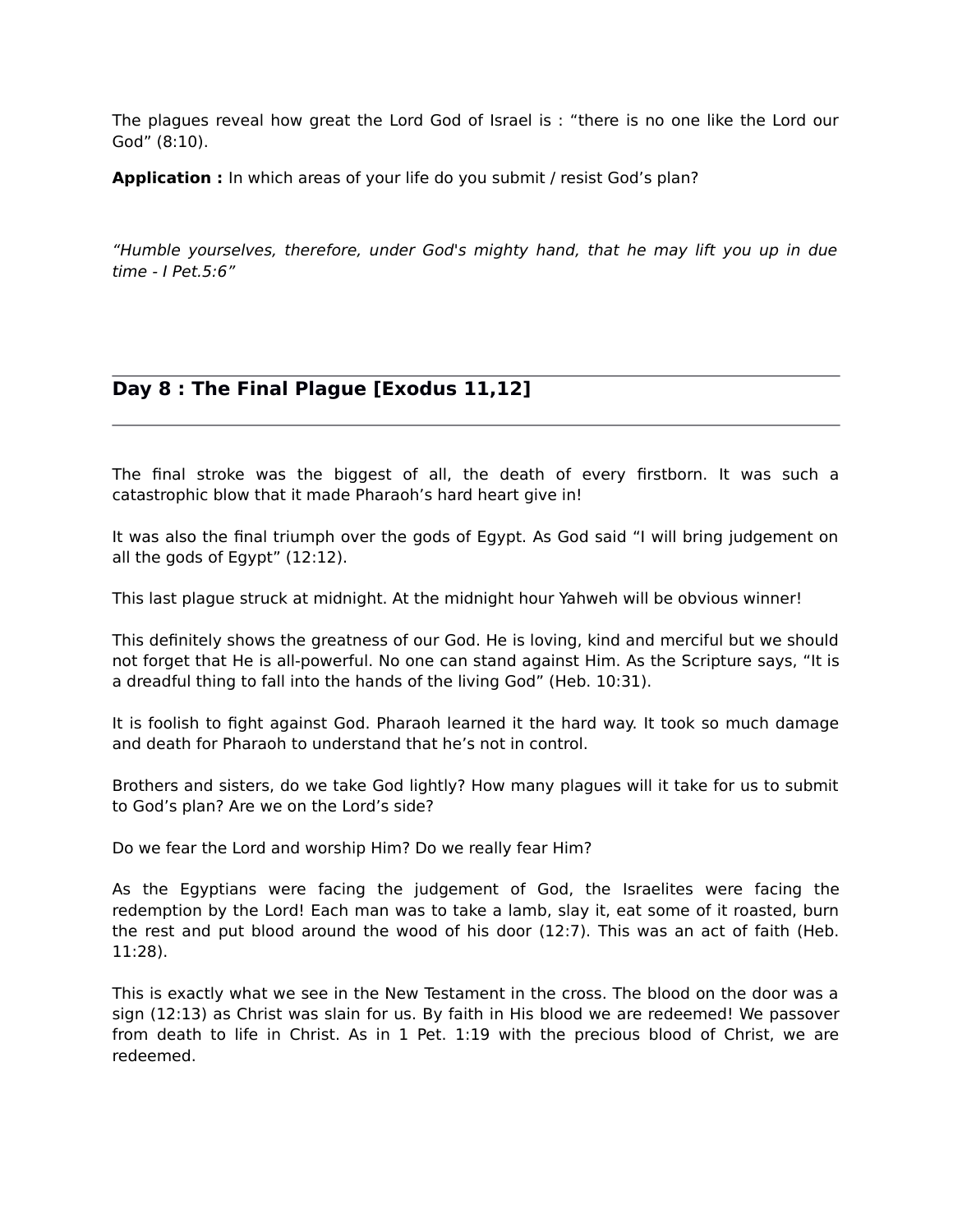**Application :** What does the cross mean to you? What are some things you learn from Jesus on the cross when you think about pressures in your life?

"I want to know Christ and the power of his resurrection and the fellowship of sharing in his sufferings, becoming like him in his death - Phil.3:10"

# **Day 9 : The Exodus Begins [Exodus 13]**

After the great redemption, the exodus begins. Israel begin their journey to the promised land.

Now the closest route from Goshen to Palestine was a sandy, desert route taking about two weeks to travel. God chose the longer route for them (13:17-18) This shows how God always chooses the longer route for us, because the longer route shapes us better. It is the better route.

We live in an age where we want everything instantly. Instant coffee, instant food, instant "happy family", instant money.... but God's policy is not short-term, it is long-term.

Satan says, 'buy now pay later' but God says, 'sow now reap later'. Peace is a product of discipline (Heb.12:11). Character is not infused into babies at birth, it is built day by day, challenge by challenge.

We don't reach the promised land (heaven) immediately! It is through the journey of life that we reach there!

But the good news is not only does God redeem us, He guides us too. God's presence was with them (v.21-22). God went ahead of them. God prepared the way for them.

God prepares the way for us too. We are not only saved by the grace of God, we are also strengthened by the grace of God (1Cor.15:10, 2Tim.2:1). Yes the road ahead is tough and narrow but with the Spirit guiding us it becomes an exciting adventure!

We all come under the wings of His salvation, come under the care of His special providence. This is true not only of Israel in the Old Testament but of Christians in the New Testament.

**Application :** Have a prayer walk reflecting on how your Exodus (from baptism till now) has been.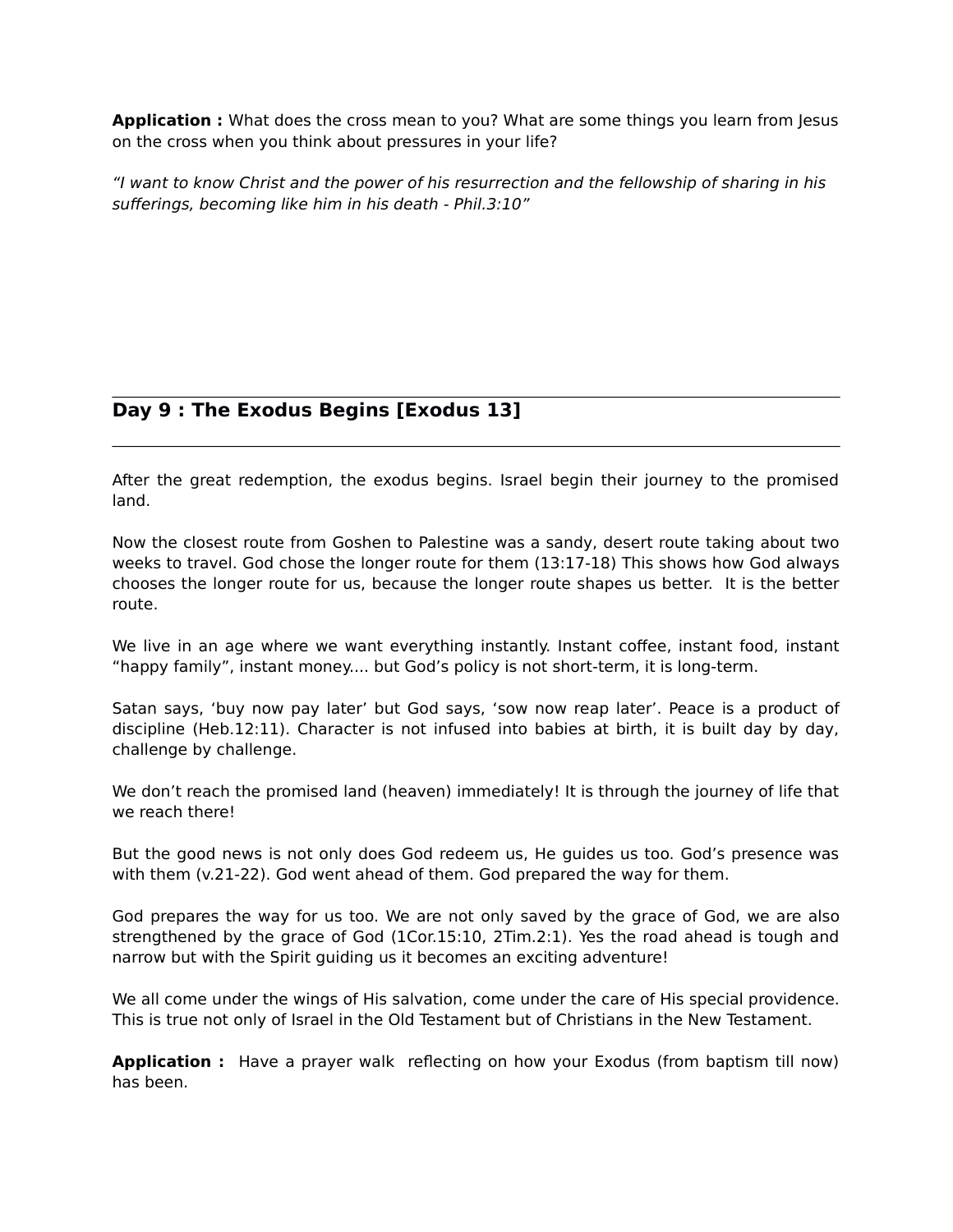"I have fought the good fight, I have finished the race, I have kept the faith. Now there is in store for me the crown of righteousness, which the Lord, the righteous Judge, will award to me on that day--and not only to me, but also to all who have longed for his appearing - 2 Tim.4:7,8"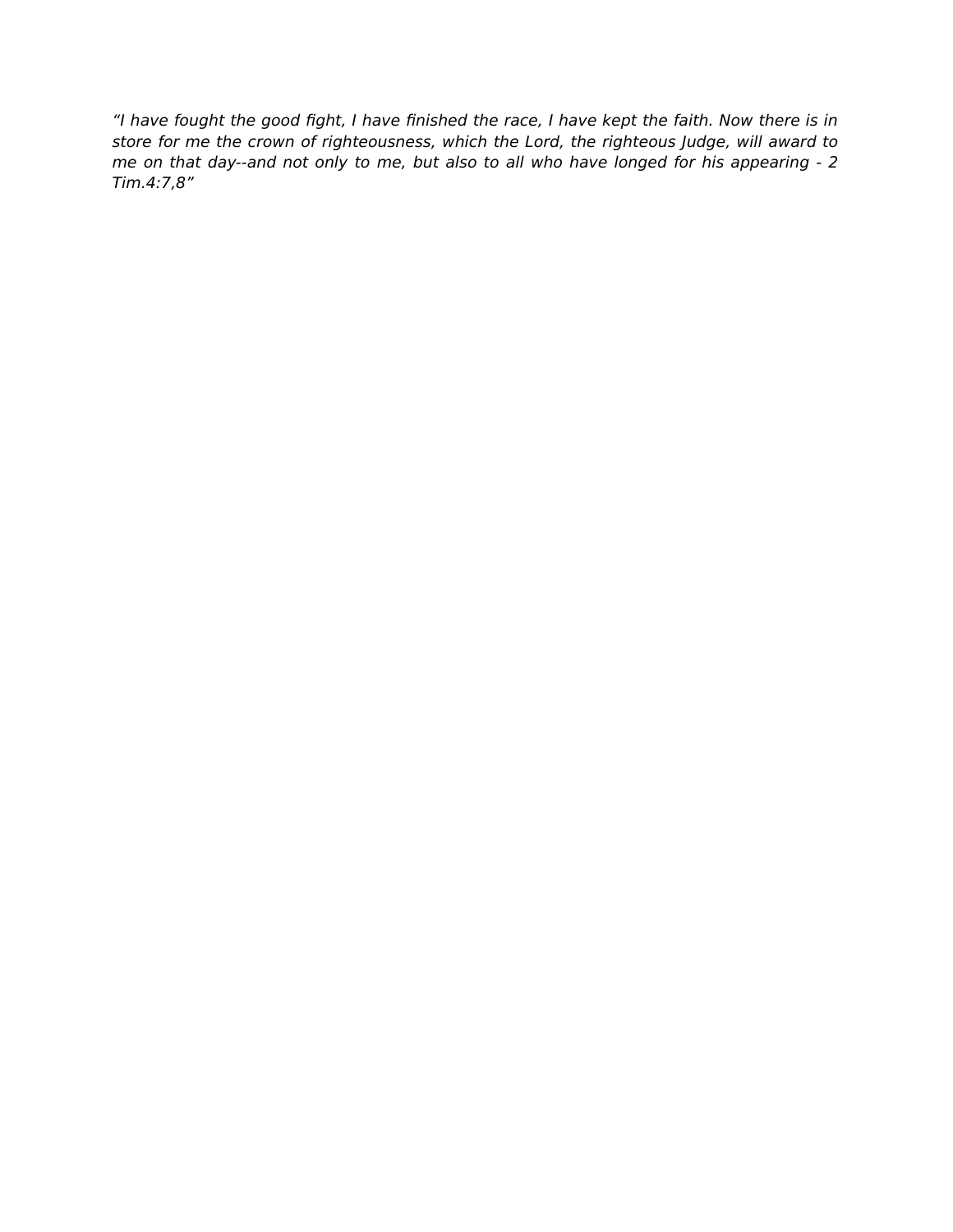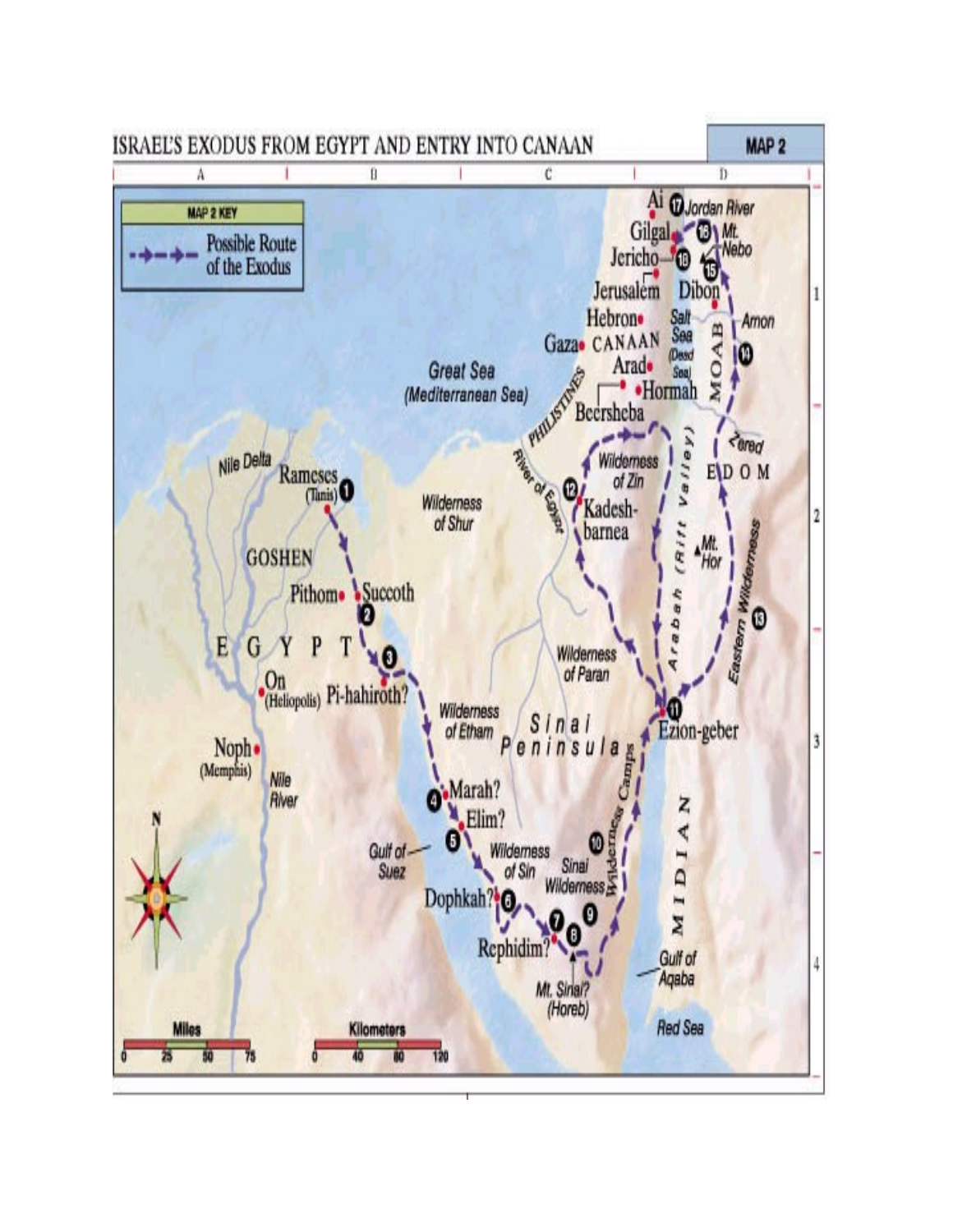## **Israel's Exodus from Egypt and Entry into Cannaan**

- **1. Rameses** Israel was thrust out of Egypt (Ex.12; Num.33:5)
- **2. Succoth** After the Hebrews left this first campsite, the Lord attended them in a cloud by day and in a pillar of fire by night (Ex.13:20-22)
- **3. Pi-hahiroth** Israel passed through the Red Sea (Ex.14; Num. 33:8)
- **4. Marah** The Lord healed the waters of Marah (Ex.15:23-26)
- **5. Elim** Israel camped by 12 springs (Ex.15:27)
- **6. Wilderness of Sin** The Lord sent manna and quail to feed Israel(Ex.16)
- **7. Rephidim** Israel fought with Amalek (Ex.17:8-16)
- **8. Mount Sinai** The Lord revealed the Ten Commandments (Ex. 19-20)
- **9. Sinai Wilderness** Israel constructed the tabernacle (Ex.25-30)
- **10. Wilderness Camps** Seventy elders were called to help Moses govern the people (Num.11:16-17)
- **11. Ezion-geber** Israel passed through the lands of Esau and Ammon in peace (Deut. 2)
- **12. Kadesh-barnea** Moses sent spies into the promised land; Israel rebelled and failed to enter the land; Kadesh served as the main camp of Israel for many years (Num. 13:1-3, 17-33; 14; 32:8; Deut. 2:14)
- **13. Eastern Wilderness** Israel avoided conflict with Edom and Moab (Num. 20:14-21; 22-24)
- **14. Arnon River** Israel destroyed the Canaanites who fought against them (Deut. 2:24-37)
- **15. Mount Nebo** Moses viewed the promised land (Deut. 34:1-4). Moses delivered his last three sermons (Deut. 1- 32)
- **16. Plains of Moab** The Lord told Israel to divide the land and dispossess the inhabitants (Num. 33:50-56)
- **17. Jordan River** Israel crossed the Jordan River on dry ground. Near Gilgal, stones from the bottom of the Jordan River were placed as a monument of Jordan's waters being divided (Josh. 3-5)
- **18. Jericho** The children of Israel possessed and destroyed the city (Josh. 6)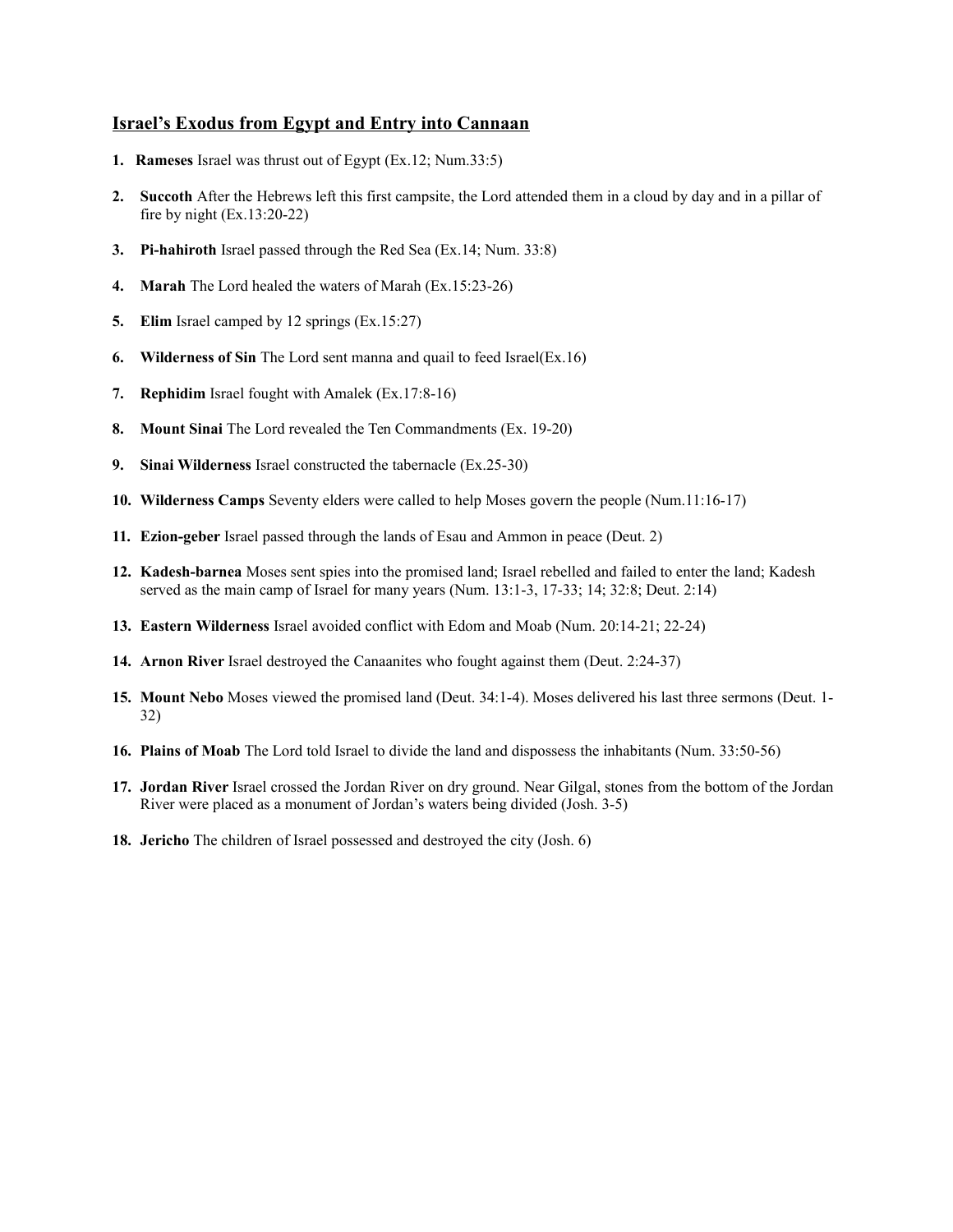## **Day 10 : The Song of Redemption [Exodus 14,15]**

Could you just imagine being there among those Israelites; crossing the Red Sea with a wall of water on your right and on your left? I am sure the very sight of it would have left us gasping for breath. Yet this was what God showed the Israelites that He was the God of the impossible.

The song that Moses and the Israelites sang was a victory song. One thing we notice here is that there is no mention of man, all the glory is given to God. They were dancing and singing praises to God. After all God had saved their lives from a powerful Pharaoh's army who was chasing them. He had also freed them from the bondage of slavery.

The prophecy in Gen.15:13-16 was being fulfilled. It was 430 years of slavery (Ex.12: 40) and everybody was excited to be free; Free at last. No more quarries, no more carrying of bricks or breaking of stones. No more lashes, no more punishments. Yes, freedom is what they longed for!

But their happiness did not last long. They traveled in the desert without finding water for 3 days. Think about the children pleading, "Mama…Water". And when they did finally find water, they were surprised to find it bitter. Are we not tempted to ask the question, why? Did God forget to plan the arrangement of water for His people? No. Not at all! It was just God's way of testing His people for their faithfulness. There will be times of rejoicing in our lives where we would completely give thanks, praise and worship God.

God always sends us times of testing to see our reactions. How do we behave when we are thirsty and there is no water (no response from God)? Do we give up easily? When we encounter bitter waters how do we feel? When something goes terribly wrong in our family or in our relationships with people, are we tempted to grumble like the Israelites did? (15:24).

Times of testing never lasts for long because our God gives us only as much as we can bear (1Cor.10:13). When we behave righteously inspite of bitter things happening to us, God will show you a piece of wood that will make the waters sweet.God clearly tells us (15:26) that if you obey then I will protect you from diseases (sin) and give you healing (salvation). God gives us the freedom to choose. But he loves it when we make the right choices.

**Application :** What are some challenging times you had been through recently and what has been your response?

*"The Lord will rescue me from every evil attack and will bring me safely to his heavenly kingdom. To him be glory for ever and ever - II Tim.4:18"*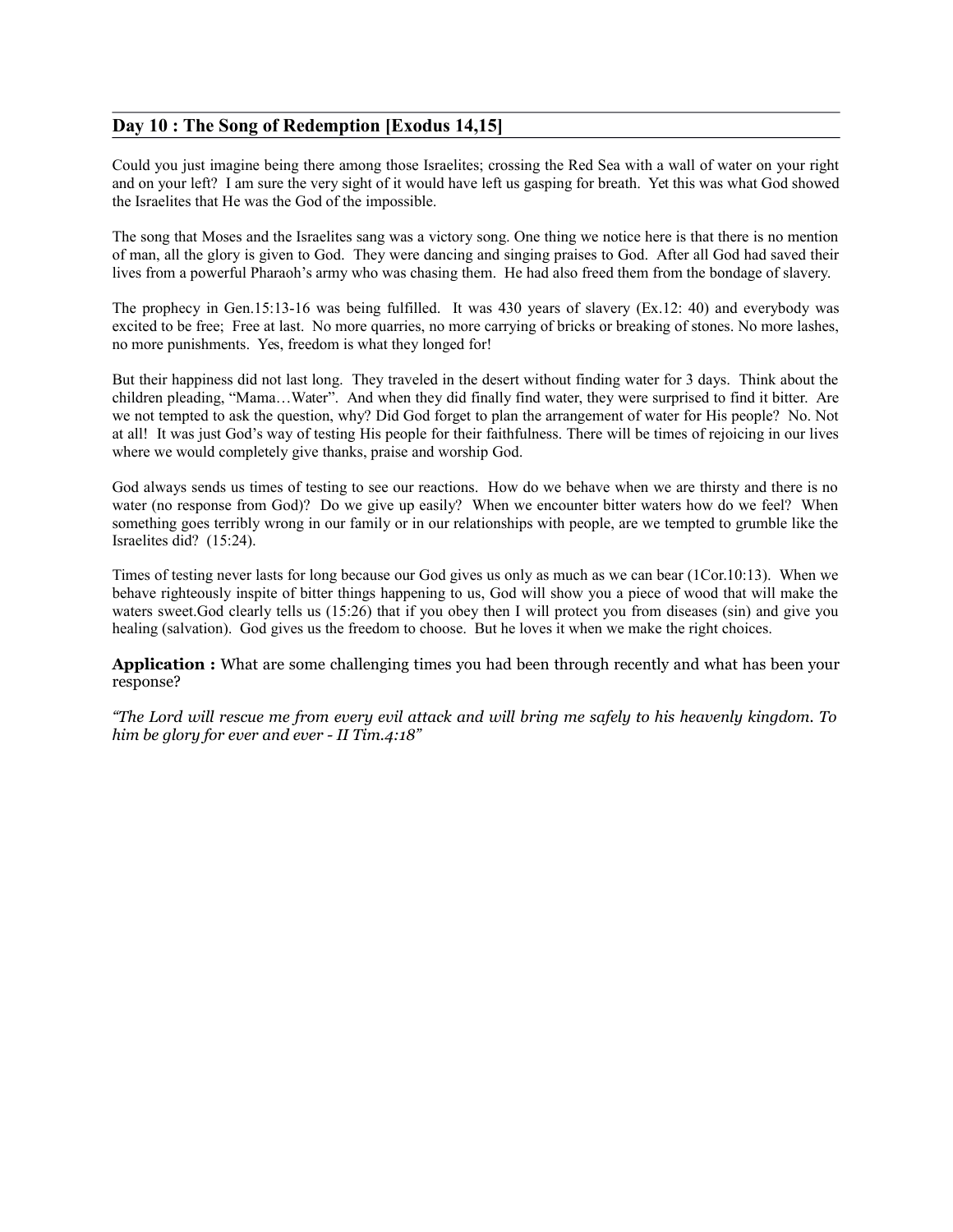### **Day 11 : Manna from Heaven [Exodus 16]**

Our God is a God who tests our heart, our obedience and refines us to become better Christians. (Deut.8:1-5). The Israelite community reaches the desert of Sin, that was a place with sand and stone, totally dry and barren. That was a place where His people were tested. Probably on that day the dough that they brought from Egypt was over, they had completed 30 days; and they were in the utmost distress for bread, and they start grumbling as they were used to do, when in distress. The whole community of Israel was grumbling against Moses and Aaron.

It is a common case, when things do not go so well as we wished for in church or state or our country, we tend to grumble against the politicians, leaders, and others and lay all the blame on them.

We tend to grumble or complain or we lose our faith when we go through tough times(Desert of Sin) in our life. God puts these times so that our weaknesses could be revealed, since He knows our weaknesses.

Though they were grumbling, murmuring , rebellious, and ungrateful, the Lord dealt kindly and bountifully with them; He did not rain fire and brimstone upon them, as on Sodom and Gomorrah, nor snares and an horrible tempest, as on the wicked; but what was desirable by them, and suitable to their present circumstances, even bread, which was what they wanted, and this too readymade. And God rained down manna upon them.

God rained plenty of manna for each one. It would come as thick and as fast as a shower of rain, and lie around their camp. It will be from heaven. Manna was prepared perhaps by the ministry of angels (Ps.78:24,25), and therefore called the bread of heaven, and angels' bread. For us as Christians, Jesus is the bread from heaven(Jn.6:32). The bread that was not given to us by Moses, but by God our Father. A bread that gives us life!

And the children of Israel did eat manna for forty years. The Israelites survived on manna that God gave them till they reached the border of the promise land. As Christians God has given us His word. We can remain faithful to Him till the end only if we eat the word of God everyday for ourselves.

**Application :** Which are some Scriptures from the Bible which has filled your spiritual appetite recently?

*"Man does not live on bread alone, but on every word that comes from the mouth of God - Mt.4:4"*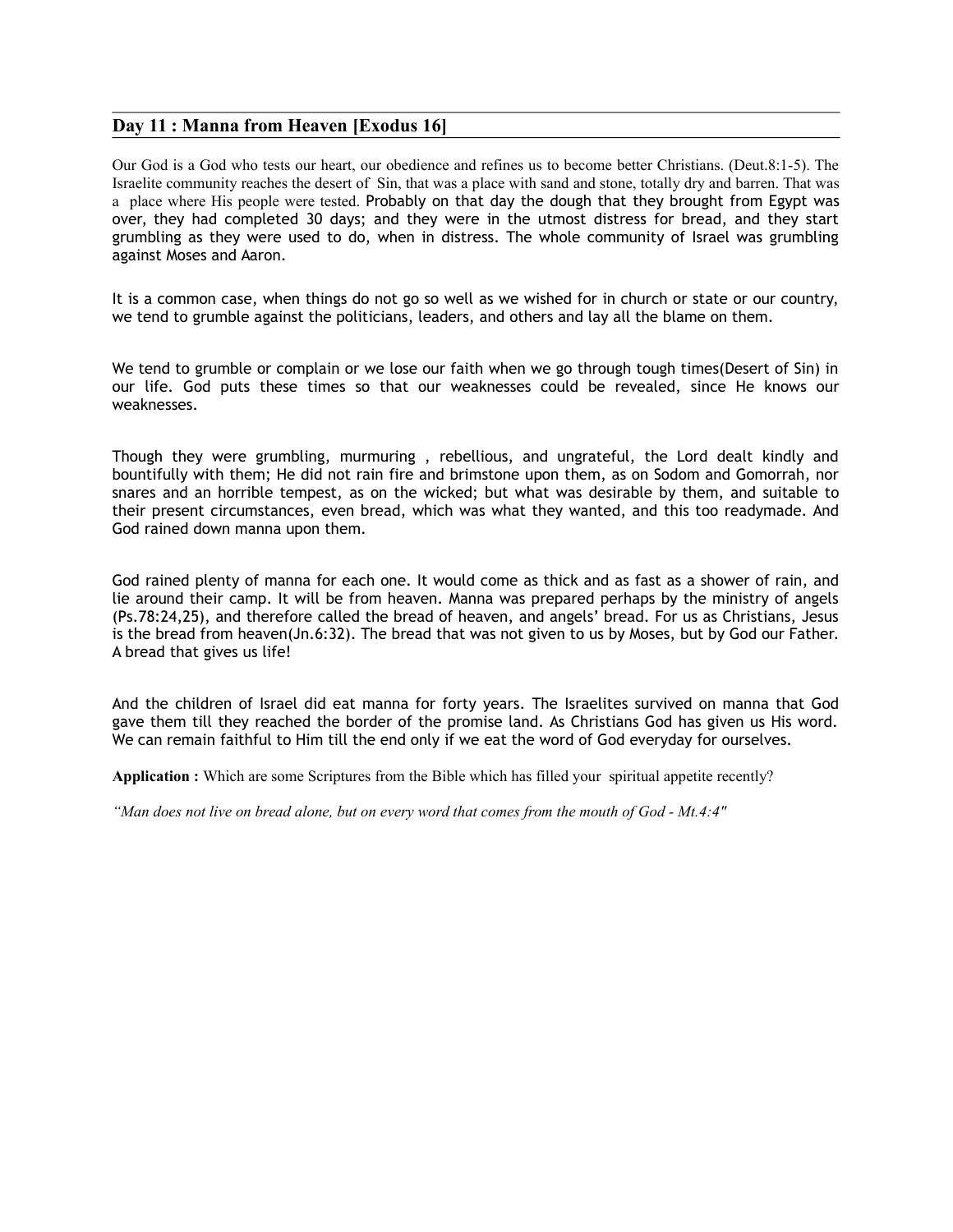## **Day 12 : The Crisis of Water [Exodus 17]**

The waters of Marah may have been bitter but what could be worse than no water? What were they to do? All the congregation of Israel journeyed from the wilderness of Sin(v.1-3). As children of God, though our life's journey may have taken different paths, we all came from the wilderness of sin. All have sinned and come short of the glory of God. We as disciples sometimes forget where we came from. They pitched in Rephidim—a place in the desert to refresh, comfort, make a bed.

They were to dwell or abide there for a while. What they thought as a place of comfort and rest turned out to be a place of thirst. They quickly discovered that there was no water to quench their thirst. They looked to Moses as their source of supply. They chided (contended) with Moses to provide water for their thirst (v. 2). They were looking to the wrong one to supply their needs.

We need to learn that the things and comforts of this world can never satisfy the needs that only God can fill.

We need to make sure that we should not look for the wrong source, some times we could depend on encouragements, or on others that they should pray for us or on somebody to help us but we forget that God is our helper and we need to look up to Him. There have been many times when God has had to remind us that He is our source of supply. God reminds us that He would supply all our needs according to His riches. We got to understand when we are faithful to Him, He will take care of us and all that is dear to us.

Murmuring is not only a sign of immaturity, but of lack of faith. It is no wonder that God judged their murmuring. They lacked faith. Just look at the complaints. They said that Moses: 'Took away their comfort—brought us from Egypt', 'wanted to kill them','wanted to kill their children',' wanted to destroy their livelihood—kill their cattle'.

Today what do we complain about? Do we complain about our upbringing, our looks, do we complaint about our husbands, wife, children or about others who are not good to us? God has the power to solve every challenging situation we face in our lives.

**Application :** What are some complaints you are struck with? How do you expect God to solve it?

*"Do everything without complaining or arguing, so that you may become blameless and pure, children of God - Phil.2:14,15"*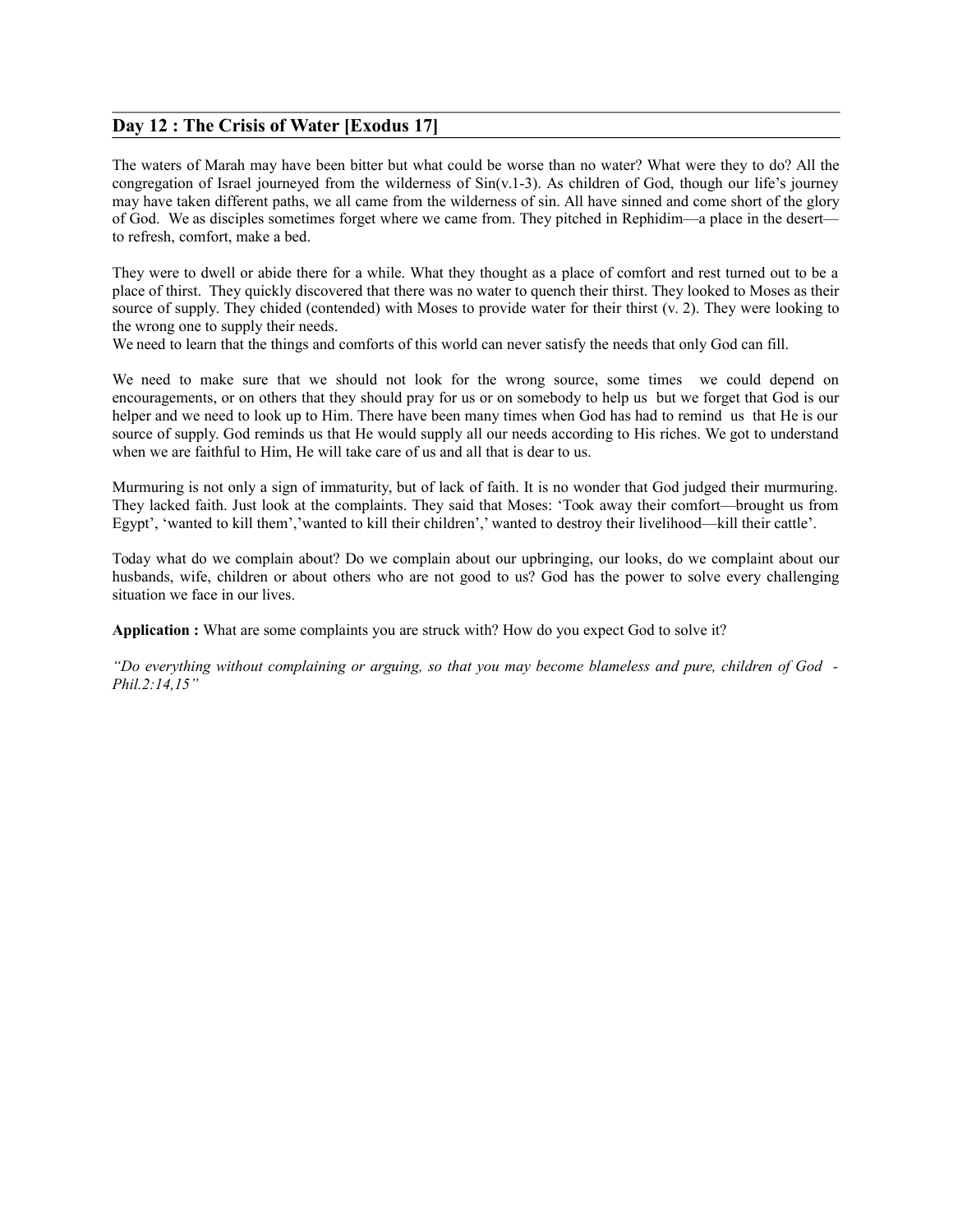# **Day 13 : The Jethro Principle [Exodus 18]**

The news of Israel had circulated so widely in that region that Jethro knew that Israel had come out of Egypt and that Israel was near Mount Sinai. So he came to pay his respects and brought Moses' wife and two children.

They greet each other in peace, have a friendly talk and talk over the problems of administering justice.

One thing to notice is in v.11, Jethro's confession. "Now I know that the Lord is greater than all other gods". The people of that culture and time were realizing that the God of the Israelites is greater than the gods of Egypt.

This was the first great contest in that ancient world between a polytheistic faith of many gods and monotheistic faith of one God. In this contest, Yahweh the God of Israel, the maker of heaven and earth, clearly showed that He is the one, only true and living God.

The second part of the chapter deals with Jethro's advice on leadership. There are lots of leadership lessons we can learn from this passage.

- Leadership is definitely to meet the needs of the people. People came to seek God's will (v.15), that is what godly leadership is all about.
- Leadership is heavy work (v18). One or few cannot handle it alone. Large groups must be broken down into smaller groups and various levels must be responsible for meeting the majority of needs within their groups.
- Leaders must be "capable men, who fear God, trustworthy men who hate dishonest gain" (v21). Leadership is a gift and a responsibility too.
- Leaderships' delicate balance : to stand the strain and letting people go home satisfied (v23). We need strong leadership (standing the strain) and caring so the people are happy (satisfied).
- **Application :** Think about the different leadership roles (at home, in your job, in church ....) you had been through and how have you handled it at times of pressure?
- " ...let him use it (gifts) in proportion to his faith... if it is leadership, let him govern diligently.. - Rom.12:6-8"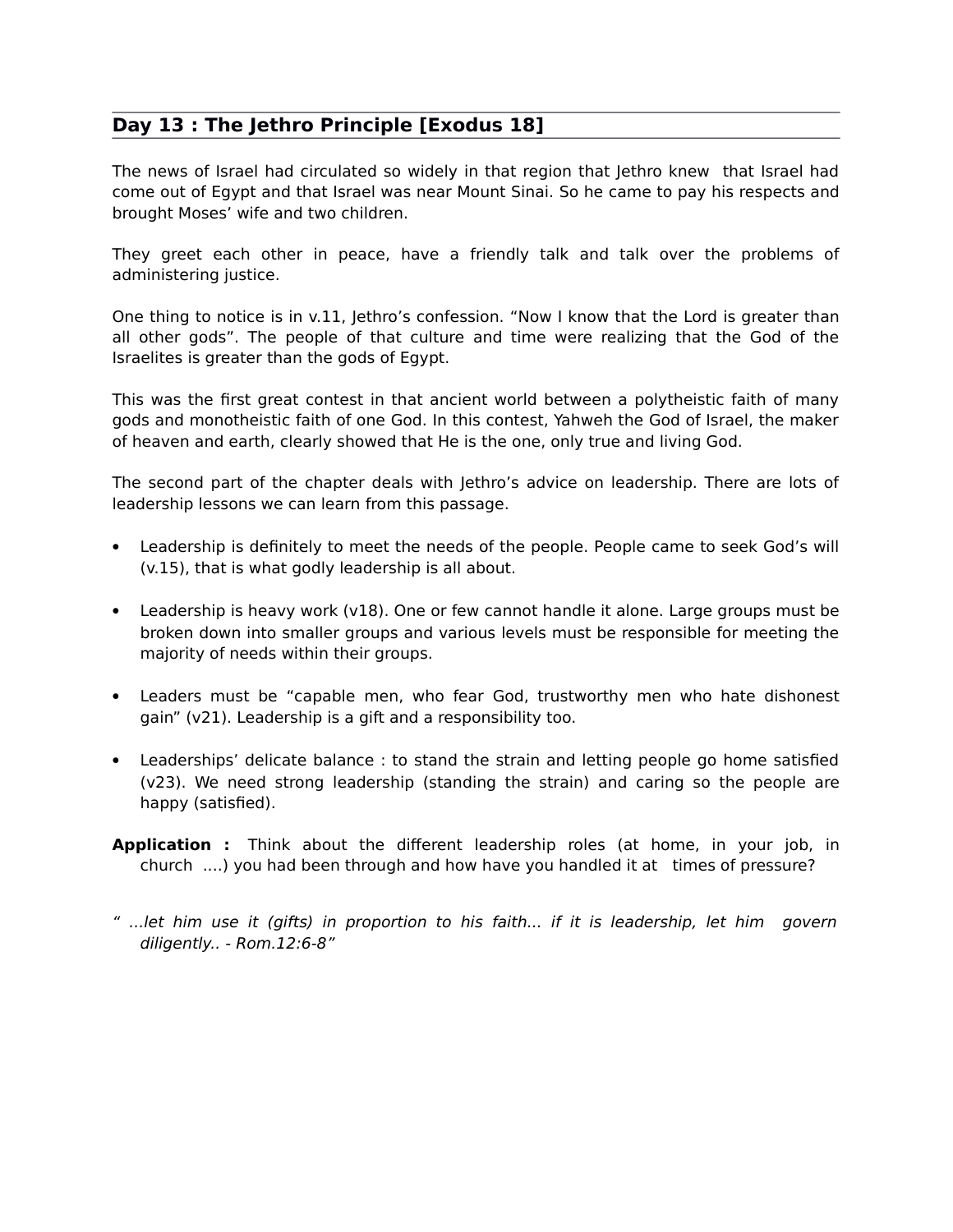## **Day 14 : Covenantship[Exodus 19]**

Upto this point Israel had been held together by the covenant given to Abraham and as a people of tribes held together by a council of elders. At Sinai they were to come under the covenant of the law and they were to become a nation, a nation under God.

Some very important matters appears here :

- 1. **The basis of covenant.** The basis of the covenant was divine redemption : "I carried you on eagles' wings and brought you to myself" (19:4). So as a compassionate mother, God tenderly brought Israel out of Egypt. That is what God does to us in Christ. We become the sons of God. Redemption begins with God's compassion.
- 2. **The reward of covenant.** Ex.19:5-6 is really what it is all about! God wants Israel for Himself as a unique "treasure", "a kingdom of priests" and "holy nation" . Each word has so much depth to it. That's what the church is now (1 Pet. 2:5-9).
- 3. **The conditions of the covenant.** The condition of the covenant was obedience on man's part. We are also saved by God's grace through our faith and our obedience in Christ!

When the people heard the terms of the covenant they accepted them. "We will do everything the Lord has said". God took them at their word and gave Moses instructions on how He would approach Israel and announce the terms of the covenant.

- 1. God would come down. For a covenant, both the parties must meet. God personally comes down to enter a convent relationship with Israel. This is the heart of the biblical salvation : God comes to man!
- 2. The people must consecrate themselves. They are prepared to meet God. The question we need to ask ourselves is "how can a holy God have fellowship with a sinful person like me?" This is the key to understanding salvation!
- 3. The best response to have is "fear and trembling" (20:18-20), which we will study in the next chapter.

**Application :** What are you to God? Think about five things that you are to God.

" But you are a chosen people, a royal priesthood, a holy nation, a people belonging to God, that you may declare the praises of him who called you out of darkness into his wonderful light - I Pet.2:9"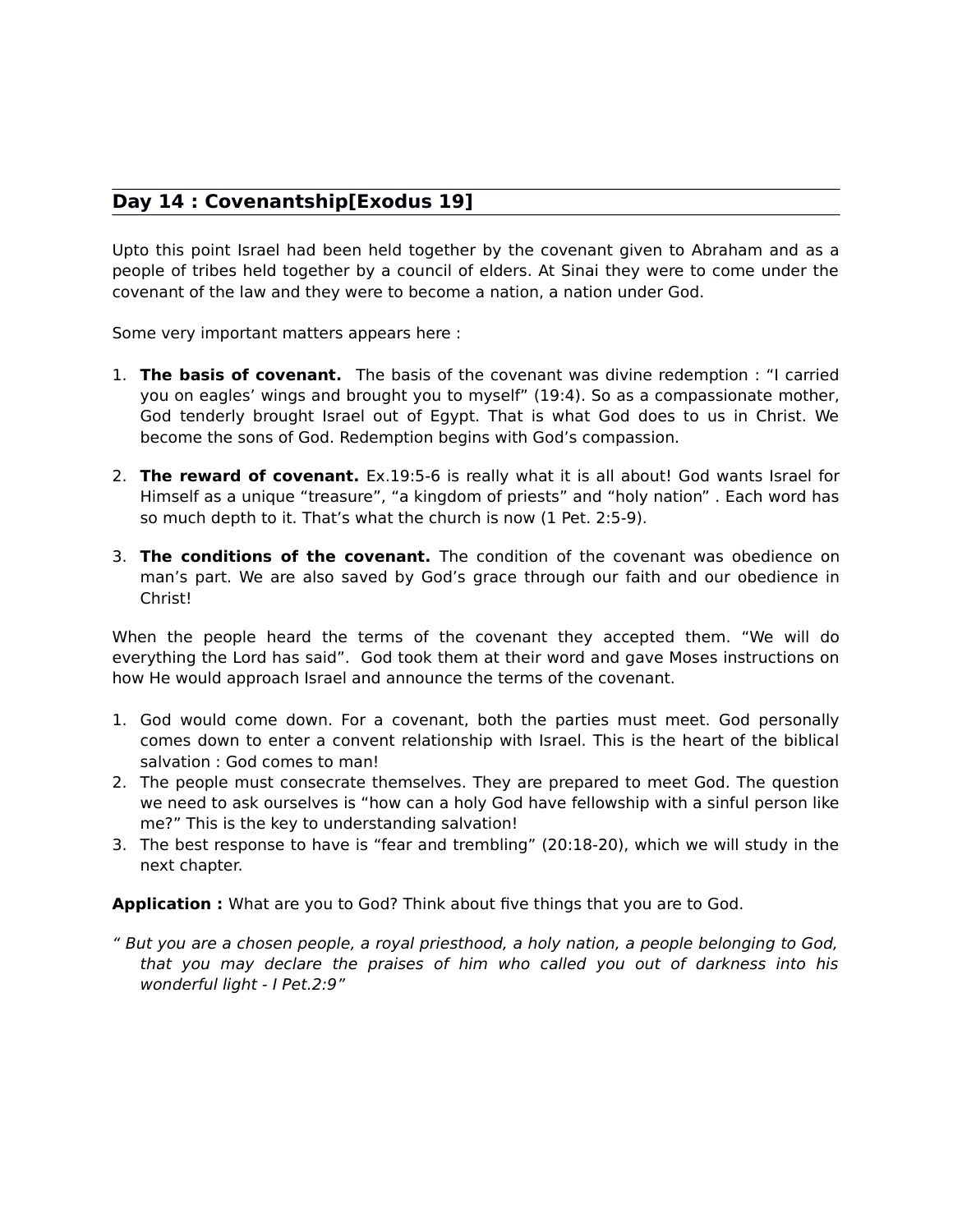## **Grace and the Law**

Understanding the salvation offered in the OT and the laws of the OT becomes a difficult problem for most of us. Many of us think it was by keeping the many laws of OT that those people were saved. And we find it difficult to see the grace of God in the OT. Here we have some guidelines in helping us to understand these issues better.

First of all, what is salvation? Whether in the OT or NT what does it mean? Though the term "salvation" could mean different things like deliverance from enemies, blessing and so on, the ultimate meaning is to do with the forgiveness of man's sins or redemption.

[Ref. : Ps.103:12, Is.1:18, Is.38:17, Is. 44:22, Mic. 7:19] According to these Scriptures, in the OT too, sins were definitely forgiven. That means they were saved! Even the NT talks of Moses, Elijah, Abraham attaining salvation. But then Heb. 10:4, states. "that it is impossible for the blood of bulls and goats to take away sins". So then how was forgiveness in the OT? To understand this clearly, we need to understand the difference between basis and condition of forgiveness. The real basis of forgiveness is always God's grace shown through the death of Christ on the cross. Sacrificing animals in the OT was not the basis of forgiveness but the condition for forgiveness.

In the NT also we have contitions like faith, obedience, confession, repentance, baptism, continuing in the light.... The conditions have changed but the basis of forgiveness remains the same, the grace of God! Man's part in salvation has to do with conditions and not the basis. We can never earn our salvation. It is a gift! God doesn't forgive us because we are righteous, but because He is gracious! Understanding this brings about the difference between gratefulness and legalism.

In the NT too commandments are stressed. Jn 14:15, 15:10, 1 Jn 2:3-5, 3:24

Law of faith Rom. 3:27 Law of Spirit Rom. 8:2 Law of Christ Gal. 6:2 Law of liberty James 1:25, 2:12 Law of Christ 1 Cor. 9:21 New covenant of law Heb. 7:12, 8:10, 10:28-31

So in conclusion, we are and were always saved by the grace of God (blood of Christ) and the laws serve as a guide to remain saved!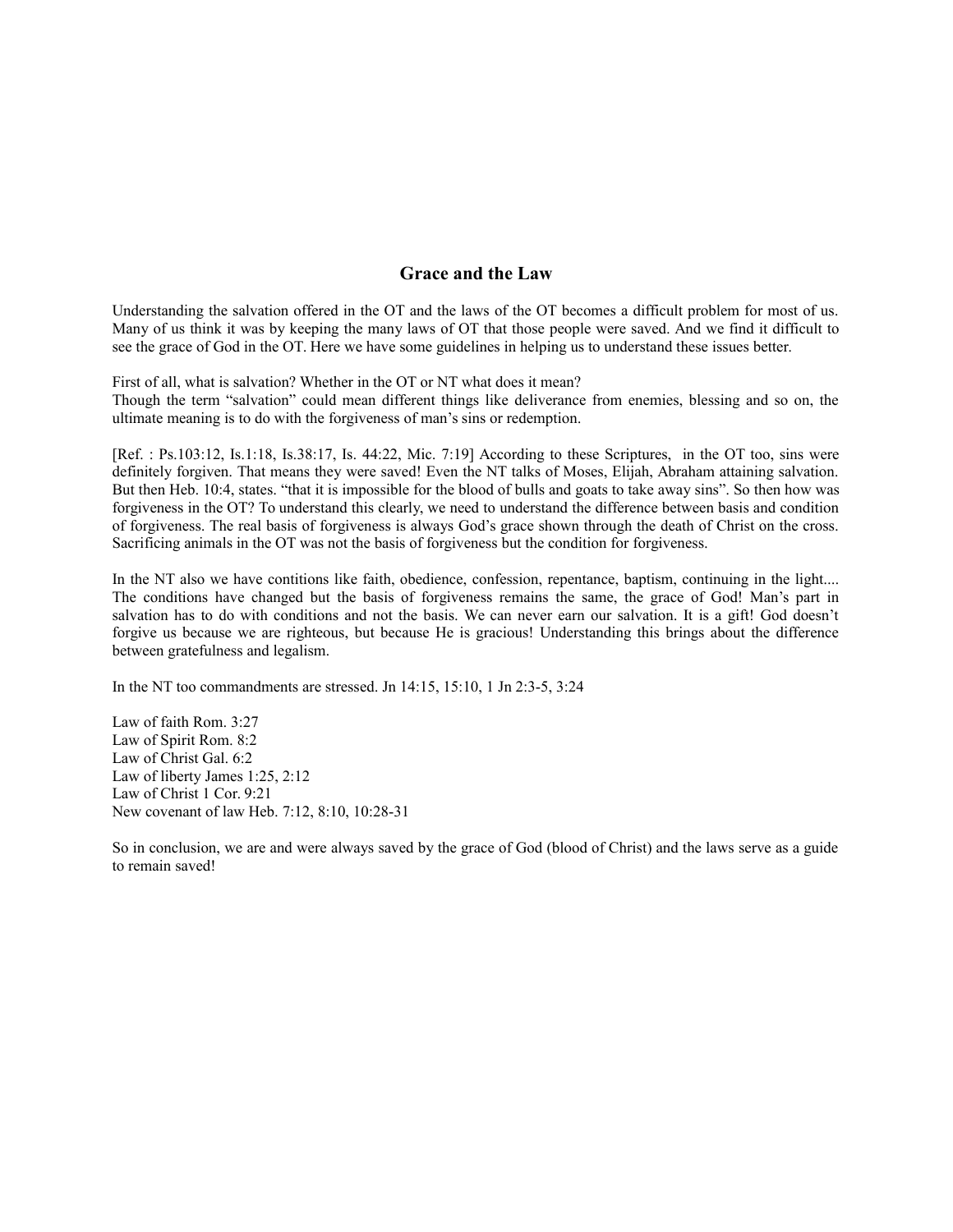# **Day 15 : The Ten Commandments [Exodus 20]**

The God who redeems a people from Egypt expects such redeemed people to be a holy people.

The most natural background for understanding the Ten Commandments is the typical old world suzerain-vassal relationship. Like the treaty between a king and his humble subjects, the lists of curses and blessings are also given.

Another thing we notice about the Ten Commandments are they are all to do with relationships. The first four are connected with relationship with God, and the last six about relationships with one another. And that is what righteousness is all about. It isn't about religion but about how we treat God and others. In our self-righteous world being religious is very easy, but how we love God and others reveal our hearts. Love (relationships) is the root of Christianity too, loving God with all our hearts, minds, souls and strength and loving our neighbors as ourselves. Loving God and others is the proof of our obedience to Christ.

From v.18-20, we see how the people responded. They responded with fear. They were trembling with fear. This is a sign of their soberness, their broken hearts and their humility.

This is what God is looking for in us. Our broken hearts, see Ps. 51:16-17, Is. 66:2, Is. 57:15 and Phil. 2:12. Our humility is in admitting and realizing our sinfulness and seeing God's holiness.

These are the two greatest lessons we need to understand in our short lifetime! Who is God? And who am I? Seeing God as He is and seeing ourselves as we really are!

That's why in Is.6:1-7, when Isaiah saw God's greatness, His holiness, he was able to see his own sinfulness.

Let us remember that when we fear God, we are beginning to be wise. A fool doesn't fear God (Ps.14:1). Let us become wise by fearing God, because we know that He is great!

**Application :** Pray through Psalms 51.

"Serve the LORD with fear and rejoice with trembling - Ps.2:11"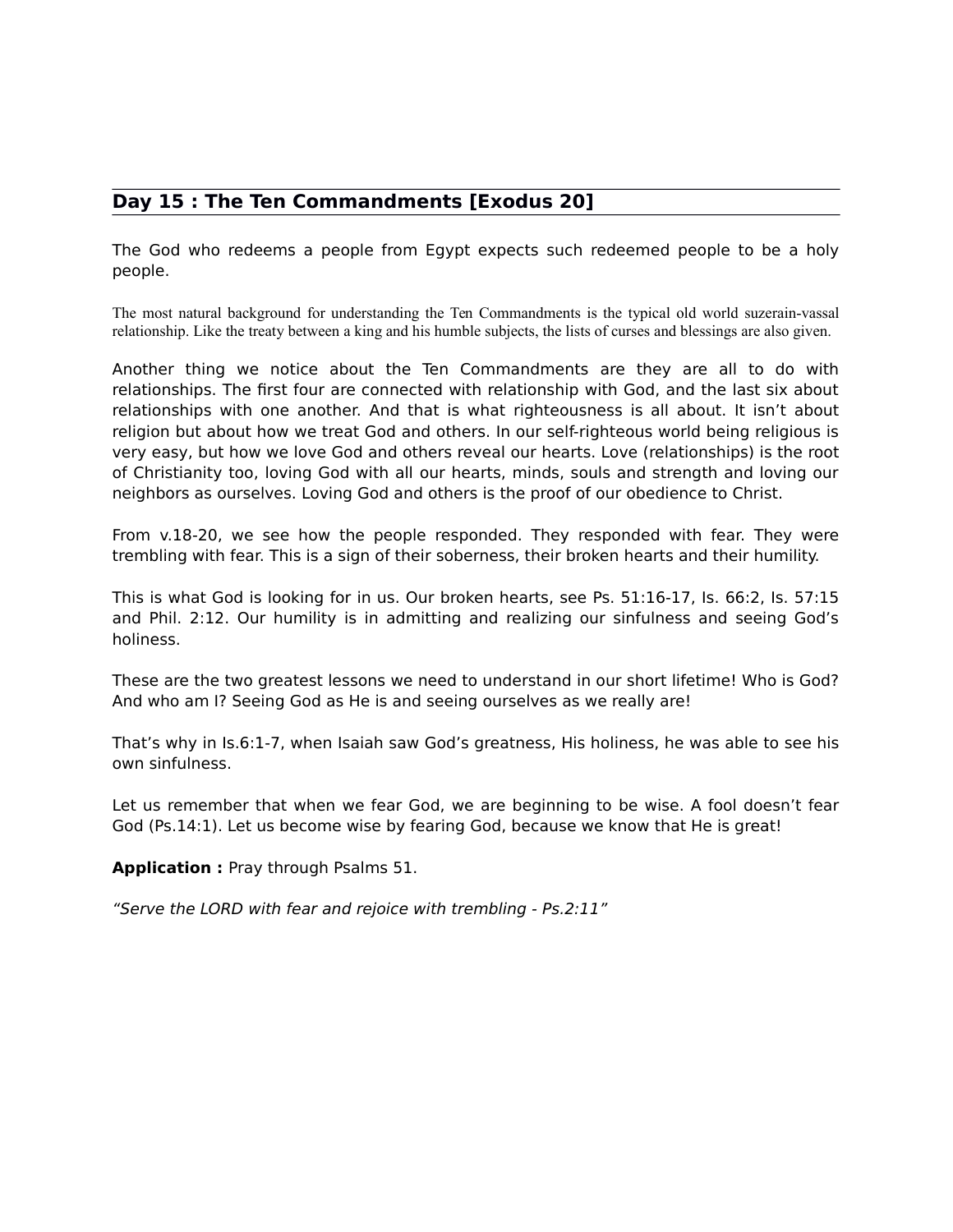# **Day 16 : The Other Laws [Exodus 21]**

The Ten Commandments were quite simple and understandable. But in reality our sinful nature is quite complex. Sin complicates life from day one. God created the earth very simple but things keeps changing as sin enters the scene.

So chapter 21 starts with various other laws given. These laws are also called "social laws". The root of these laws is the holiness of God. His holiness demands justice or righteousness from man's side.

Many of these laws are to do with the culture of that world and time. To us many of these laws might not make sense, and some might appear to be cruel or inhuman.

This is because we live in a different time. When we learn the culture and times of the ancient world, we will be able to appreciate these laws better.

From these laws we can learn few points :

- These laws were given to protect life. For example, in the laws about slaves, v4, God says the slave can be free after seven years, but his wife and children belong to the master. Now why do you think God said that? According to today's world that would seem very cruel. But God said that because in that time, the poor was deprived in every way. Even having regular food would be a challenge. But keeping the slave's family with the master would help to provide for their needs.
- These laws were boundaries. "Eye for eye, tooth for tooth, hand for hand...." sounds scary, right? But God said it so that the man would know the consequences of doing wrong. That would stop him from doing wrong. These were like preventive measures. You wouldn't hurt someone, if you knew the punishment!
- These laws were to show the heart of God. It does show how God hates sin and loves the sinner. It does show the grace of God and his justice too.
- **Application :** What are some spiritual boundaries that protects your spiritual life [ for ex. with TV, money, kids..... ?
- "Keep yourselves in God's love as you wait for the mercy of our Lord Jesus Christ to bring you to eternal life

- Jude 21"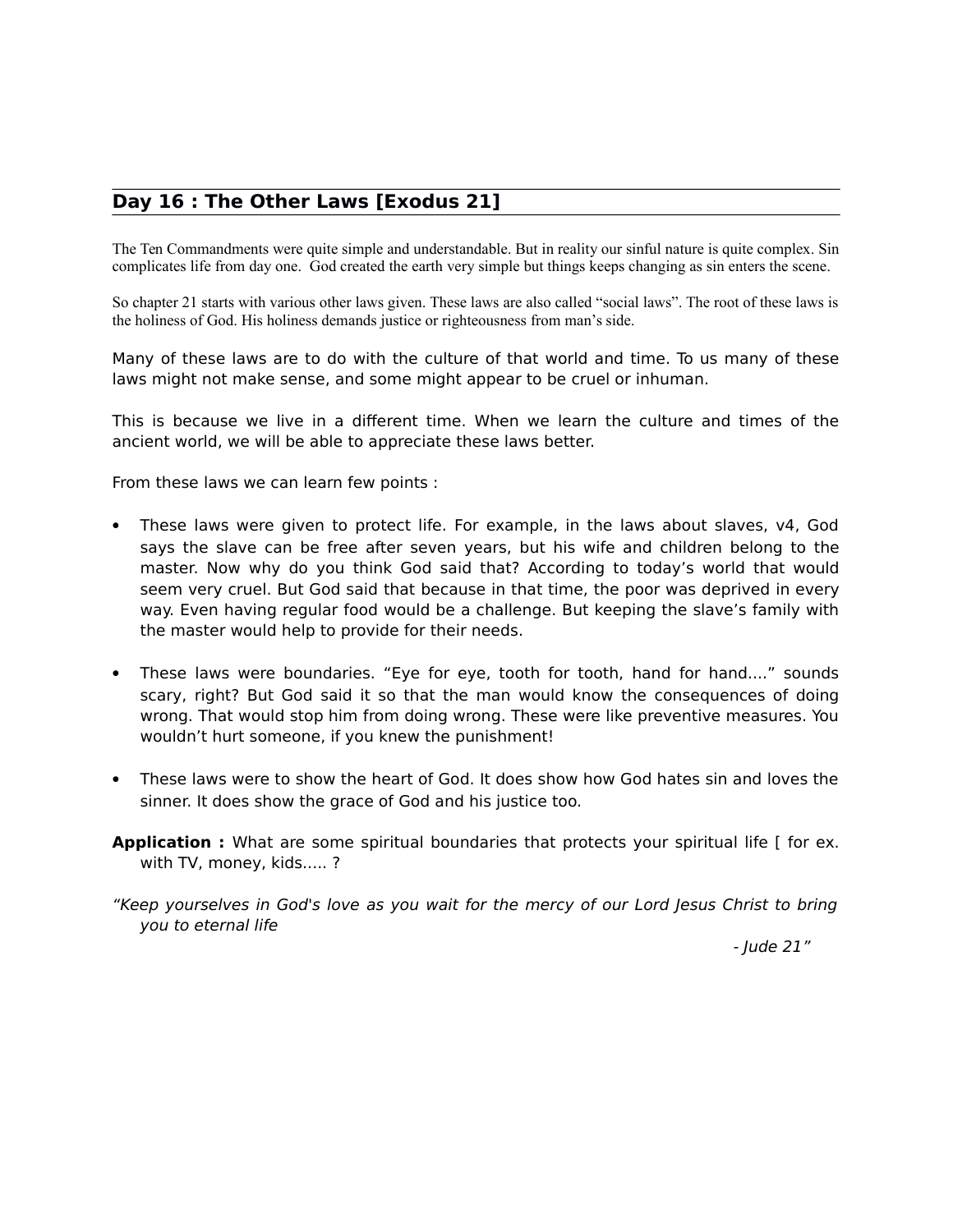## **Day 17 : The Other Laws (cont...) [Exodus 22,23]**

The backdrop of some of these laws is the love for one's neighbor. "When he cries out to me (God), I will hear, for I am compassionate" (22:27).

Each Israelite is to reflect the divine love in his own life in the manner he treats his neighbor.

For example a garment taken as surety is to be returned at night so the owner will not sleep cold! (22:27). God teaches the Israelites to think for others. Putting others above ourselves is what it is all about!

We need to praise God for the laws, because they show the heart of God. They teach us to love one another and to love God.

As the psalmist says in Ps.119:103 "How sweet are your words to my taste".

God continues to give various laws to the Israelites. Laws of justice. Justice is something God always upholds and expects.

Denying or perverting justice is something that arouses the anger of the Lord.

Then v.10-13 God gives the Sabbath laws. V.14-19 talk about the various feasts the Israelites were expected to keep. There were mainly three festival where the Israelites gathered together to celebrate.

God wanted his people to celebrate and enjoy the blessings God had given them. This brought in a lot of unity among the Israelites.

They were one in their faith and worship. And years later when the temple was built, it added on to the celebrations.

And these celebrations reminded the people of Israel of the mighty acts of God in delivering them from Egypt into the promised land.

**Application :** Remember the life in Egypt (before baptism) and the salvation through the power of God and pray through it.

*"I am not ashamed of the gospel, because it is the power of God for the salvation of everyone who believes: first for the Jew, then for the Gentile - Rom.1:16"*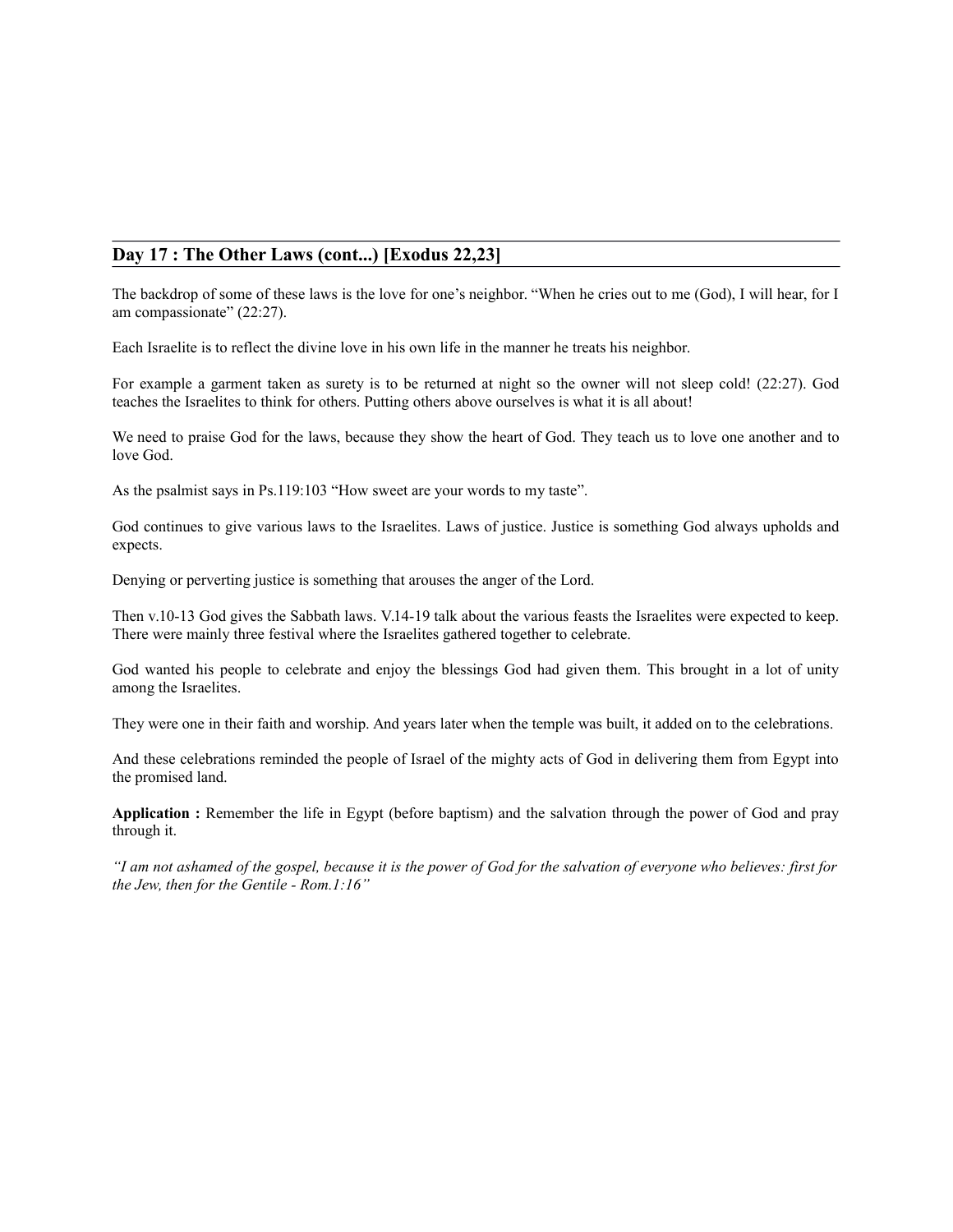| <b>FEASTS OF THE OLD TESTAMENT</b> |                                                 |                                                                                                                    |                             |                                    |  |  |
|------------------------------------|-------------------------------------------------|--------------------------------------------------------------------------------------------------------------------|-----------------------------|------------------------------------|--|--|
| #                                  | <b>Name</b>                                     | <b>OT Reference</b>                                                                                                | <b>OT Time</b>              | <b>Modern</b><br><b>Equivalent</b> |  |  |
| 1                                  | Sabbath                                         | Ex. 20:8-11; Ex. 31:12-17;<br>Lev. 23:3; Deut.5:12-15                                                              | 7th Day                     | Same                               |  |  |
| $\overline{2}$                     | Sabbath Year                                    | Ex. 23:10-11; Lev. 25:1-7                                                                                          | 7th year                    | Same                               |  |  |
| 3                                  | Year of Jubilee                                 | Lev. 25:8-55;<br>Lev. 27:17-24; Num. 36:4                                                                          | 50th year                   | Same                               |  |  |
| 4                                  | Passover                                        | Ex. 12:1-14; Lev. 23:5;<br>Num.9:1-14; Num. 28:16;<br>Deut. 16:1-7                                                 | 1st month<br>$(Abib)$ 14    | Mar-Apr                            |  |  |
| 5                                  | Unleavened<br><b>Bread</b>                      | Ex. 12:15-20; Ex. 13:3-10;<br>Ex. 23:15; Ex. 34:18;<br>Lev. 23:6-8;<br>Num. 28:17-25;<br>Deut. 16:3-8              | 1st month<br>(Abib) 15-21   | Mar-Apr                            |  |  |
| 6                                  | <b>Firstfruits</b>                              | Lev. 23:9-14                                                                                                       | 1st month<br>(Abib) 16      | Mar-Apr                            |  |  |
| $\overline{7}$                     | Weeks<br>(Pentecost)<br>(Harvest)               | Ex. 23:16a; Ex. 34:22a;<br>Lev 23:15-21;<br>Num. 28:26-31;<br>Deut. 16:9-12                                        | 3rd month<br>(Sivan) 6      | May-Jun                            |  |  |
| 8                                  | Trumpets                                        | Lev 23;23-25;<br>Num. 29:1-6                                                                                       | 7th month<br>(Tishri) 1     | Sep-Oct                            |  |  |
| 9                                  | Day of<br>Atonement (Yom<br>Kippur)             | Lev. 16;<br>Lev. 23:26-32;<br>Num. 29:7-11                                                                         | 7th month<br>(Tishri) 10    | Sep-Oct                            |  |  |
| 10                                 | <b>Tabernacles</b><br>(Booths)<br>(Ingathering) | Ex. 23:16b; Ex. 34:22b;<br>Lev. 23:33-36a;<br>Lev.23:39-43;<br>Num. 29:12-34;<br>Deut. 16:13-15;<br>Zec. 14:16-19; | 7th month<br>(Tishri) 15-21 | Sep-Oct                            |  |  |
| 11                                 | Sacred Assembly                                 | Lev 23:36b;<br>Num. 29:35-38                                                                                       | 7th month<br>(Tishri) 22    | Sep-Oct                            |  |  |
| 12                                 | Purim                                           | Est. 9:18-32                                                                                                       | 12th month<br>(Adar) 14,15  | Feb-Mar                            |  |  |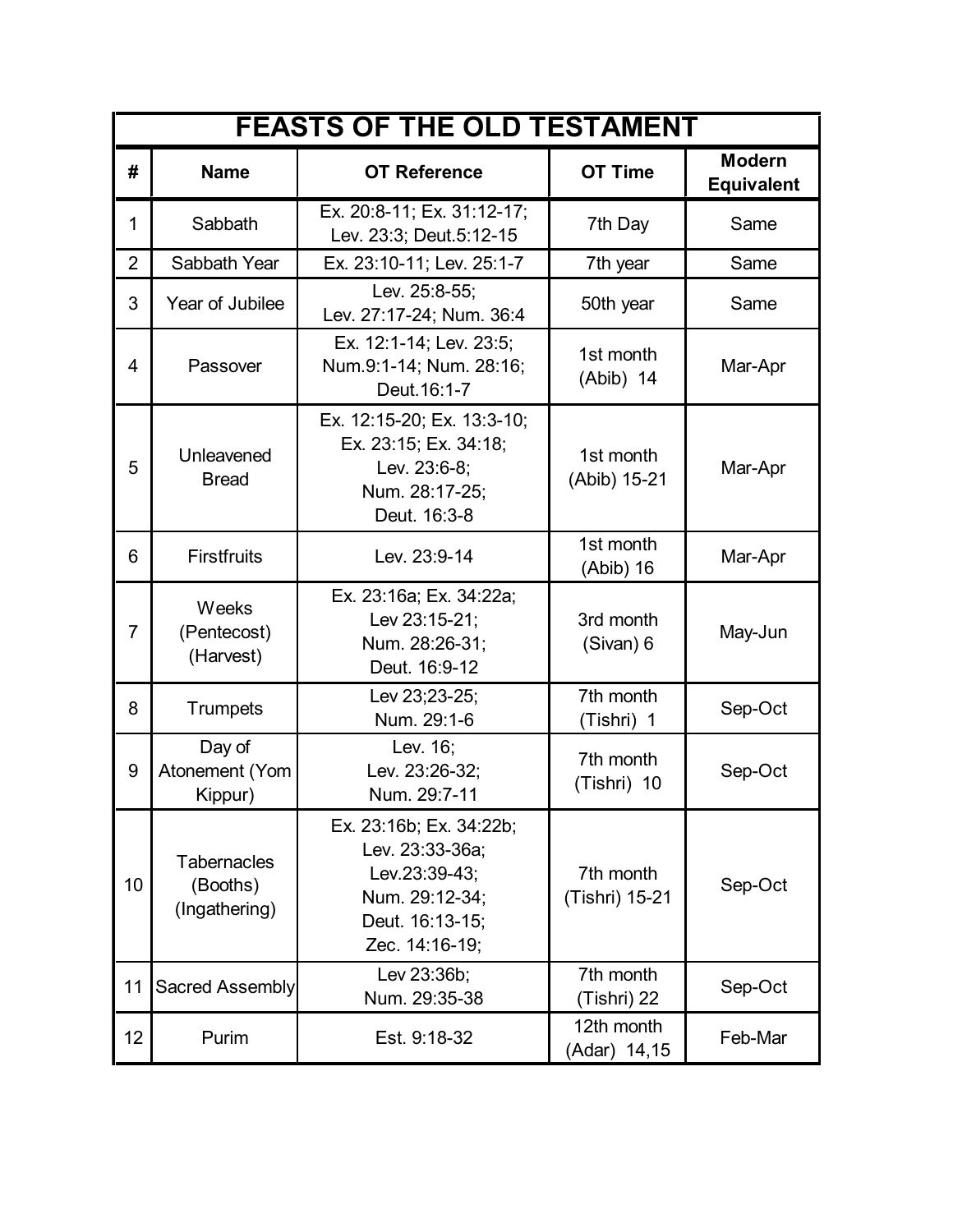| Kinds of Offerings in the O.T |                          |                                     |                                                                      |                                                                    |  |  |  |
|-------------------------------|--------------------------|-------------------------------------|----------------------------------------------------------------------|--------------------------------------------------------------------|--|--|--|
| #                             | <b>Name</b>              | <b>OT Reference</b>                 | <b>Purpose</b>                                                       | <b>Kind of</b><br><b>Offering</b>                                  |  |  |  |
| 1                             | <b>Burnt</b><br>Offering | Lev. 1:3-17;<br>Lev. 6:8-13         | To atone for<br>basic human<br>sinfulness                            | A male<br>without<br>blemish from<br>herd or flock<br>of two birds |  |  |  |
| 2                             | Sin<br>Offering          | Lev. $4:1-5,13$ ;<br>Lev. 6:24-30   | To atone for a<br>specific sin                                       | Bull or goat or<br>two birds or<br>flour                           |  |  |  |
| 3                             | Guilt<br>Offering        | Lev. 5:14-6:7;<br>Lev. 7:1-10       | To atone for a<br>sin requiring<br>restitution or<br>breach of faith | Same as in<br>sin offering                                         |  |  |  |
| 4                             | Grain<br>Offering        | Lev. 2:1-16;<br>Lev. 6:14-23        | To secure good<br>will                                               | Flour, cakes,<br>wafers, 1st<br>fruit with oil                     |  |  |  |
| 5                             | Peace<br>Offering        | Lev. 3:1-17;<br>Lev. 7:11-21, 28-36 | To praise God                                                        | <b>Flock without</b><br>blemish                                    |  |  |  |
| 6                             | Praise<br>Offering       |                                     | For a blessing<br>received                                           |                                                                    |  |  |  |
| 7                             | Vow<br>Offering          |                                     | In fulfillment of a<br><b>VOW</b>                                    |                                                                    |  |  |  |
| 8                             | Freewill<br>Offering     |                                     | Spontaneously<br>from a glad<br>heart                                |                                                                    |  |  |  |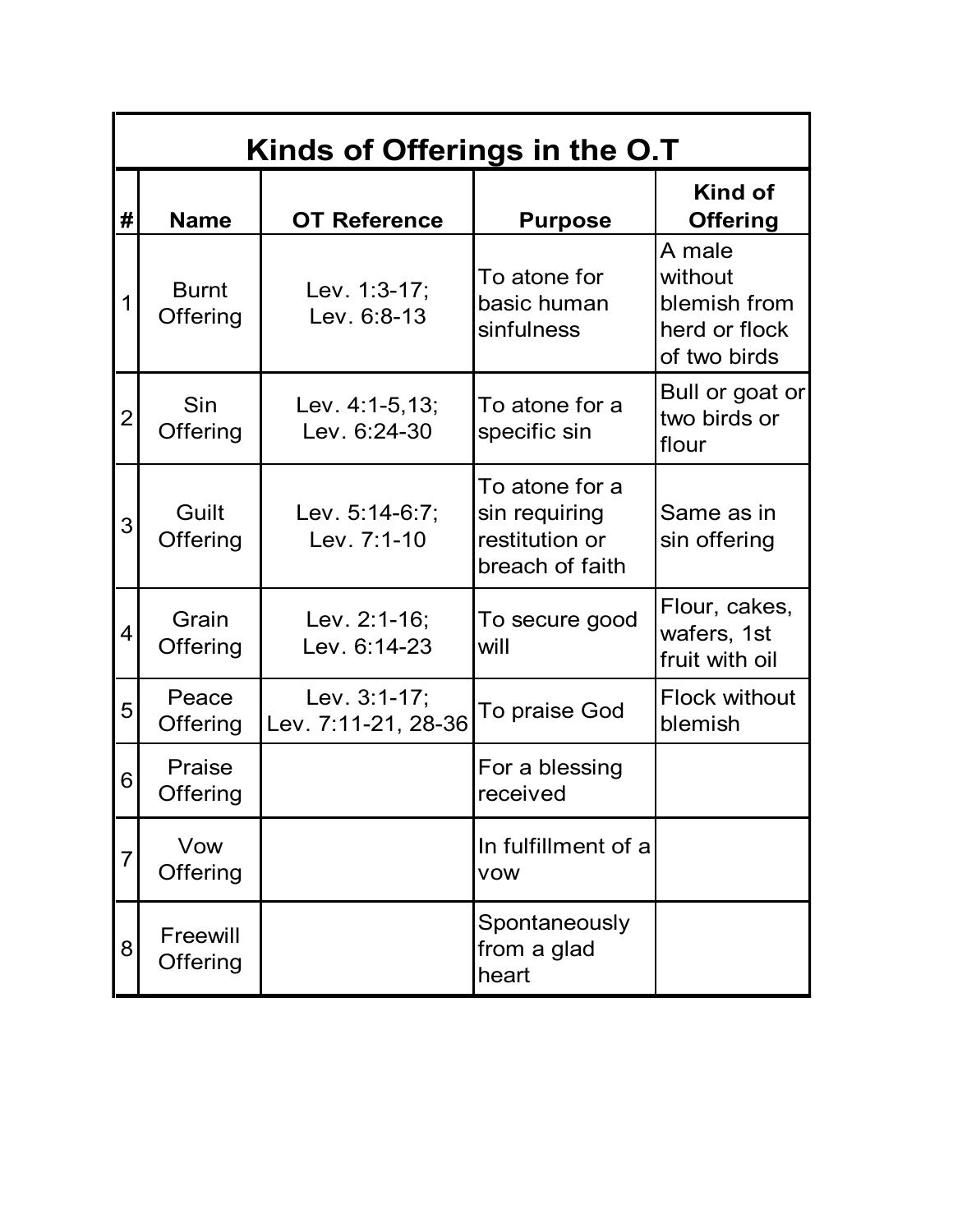### **Day 18 : The Confirmation of the Covenant[Exodus 24]**

The great event in chapter 24 is the climax of the book of Exodus. Abraham's children were now a multitude the size of a nation. They were now to be bound into covenant relationship with God and were forged into a nation ruled over by God Himself. The confirmation of the covenant made Israel a great treasured possession of Yahweh, a royal priesthood and a holy nation.

Moses was the mediator of the covenant (24:2). A mediator is an in-between person. It was as though Moses was Israel's man to God and God's man to Israel. In the New Testament, Christ takes the role of being a mediator for man. Christ is God's man to us and man's savior to God.

The covenant is confirmed with the people's response, "everything the Lord has said we will do" (24:3). They surrendered to God as their Lord and master. That's what we do at baptism. We respond with the same words, agreeing to obey his words. We submit to the lordship of Christ. The lordship of Christ and the savior-hood of Christ go hand in hand. Christ cannot save those who don't accept Him as Lord.

Is Jesus the Lord of your life? In every area? This is so important, because Jesus cannot save us unless we submit to Him (Lk. 14:25-33) This is what being His disciple is all about!

In the area of relationships, family, health, money career, job and in everything we "must deny ourselves and take up our crosses and then follow Him daily"!

As God in the scripture "God opposes the proud but gives grace to the humble". It is the humble that receive more grace from God. Submitting or surrendering to God helps us to receive grace from God.

God makes a new covenant with us in Christ's blood (Mt. 26:28), our part is to submit and as the Israelites said we should also say "everything the God has said we will do"!

**Application :** Which areas of your life need to be renewed by the blood of Jesus Christ? Commit to the Lord what you are deciding in prayer.

*"But if we walk in the light, as he is in the light, we have fellowship with one another, and the blood of Jesus, his Son, purifies us from all sin - I Jn.1:7"*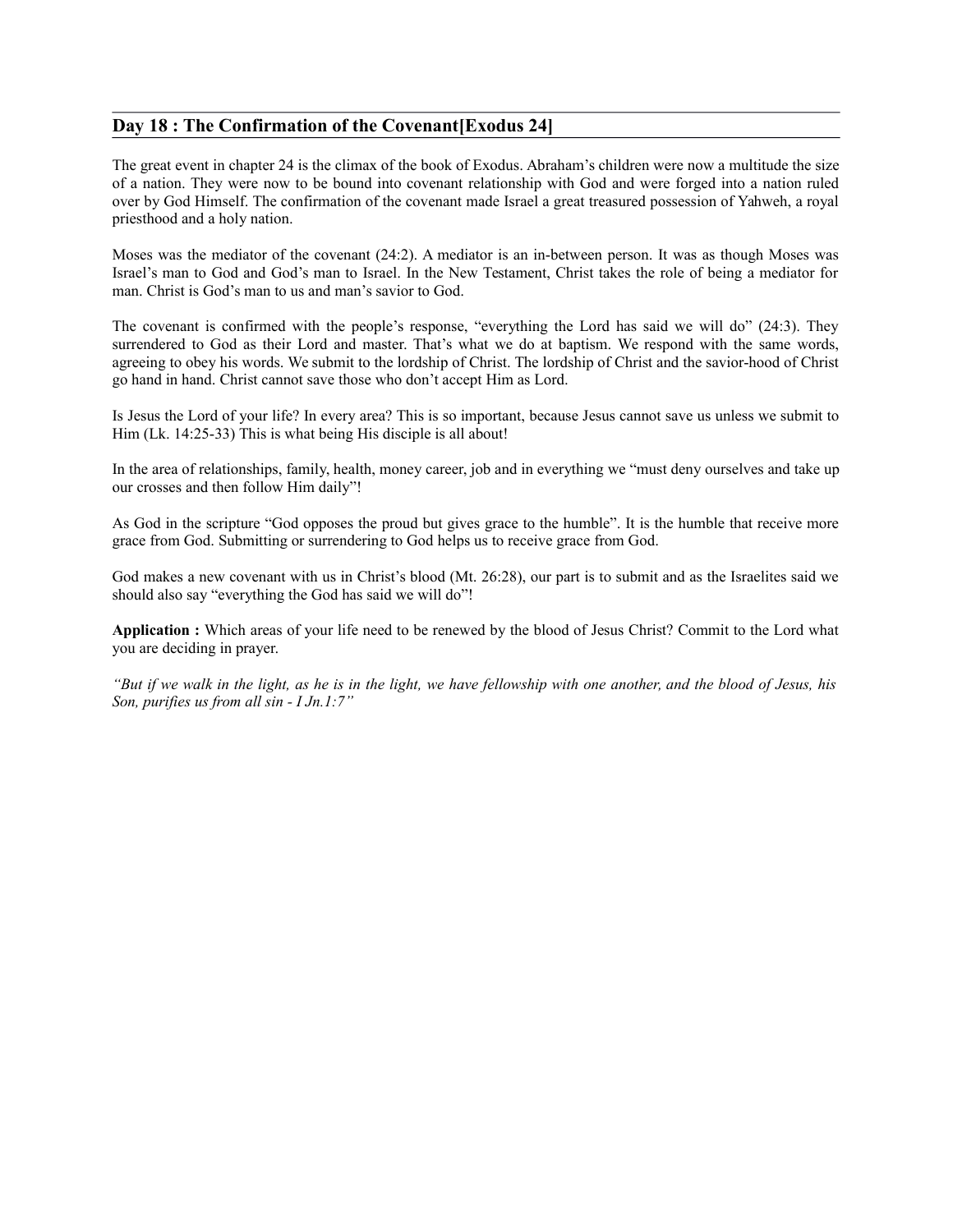### **Day 19 : The Ark of the Covenant [Exodus 25]**

**The Ark(Chest)**, the most important item in the tabernacle and the only piece within the Most Holy place(v.10-22) is also called "the ark of the Testimony" (v. 22), and "the ark of the covenant of the LORD" (Deut.10:8). The ark was a reminder of God's commitment to fulfill all His promises. The two stone tablets which contained the ten commandments was to be placed in the ark. The ark also contained a jar of manna and Aaron's rod (Heb.9:4,5).

**An Atonement Cover** was to be mounted over the golden chest(ark). The chest lid had two cherubim (plural of "cherub") facing each other on the lid. The atonement cover between the two cherubim is the place where God would meet with His people. There on the day of atonement the high priest sprinkled blood on the lid. The blood then made atonement for Israel's sin.

**The Veil(Curtain)** separates The Most Holy Place and the Holy Place which means the way into God's presence was not yet open. This was because sins separates man from God. The high priest could go through this curtain once in a year, after sacrificing for his own sins. Jesus' sacrifice on the cross opened the way into the Most Holy place. The curtain was torn at crucifixion (Mt.27:51). So we can approach the throne of grace with confidence, so that we may receive mercy and find grace to help us in our time of need. (Heb.4:16).

**The Table of the Bread** had 12 cakes(12 tribes). This bread (Lev.24:5-9), symbolized God being the source of their spiritual food. It was also called the 'bread of the Presence' because it was placed in God's presence. Also on the table were to be placed golden plates (perhaps for carrying the loaves), and ladles… pitchers, and bowls for drink offerings.Jesus declared, "I am the bread of life. He who comes to me will never go hungry, and he who believes in me will never be thirsty" (Jn.6:35). He is the one who sustains us spiritually.

**The Lampstand("menorah")** (v.31-40) had seven lamps and it provided light in the tent which was the only source of light in the Holy Place. The lampstand, which was to burn continually, was serviced by the priests in the morning and at sunset (Ex 27:20-21). Today, Christ is the light of the world (John 8:12), who reveals the way to God (John 14:6, 9), the only source of light. If we remove the lampstand (Jesus) we will be in darkness!

**Application :** In which areas of your life people can see Christ?

*"Let your light shine before men (Mt.5:16)"*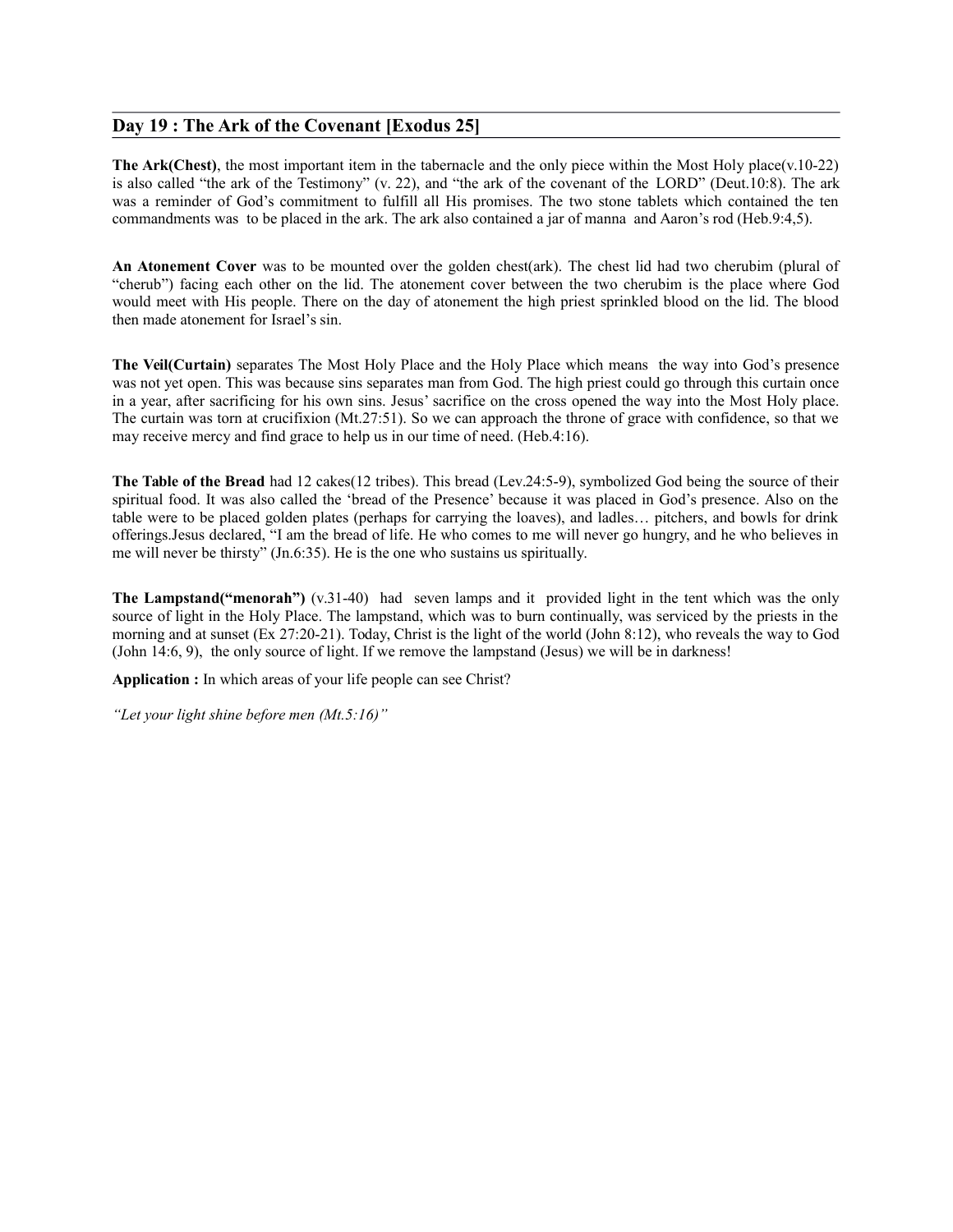### **Day 20 : The Tabernacle [Exodus 26,27]**

**The Tabernacle** prefigured Christ, who is said to have "tabernacled" (dwelt) (Jn 1:14) among His people. The tabernacle (Ex. 25:9) was referred to by several names: **Sanctuary,** meaning a sacred place (Ex 25:8); **Tent** (26:7, 11-14, 36), because of its tentlike structure; **Tent of Meeting** (27:21), signifying its structure and purpose; **Tabernacle of the Testimony** (38:21; cf. Acts 7:44) and **Tent of the Testimony** (Num. 9:15), meaning the place where the two tablets of the Law were kept *(i.e. in the ark, in the most holy place).* 

The tabernacle was a large tent, surrounded by an outer court—a long, rectangular enclosure 2 1/2 times the size of a volleyball court. It was portable. The walls of the court and the tent was made of curtains. The tabernacle was a sanctuary, a dwelling place for God, consisiting of an outer "holy place" and an inner "most holy place".

During the time in the wilderness, God's presence was a visible thing, marked by a cloudy, fiery pillar which always stood over the tabernacle. When erected, the tabernacle always stood in the middle of the camp, and the people ranged around it on every side. God chooses to dwell in the center of His people. He is to be the center of our lives. Israel had not yet seen herself as a still-needy people. Yet God began to meet the needs. His provision was in the tabernacle—a tent of worship, which became the only place where Israelites might approach God. (Later it was replaced by a temple, erected in Jerusalem.)

**Altar for Burnt Offering.** God gives a plan to make an altar for burnt offering overlaid with bronze [27:1-8] and a plan to make the courtyard for the tabernacle [ 27:9-16]. There was only one entrance[door or gate] to the courtyard, through which a person can come into God's presence. At the door the bronze altar was placed, on which daily, the prescribed offerings would be laid. This showed that sacrifice was needed to enter God's presence. That is what Jesus did. He became the sacrifice so that we can enter into a relationship with God. As in Lev. 17:11, "...it is the blood that makes atonement for one's life". No one could approach God or receive the benefits of His presence without entering by the door of sacrifice and atonement. Jesus said, "I am the gate; whoever enters through me will be saved" (Jn. 10:9). Jesus also said "I am the way…no one comes to the father except through me" (Jn.14:6).

#### **Application :** Memorize Jn.14:6

*"Jesus answered, "I am the way and the truth and the life. No one comes to the Father except through me - Jn.14:6"*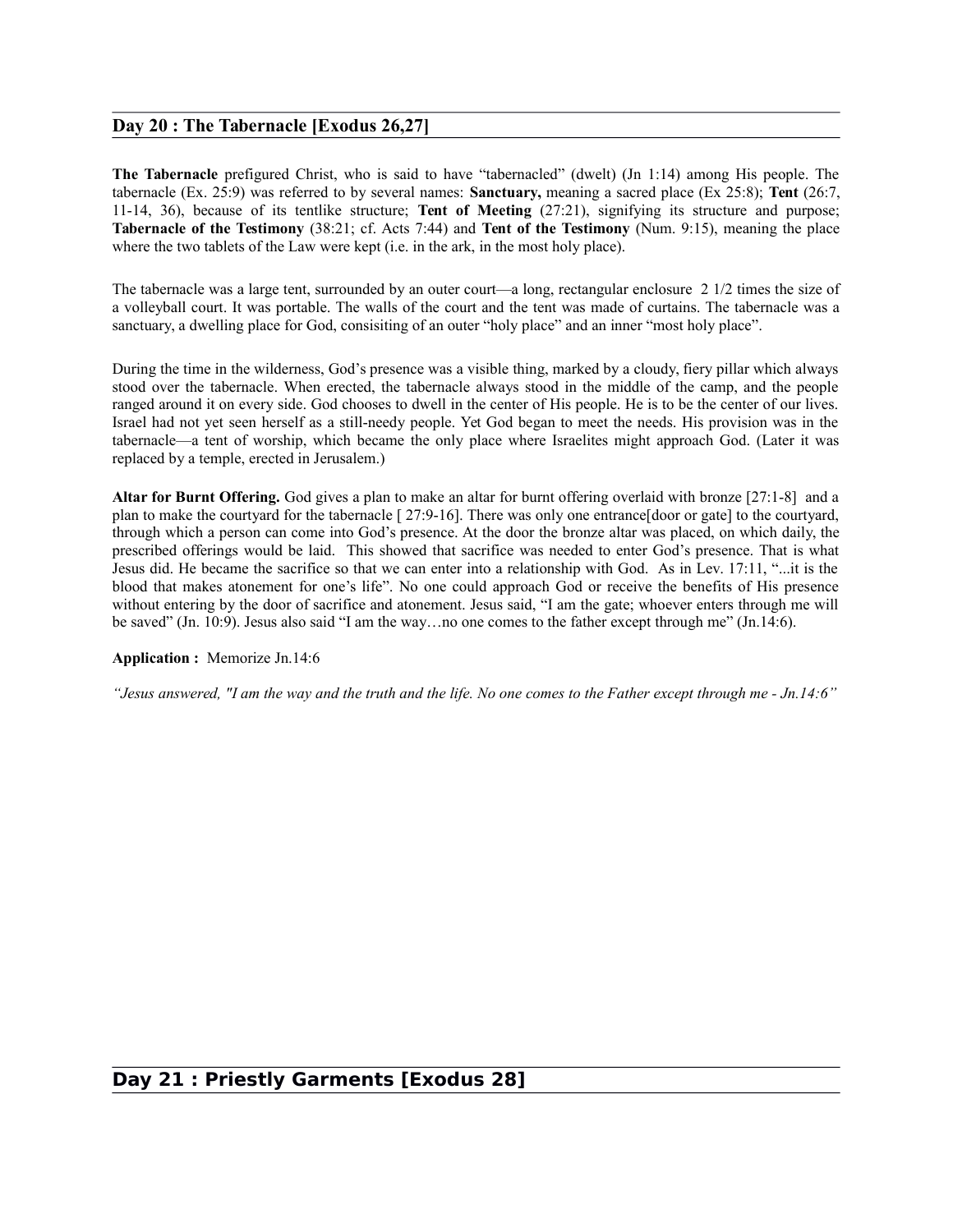This chapter explains, what priests had to wear  $(v.4)$ , who should prepare those garments  $(v.3)$  and why they had to wear (v.2), then also in v.16-43, the details of the garments are given.

Imagine how they would look like with those garments? They would look different from the rest of the people because they were chosen to serve. What did each of these garments represent ?

- **1. Ephod** (v.9-12) It was worn as a memorial stones for the sons of Israel.
- **2. Breastpiece** (v.15-30) God wants Aaron to fashion breastpiece for making decision for Israelites over his heart before the Lord.
- **3. Other priestly Garments** (v.31-43) The other priestly garments include,
- Robe (v.31-35) Aaron to wear to minister people
- Plate of pure Gold (v.38) Carry the guilt of community
- Tunic and Turban (v.40) to give dignity and honour
- Linen undergarments (v.43) not incur guilt and die

These are the garments priests had to wear when they minister people for God.

Peter reminds us in his first epistle we are royal priests a holy nation. Every Christian according to Bible is a priest.

What are we to wear / clothe ourselves with?

• Therefore, as God's chosen people, holy and dearly loved, clothe yourselves with compassion, kindness, humility, gentleness and patience. (Col. 3:12)

• Clothe yourselves with the Lord Jesus Christ, and do not think about how to gratify the desires of the sinful nature (Rom.13:14).

**Application :** What spiritual garments can be seen on you?

"... as God's chosen people, holy and dearly loved, clothe yourselves with compassion, kindness, humility, gentleness and patience - Col.3:12"

## **Day 22 : The Consecration of the Priests [Exodus 29]**

Consecrated to serve God, would mean that you are being totally set apart to do the will of God. In the case of Aaron and his sons, they were "set apart" to minister daily in the tabernacle and to sacrifice the continual peace offerings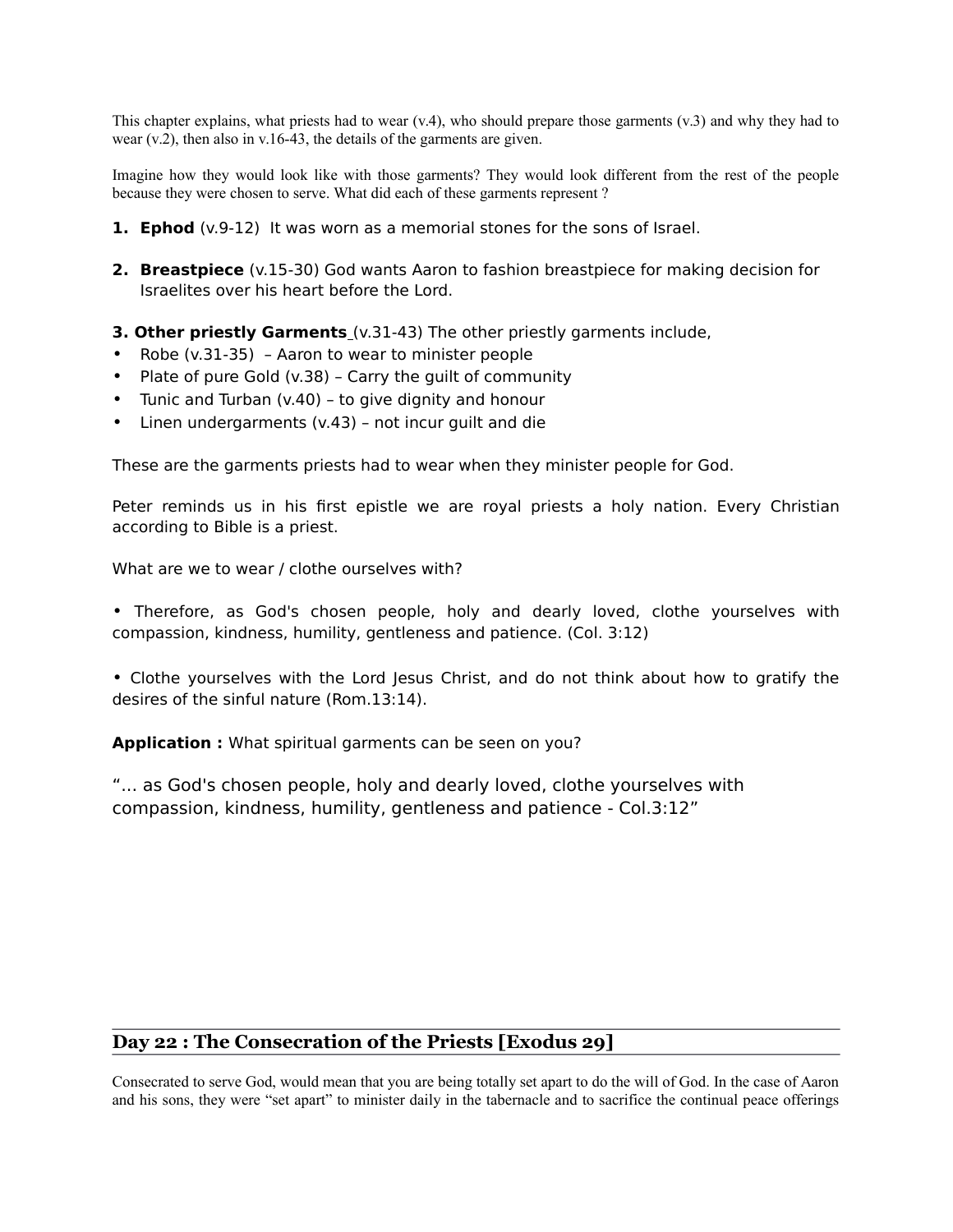on behalf of the nation of Israel. We are consecrated also as people who accept Jesus Christ as our Lord and Savior to go about learning and doing the "good and perfect" will of God.

The holy characteristics associated with our holy God is described in v.1-9. The priests were called to strive for godly perfection, separation, cleanliness and anointing.

• Are we making effort to be perfect? The only way we can do so is by surrendering ourselves totally to Jesus Christ, and to obey the word of God in our lives. God wanted ram and bull without defects( $v.1$ ).

• We are called to be separated for God and our Lord Jesus Christ. He has separated us and "set us apart" for Him. God wanted bread and cakes without yeast (v.2).

• We should present ourselves undefiled, clean before God. God wanted Aaron and his sons to be washed with water  $(v.4)$ .

• Are we anointed with the Holy Spirit? God wanted the high priest to be anointed with the holy anointing oil (v.7).

We see Aaron and his sons coming forward and their sins being transferred to a scapegoat, which will be offered for their sinfulness (v.10-18). We can clearly understand that the sinfulness of man was transferred to the imperfect sacrifice of animals, which required continual offerings until a perfect sacrifice could be found. Jesus was the perfect sacrifice (Heb.10:9-12) offered to cleanse our sins so that we can come before God sinless. How grateful are we to Jesus who rescued us from being punished for our sin?

Aaron and Christ shared the priestly qualifications of a divine calling and genuine humanity. Unlike Aaron, however, Christ needed to offer no sacrifices for Himself. Only such a perfect High Priest could offer a sacrifice that was wholly and eternally effective. (Heb.5:1-8, 9:11-14).

**Application :** Praise God for Christ's priestly ministry.

*"Therefore, since we have a great high priest who has gone through the heavens, Jesus the Son of God, let us hold firmly to the faith we profess - Heb.4:14"*

#### **The Priesthood of Christ**

One of the most important ongoing ministry of Christ is His priesthood. Here we have a study on the priesthood of Christ.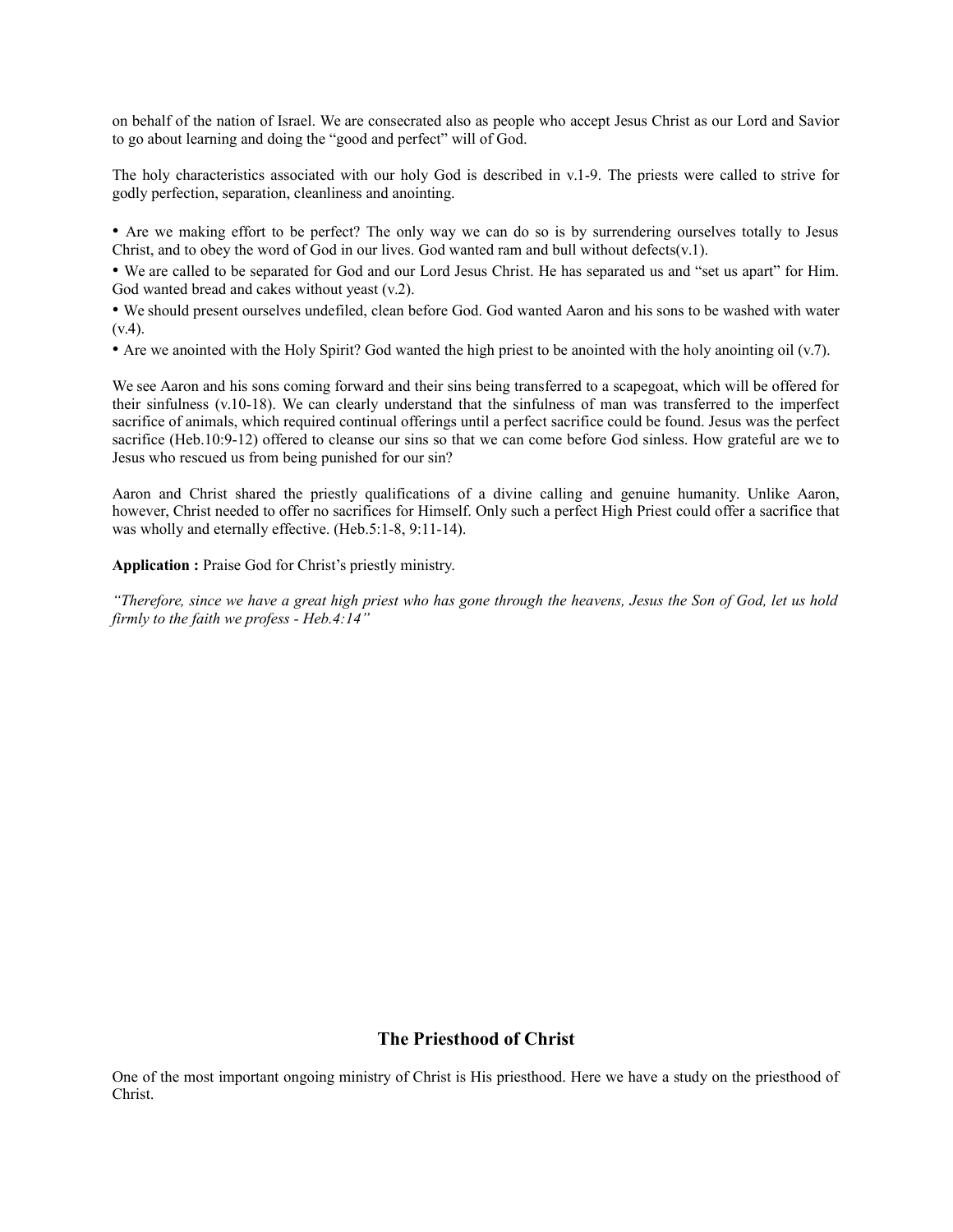#### **Heb. 2:17 Human as well as Divine.**

This Scripture shows that Jesus is the true mediator and high priest.

#### **Heb. 4:14-16 The Perfect High Priest**

His task is to bring the voice of God to man and to usher men into the presence of God. This passage shows how Jesus identifies Himself in Heaven and with men. He faced temptations and pain as every man, yet was without sin. This makes Him able to help us and give grace.

#### **Heb. 5:1-10 Divinely Appointed**

A priest is appointed on men's behalf to deal with the things concerning God. The priest must be on with men, able to deal gently (v.2). He is strong but patient. This is what Christ is to us. He is able to understand us and gently lead us back to God.

#### **Heb. 6:19-20 Eternal Priest**

In the temple, the most sacred of all places was the Holy of the Holy. It was covered always. It was there that the presence of God was. Into that place only one man could go and he was the High Priest. But now Jesus has opened the way for men to draw closer to God. Through Jesus the Unapproachable can be approached!

#### **Heb. 7:22-28 High Priest who meets our needs**

Jesus becomes the guarantee of the better covenant we have. He remains in office forever. He is able to save us completely and he lives to intercede for us. Jesus continues to serve us, He is truly the servant of all servants!

#### **Heb. 8:1-6 Exalted High Priest**

There can be no glory greater than that of the ascended and exalted Jesus, who sits at the right hand of the throne of the majesty in Heaven. But yet He continues to serve in the sanctuary. He is a unique combination of majesty and service.

## **Day 23 : Worship of Yahweh [Exodus 30]**

Chapter 30 tells us about the expectations of God in terms of worshipping Him.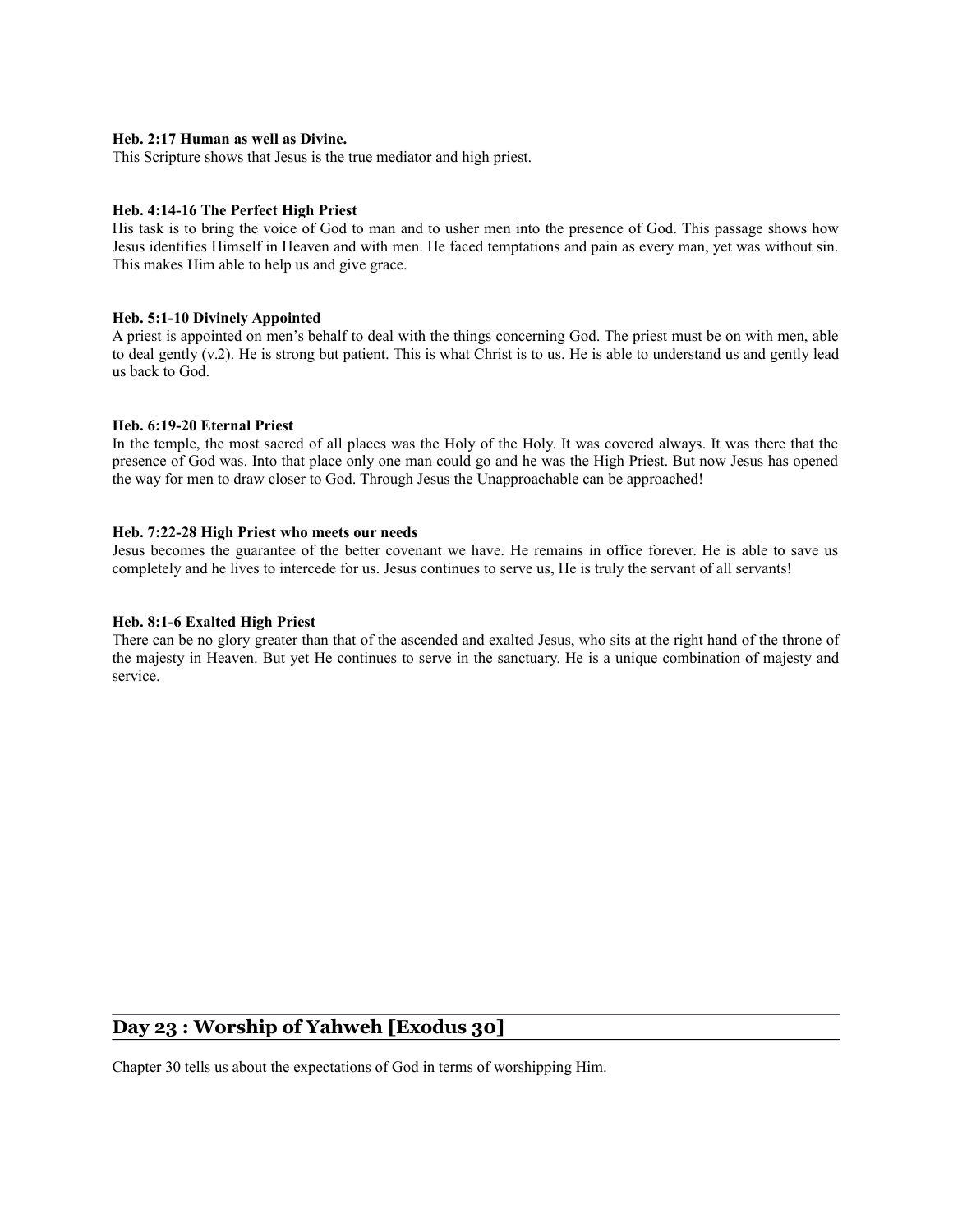**The Golden altar of incense** (v.1-10) was before the veil that separated the holy place and the most holy place. This was where the high priest burnt incense every morning and at twilight everyday. This altar spoke of daily worship and of prayer (Rev. 8:3-4). This was the place where atonement for sins were made once a year by the high priest.

**Atonement money** (v.11-16) Each Israelite was ordered to give as a ransom for his soul (for his life) half a shekel, according to the shekel of the sanctuary. The rich were not to give more, the poor were not to give less. This signifies that all souls were equally precious in the sight of God, and that no difference of outward circumstances could affect the state of the soul; all had sinned, and all must be redeemed by the same price.

This atonement must be made that there might be no plague among them, intimating that a plague or curse from God must light on those souls for whom the atonement was not made. A ransom for his soul—What the sincere worshipper thus paid was at once the fruit and the sign of his faith in the goodness of God, who had redeemed him and brought him into the covenant. The payment is rightly called a ransom since it involved a personal appropriation of the fact of his redemption. Today, we are redeemed by the blood of Christ. God paid the price for our souls (I Pet. 1:18-20).

**The Bronze Basin [the Laver]** (v.17-21) is a large wash basin outside the tabernacle used by the priests to cleanse themselves before performing their duties. It symbolized the need for spiritual cleansing. Today, believers are to be cleansed by the blood of Christ through the waters of baptism to enter into an eternal relationship with God. Also daily we need to turn to God for cleansing. If we confess our sins, He is faithful and just and will forgive us our sins and purify us from all unrighteousness(1Jn.1:9).

We can plainly see how careful God was in preserving the sacredness of His worship that He handed down to the nation of Israel through His truth, so as to prevent them from being adulterated by human inventions. It is God who set's apart, God who saves, for He will save men in His own way, and upon His own terms.

**Application :** Write a letter of confession to God and pray through it.

*"The blood of Jesus, his Son, purifies us from all sin -I Jn.1:7"*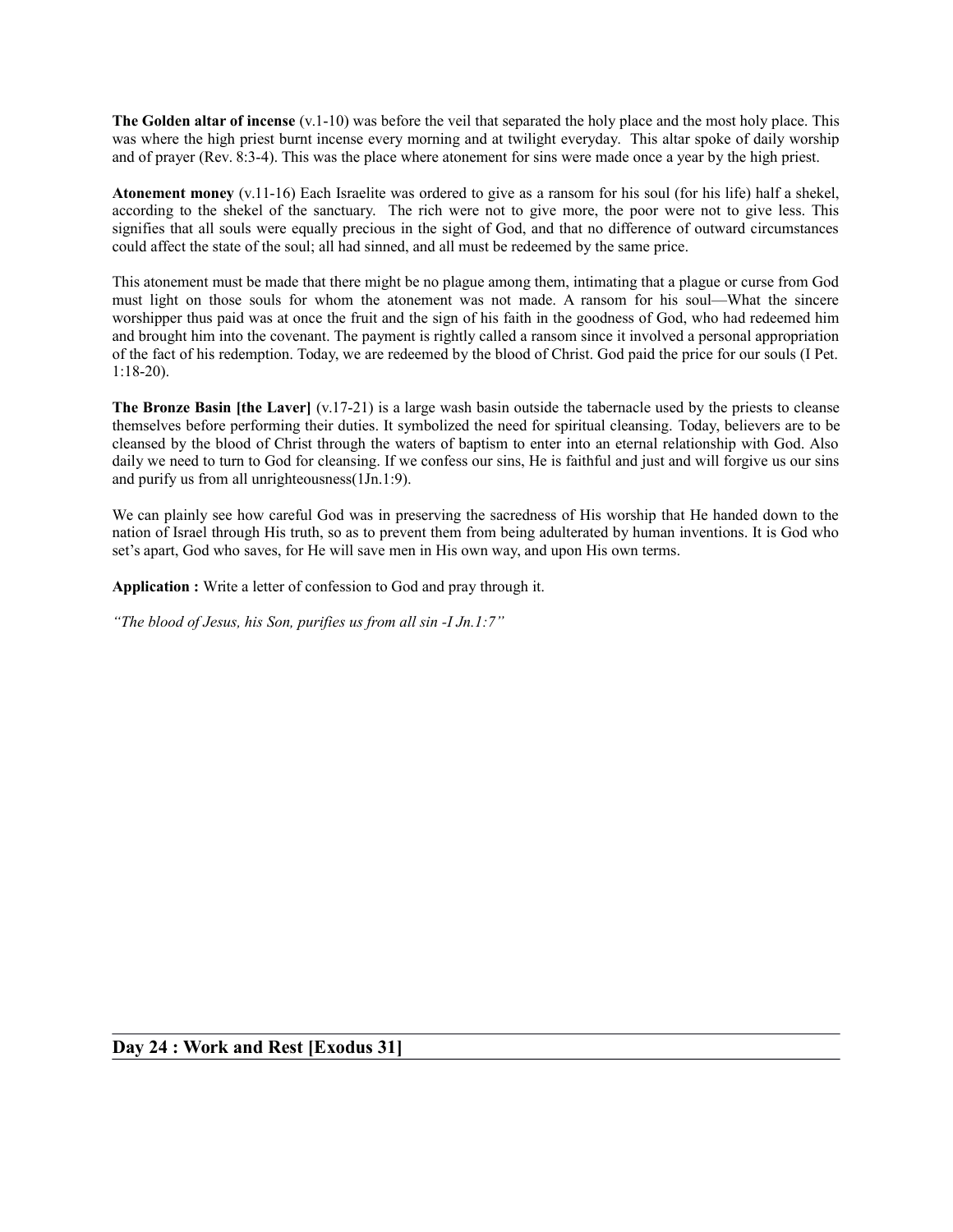**Work** God has made us for a purpose just like God made Bezalel & Oholiab who were given talents to perform all kinds of craftsmanship. This God gave them to build the ark of the covenant and tent of the meeting and other articles in it.

They were also skilled to make garments for the priests. God not only gave talents to Bezalel & Ohaliab but to many others who worked under them. Bezalel and Ohaliab were the leaders and directors.

In the same way God uses our talents to build the Kingdom of God. The gifts of the Holy Spirit includes, prophesying, serving, teaching, encouraging, contribution, leadership, showing mercy... (Rom.12:6-8). We are also blessed with gifts. God expects us to use it in building His Kingdom.

**Rest** God was hard-line with observing Sabbath.

• Work takes our mind of God. Our talents are prioritized. We glorify ourselves as we are rewarded for our work.

• Rest focuses our mind on God. Rest is waiting on God. Rest is spending time with God. Rest is talking to God. Rest in God calls for higher faith.

Rest with godliness is the call of todays hard working world.

Ex. 31:17 reminds us of God taking rest. If God did it why not us? What is true rest? Rest is rest from work and not from doing good. God never stops doing good. We see that even on Sabbath Jesus was healing people!

**Application :** What are some talents / gifts which God has blessed you with?

*"We have different gifts, according to the grace given us. If a man's gift is prophesying, let him use it in proportion to his faith. If it is serving, let him serve; if it is teaching, let him teach; if it is encouraging, let him encourage; if it is contributing to the needs of others, let him give generously; if it is leadership, let him govern diligently; if it is showing mercy, let him do it cheerfully - Rom.12:6-8"*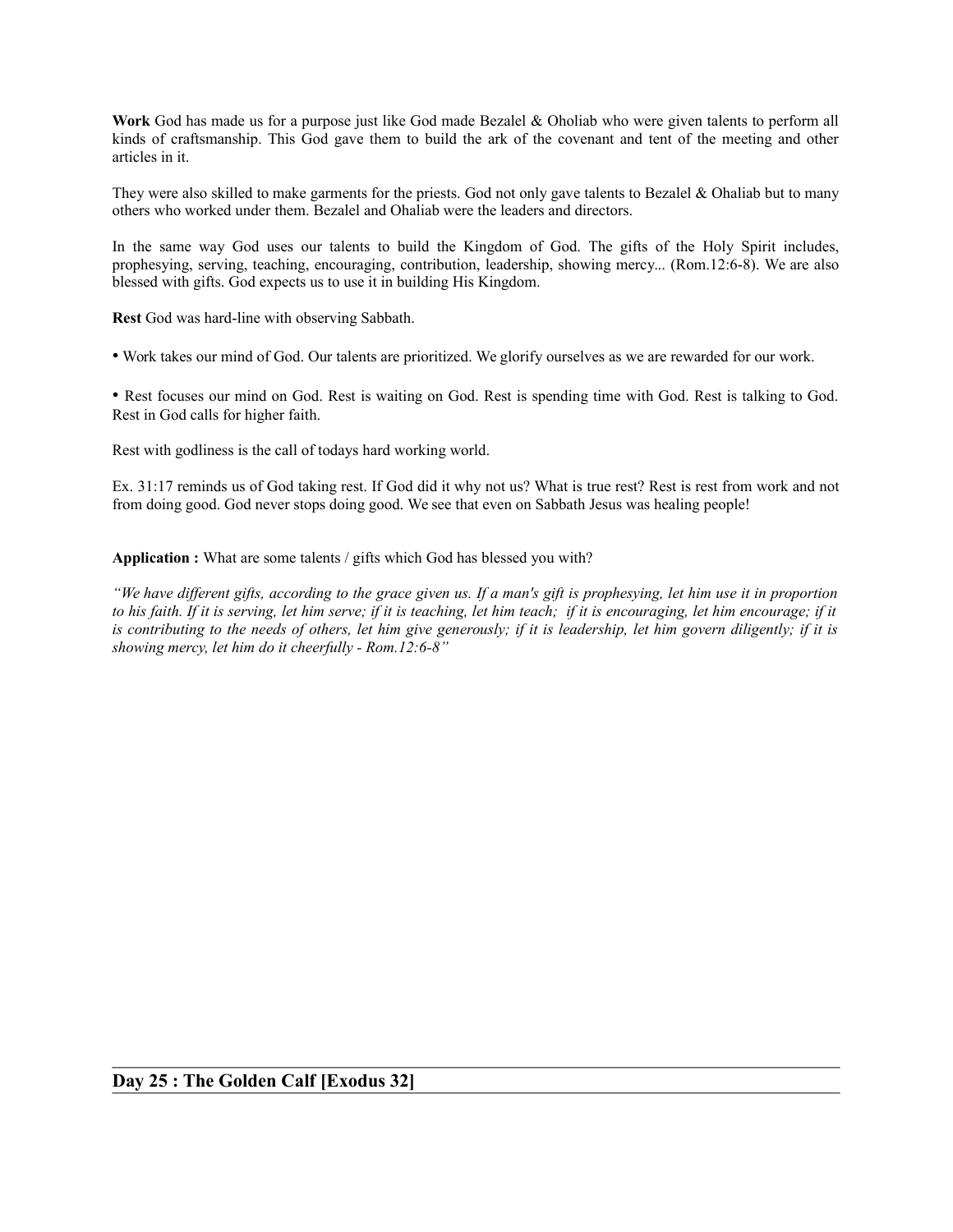In the midst of a high and holy revelation, in the midst of the manifestation of the glory of God, a terrible incident of idolatry was happening.

The Israelites had exchanged the glory of God for an image of a calf. They forgot the God who had saved them. They forgot the great and wonderful miracles of God.

When we read it, it is shocking! How could such depravity break out in the midst of such holiness? How could gratefulness turn into idol worship? The issue was that though they were out of Egypt, Egypt was not out of them! None of us is far from Egypt! This is the truth of every man's heart!

Though we have left the world to be part of His Kingdom, the world continues to attract and tempt us. Where is your heart, today? In which way is the world still part of us? In the parable of sower, Jesus talks of the seeds that are choked by the worries of this life and the deceitfulness of wealth. It is just a matter of time that weeds if not plucked choke us spiritually!

The second part of the chapter deals with the intercessory work of Moses. Here we find an amazing spiritual fact, men may intercede with God for their fellow men. Moses intercedes for the people, he appeals to the covenantal promise God had made (v13).

The Bible says the Lord relented! This show the tenderness of God's heart, how He does truly love and is willing to relent! Throughout the Bible, we see God always willing to forgive.

But on the other hand sins always have consequences. God is willing to take away the guilt, but the consequence remains. These people had to face many consequences because of their foolish and rebellious act. That is how serious sin is. Sin destroys, it has deep-rooted effects. There is no wisdom in sin. But the grace of God is an amazing gift, it is free but not cheap!

**Application :** Find out the idols you give more priority to and plan ways to remove them.

*" But among you there must not be even a hint of sexual immorality, or of any kind of impurity, or of greed, because these are improper for God's holy people.*

*.....No immoral, impure or greedy person--such a man is an idolater--has any inheritance in the kingdom of Christ and of God - Eph.5:3-5"*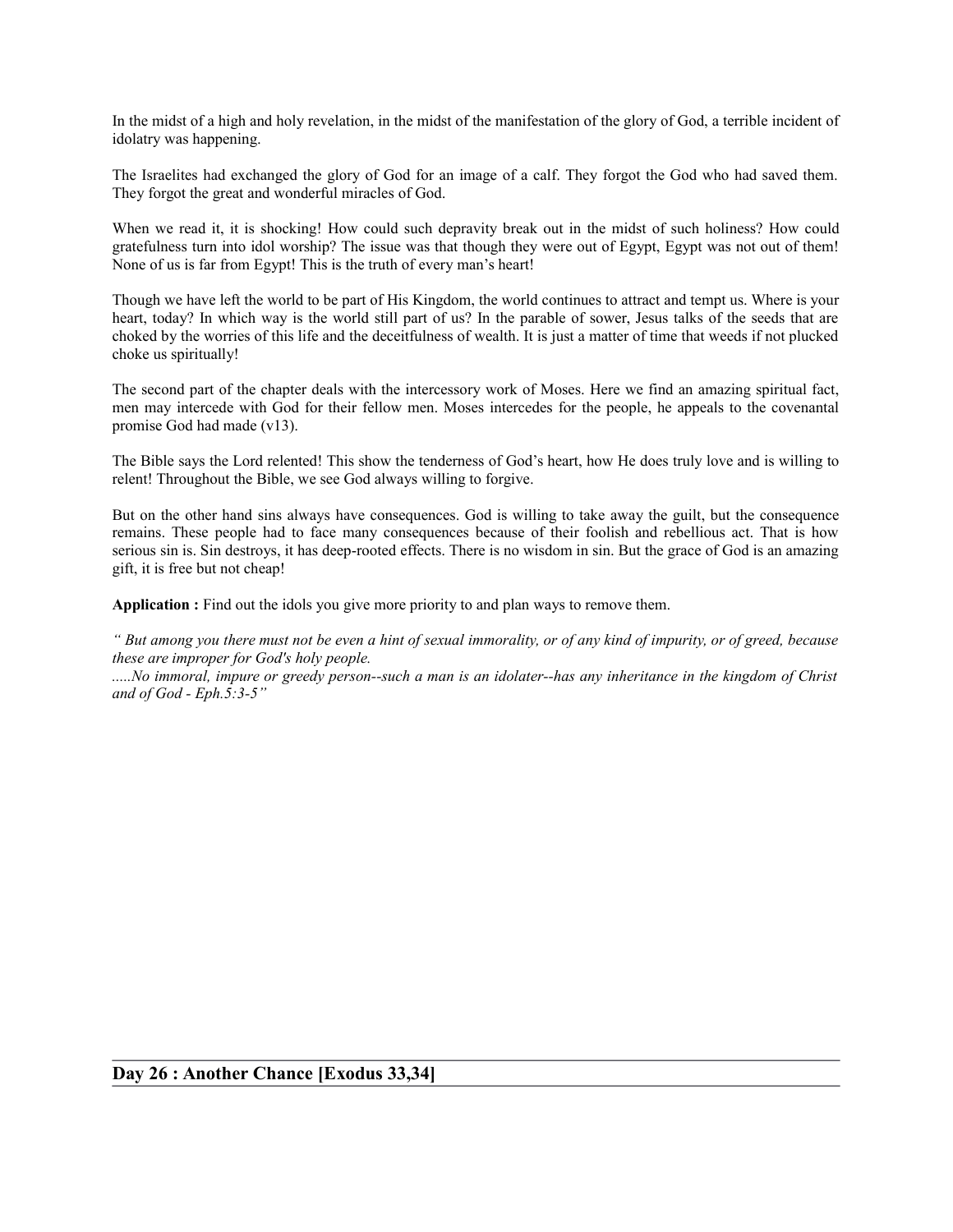God's reaction to the idolatry and reveling of Israel was to tell Moses that He would no longer be with Israel in her journey. He would instead send an angel before them. God calls the Israelites "stiff-necked".

Sin has short term pleasures but long term consequences! The Israelites never guessed how critical their great sin (32:31) was. God was hard-line! Again we see how God hates sins though He loves sinners.

Moses had an intimate relationship with God. It says that the Lord talked face to face with Moses (33:11). This reveals the directness of communication that God had with Moses. This puts Moses in a unique place in the entire Old Testament!

But even such a leader needed renewal! Moses reached a point where he could go no further (v.12-16). Perhaps Moses was burnt out, or shaken up. Maybe he felt as though he needed something new, a new revelation.

He wanted to know the ways of God (33:13) and he wanted to see the glory of God (33:18). And God grants his request.

All of us go through ups and downs in our spiritual journey. There are times when we feel we can do anything and there are times we can't even move an inch. But it is during those low times we need to draw even closer to God, those gardens of Gethsemane! That's the time not to give up but to wrestle and in other words struggle through. Every great man in the Bible went through these kinds of times. And these times reveal our character.

Moses is renewed. After an incredible downfall Moses is back on his feet receiving the second stone Tablets (Ex.34).

We have all started a journey to the promised land. There will be crisis in that journey. There will be mistakes and wrong choices. But where we end is more important. Will we make it to the promised land? Yes, the grace that brought us safe thus far will lead us home!

**Application :** Think about the grace of God at different points in your life and give praises to Him.

*"For it is by grace you have been saved, through faith--and this not from yourselves, it is the gift of God - Eph.2:8"*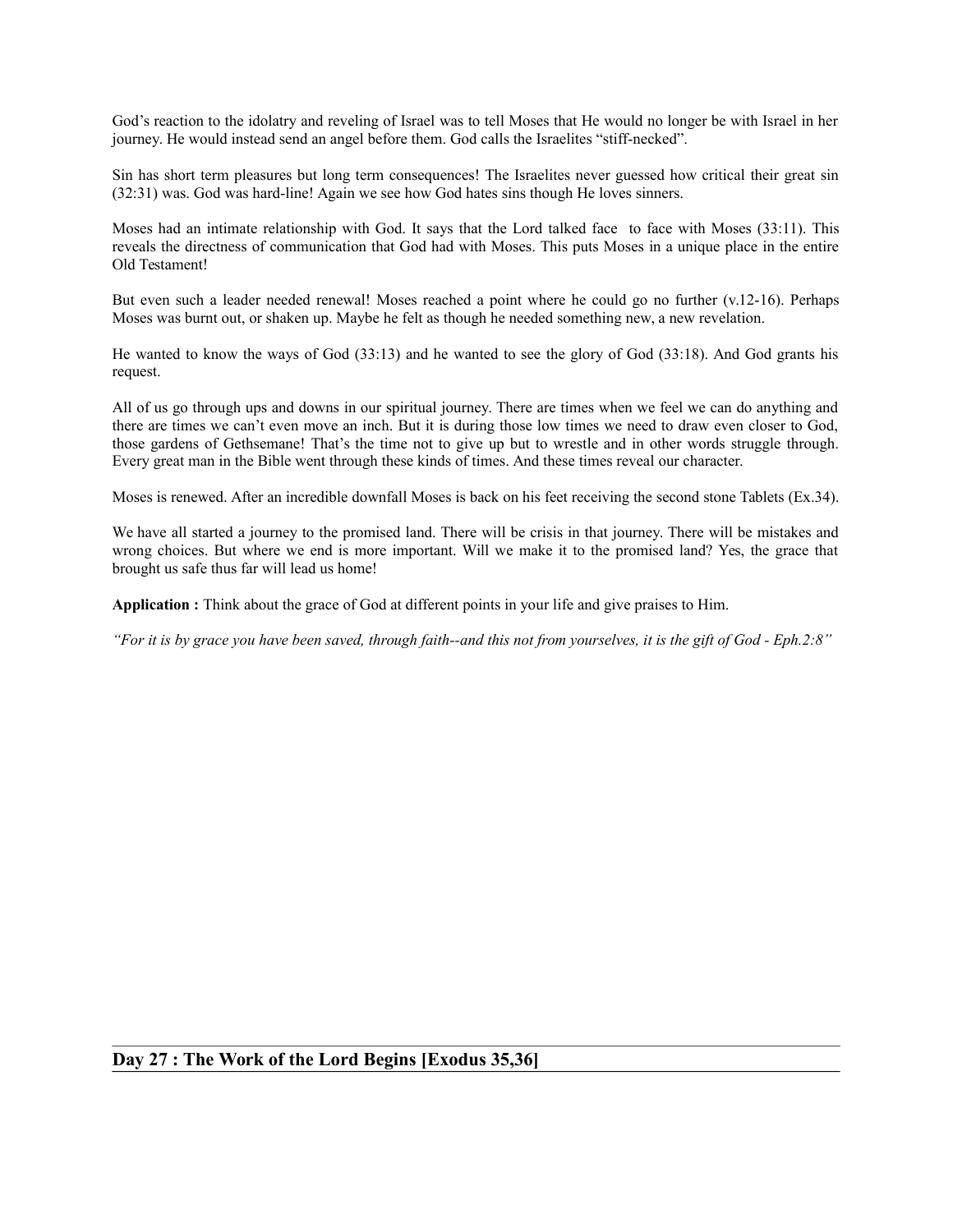God calls the people to give willingly (35:5-9). The people were moved and gave generously. God loves the cheerful giver (2Cor.9:7). The people gave everything needed for the tabernacle.

From gold to bronze, blue to fine linen, goats, ram to all kinds of animals and precious stones. But it says the people were restrained from bringing more because they had brought enough. It was hard for them not to bring. Can you imagine that?

The people including women were willing to work. They were willing to work where they were called to work. The skilled were called to work willingly. Willingness is a matter of our heart! How is our heart in terms of willingly giving?

Just by reading the Bible we cannot imagine the real beauty of the tabernacle. It has to be seen with our eyes. It is the place where God's presence was.

At God's living place, all the best materials were used to build the tabernacle. The ram were the best, gold were the best, bronze were the best, skins and hair were the best, wood were the best, silver were the best.

God was the director. Even the minute detail was taken care of. The people did everything the Lord commanded (39:1,7,21,31). God was the master builder. God is the creator and He is very creative.

Likewise, God has been preparing a much more beautiful place for us in heaven. The Bible says Jesus has gone to prepare a place for us(Jn.14:3,4).

How will that place be? In Rev. 21 it says it will have no sea, a bride beautifully dressed for her husband. Once again God is going to live with us. There will be no more tears, death and pain. We cannot imagine how awesome heaven will be.

"No eye has seen, no ear has heard, no mind has conceived what God has prepared for those who love him" (1Cor.2:9).

**Application :** In what areas of your life, should your giving improve[giving to your spouse, children, ministry, job, contribution...]?

*"It is more blessed to give than to receive - Acts 20:35"*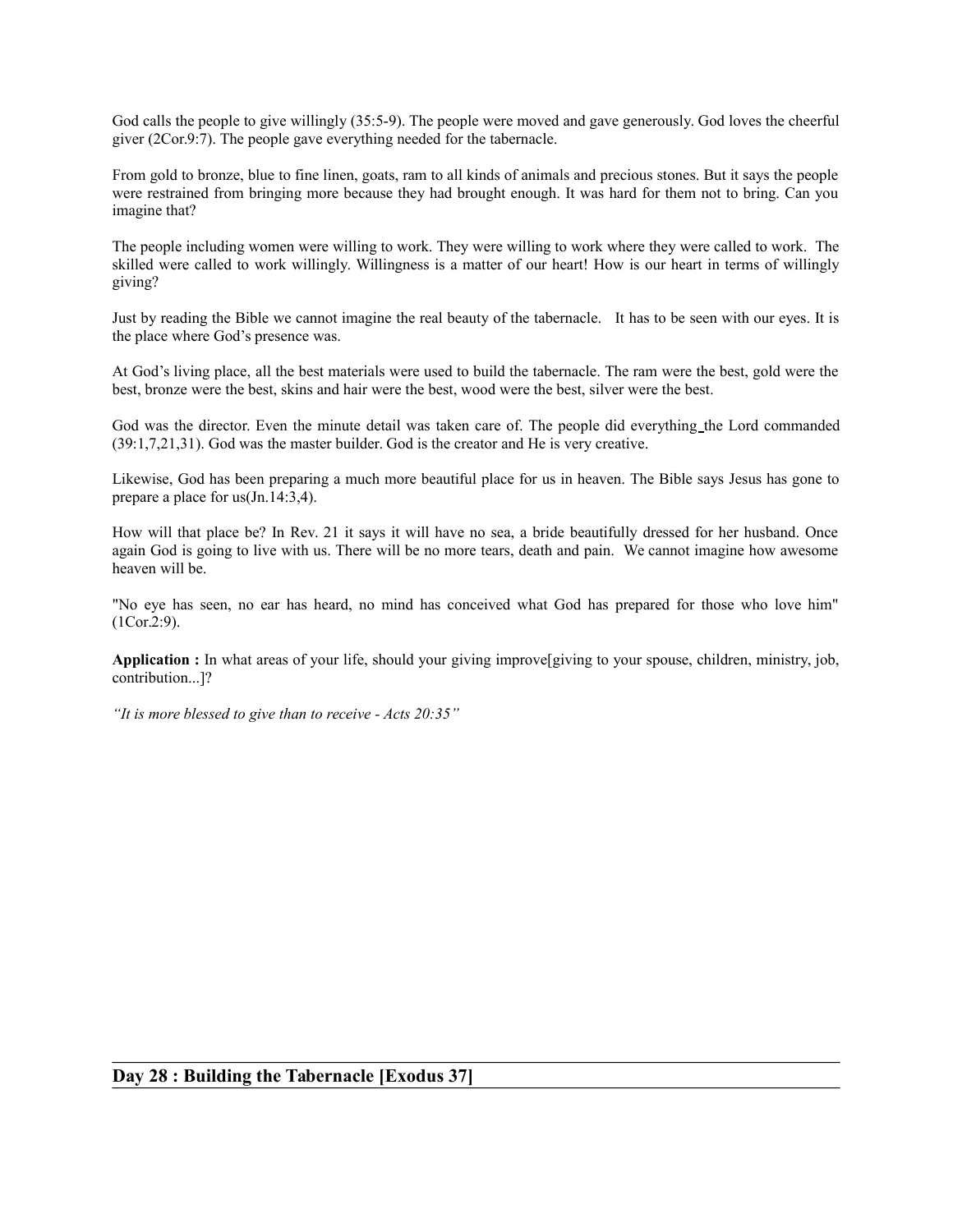Today, we will be reading about some important articles God told Moses to place it in the tabernacle and its significance. Moses was particular that the tabernacle will be built exactly how the pattern was shown on the mountain. The Hebrew author calls it a copy or a shadow of things to come(Heb.8:5).

The tabernacle, for the Israelites , was the dwelling home of God on the earth. The exodus could have happened around 1446 BC and we know that Solomon replaced the tabernacle by building the temple 480 years after the exodus i.e., 966 BC (1 Ki.6:1) and ultimately Jesus claimed himself to be the temple (Jn. 2:19) and in him all the fullness of the deity lives in bodily form (Col.2:9).

**The Ark** (v.1-9) the golden rectangular box that later contained the following three objects (Heb.9:4 / Deut.10:1-5) :

- 1. Gold Jar of Manna
- 2. Aaron's staff that had budded
- 3. The stone tablets of the covenant.

It was to remind the Israelites that God was their provider, that He is holy so needed a mediator and that they must obey the commandment to keep the relationship. Ultimately the ark was lost ( Jer. 3:16 ) and there is a mention about it in Rev.11:19.

**The Table / Bread of Presence** (v.10-16) This was to keep the offerings and twelve pieces of bread which was replaced every Sabbath to represent that God is the provider for all the tribes. In New Testament Jesus became the real bread who came down from heaven (Jn.6:48).

**The Lampstand** (v.17-24) It was made in the form of almond, the first tree to blossom during spring. Lamps were to give light to the working priest which was later replaced by the word of God ( Ps.119:105 ) and ultimately by Jesus who is the light of this world (Jn.8:12).

**The Altar of Incense** (v.25-29) It was placed in front of the ark (Ex.40:5) to offer incense, which was replaced by the prayers of the saints in the New Testament. (Heb.13:5, Rev.8:3).

In one word if you notice Jesus replaced all these articles and also the Spirit prays for us!

**Application :** Pray for the saints in your ministry / church.

*"....always keep on praying for all the saints - Eph.6:18"*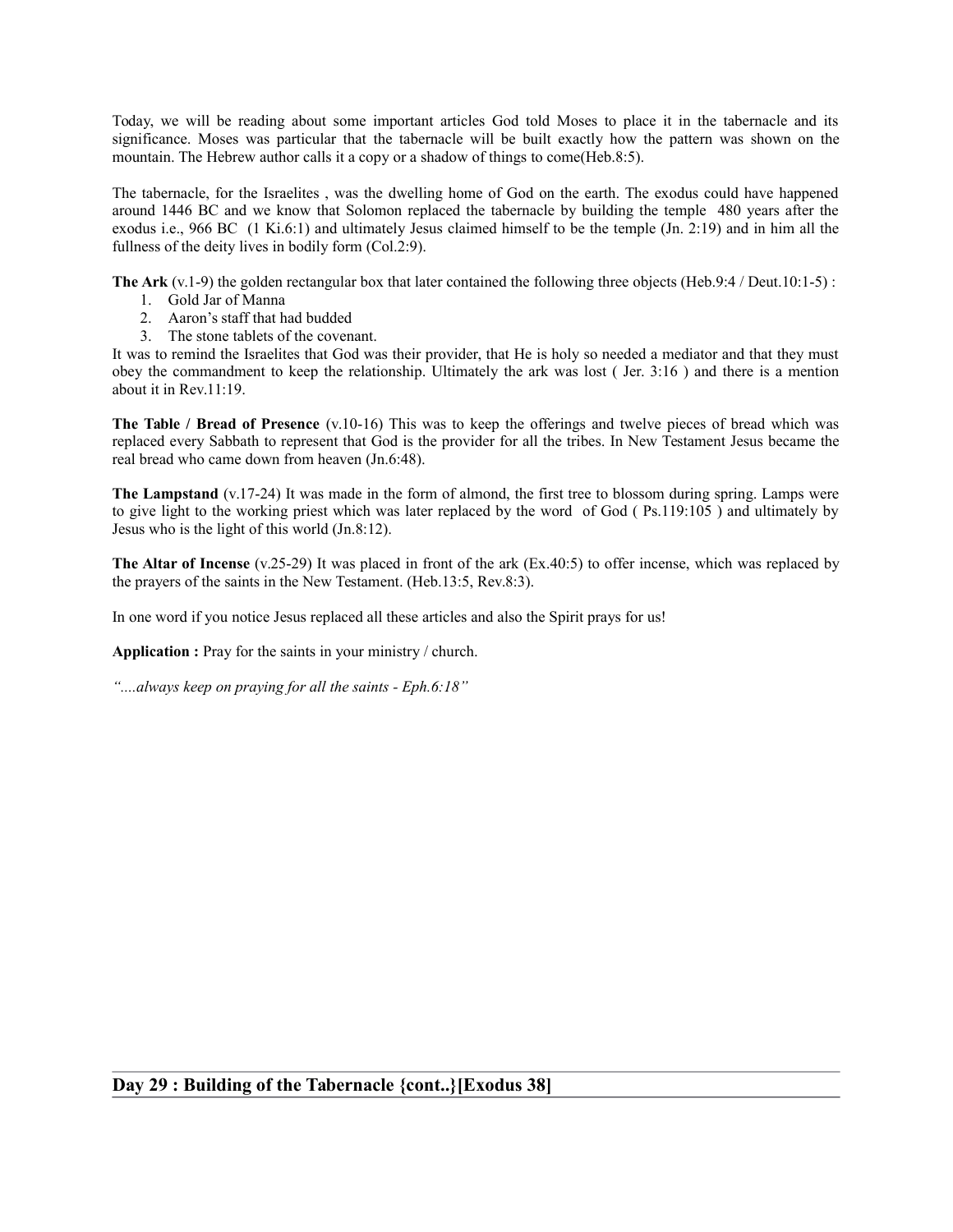In this chapter we will focus on two things, our unworthiness to approach God because of our sins and our worthiness cannot be earned by work alone.

**Our unworthiness in front of God** The two articles kept outside the Holy place were made up of bronze in contrast to the Holy articles, which were made by gold. It represents our ungodliness and our inability to approach the Holy place.

 • **Altar of Burnt Offering** This was kept outside the Holy place and God commanded that the fire must not go out and must be kept burning (Lev. 6:12-13). All the sacrifices were made on this altar and Jesus became the ultimate sacrifice for our sins.

 **• Basin for Washing** This was for washing the feet of the priests (Ex.30: 19-20) before they enter the Holy place to let them know that God is holy and they need to be cleansed. God foretold the coming of the one who will cleanse the nation (Zec.13:1). Jesus was called the fountain. In the New Testament, for some it is replaced by the water baptism. As for the church she is continuously cleansed by the word of God (Eph.5:26).

**Worthiness cannot be earned by work** Though Bezalel was in charge we must understand that lots of people were involved in making the articles for the tabernacle . Those days women used polished bronze sheet as mirrors to look at their beauty and we can see their sacrifice  $(v.8)$ , the basin was made from their mirrors. But just making the holy articles doesn't make us holy. Neither Bezalel who made the ark of the covenant nor Ithamar son of Aaron who supervised the whole project (Ex.38:21-23) nor the designer Oholiab made it to the promise land... something to be grasped!

Though God was happy that they did exactly what He commanded yet we shouldn't forget the fact that none of them entered the promise land! Only faith and obedience will help us to enter the promise land.

So let us not place our confidence on the work we do to build the tabernacle (the church of the living God). Let us place our confidence on faithfulness which will qualify us to enter the promise land. Let us, therefore, make every effort to enter that rest, so that no one will fall by following their (Israelite's) example of disobedience (Heb.4:11).

**Application :** What are somethings that hinders your walk with God?

*"let us throw off everything that hinders and the sin that so easily entangles, and let us run with perseverance the race marked out for us - Heb.12:1"*

## **Day 30 : The Priestly Garments [Exodus 39]**

In this chapter we will read about the priestly garments  $(v.1-31)$  with its purpose and the leadership of Moses (v.32-43). The whole purpose of the priestly garment, the ephod, breast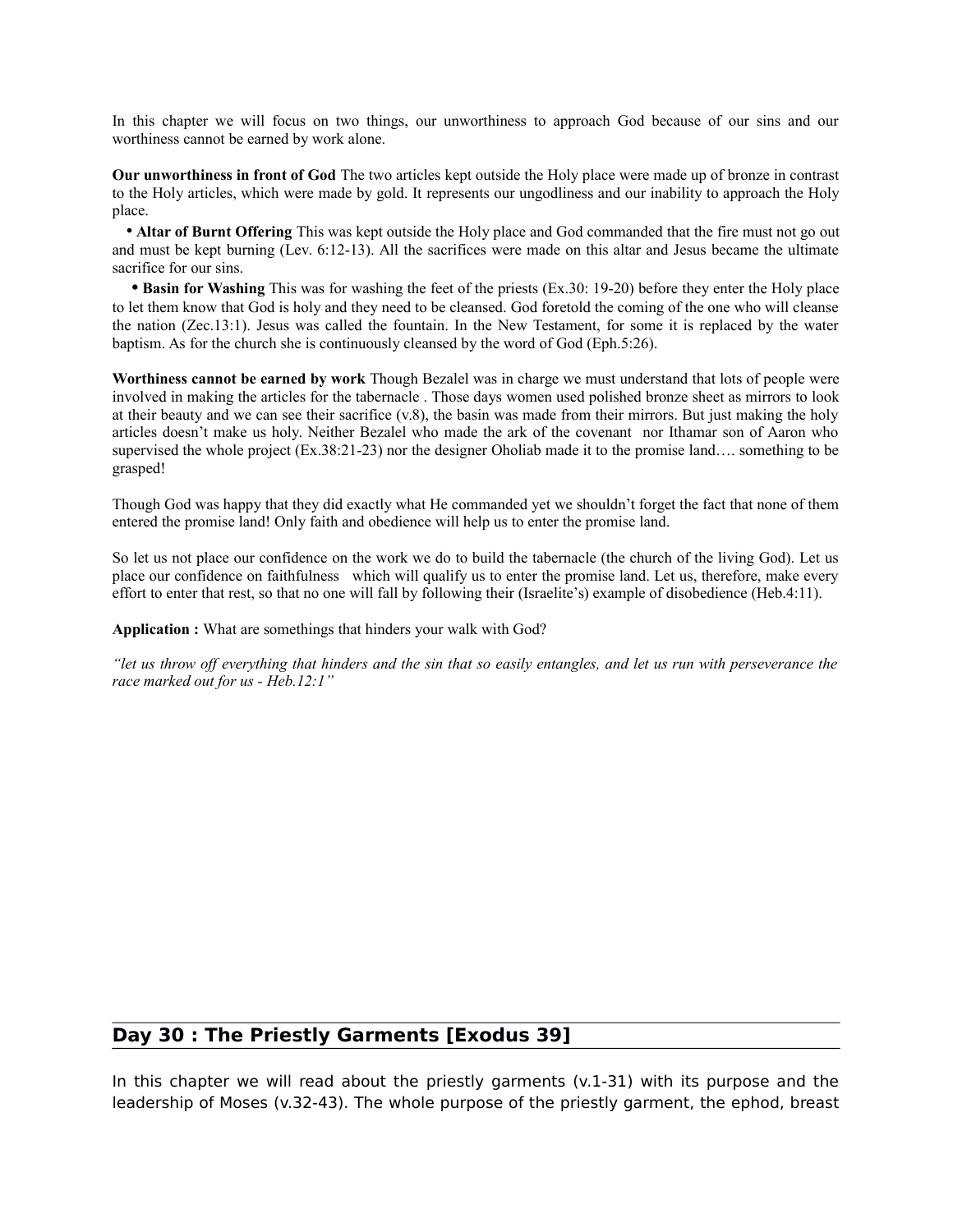plate, Urim and Thummim , the HOLY TO THE LORD inscription on the forehead of the priest (v.30) all point towards the following purpose :

- 1. To let the Israelites know that God is holy and they need a mediator.
- 2. God's will needs to be sought and He is willing to give answers.
- 3. He has chosen some special people to serve Him (Levites).

**Enquire the Lord** (v.1-41) Ephod was the ritual loin cloth worn by the priest (1Sam.2:18) and in some occasions by the king (2Sam.6:14).The holy breastplate was fastened to the ephod of the high priest which contains the Urim and Thummim (Lev.8:8). [ Don't confuse this with the ephod in Judges 17:5;18:14-20, where it was a pagan object associated with an idol ].

Now the Israelites enquired the Lord's will through Urim , which means curse (maybe a 'no' from God) and Thummim which means perfect (maybe an 'yes' from God). And the enquiring rights were given exclusively to the high priest (Deut.33:8). God has made a provision to seek His will. But failure to do so always ended in major disaster, which was hard to rectify later.

For example, God commanded Moses that Joshua must enquire His will before making any decision (Num.27:18-21). When Joshua employed this in the matter of Achan (Jos. 7:18) there was joy and when he overlooked in the matter of the Gibeonites(Jos.9:14) there was pain.

Therefore let us make sure we enquire the Lord through the Scripture before we make any important decision in our life. This can save us from lots of trouble because the Lord is waiting to answer and He is god.

**Bless those who serves** (v.42-43) When the Israelites finished the work, Moses did two things. First he inspected to make sure everything was done according to the direction given by God and then he blessed them. No single person was lifted up, no special awards were given but rather Moses collectively blessed all of them. As leaders we need to bless our Christians whenever they serve God. Bless them in the name of God and they will be blessed!

**Application :** What are some important decisions you have to make? Have you enquired the Lord's will?

"Be very careful, then, how you live.... understand what the Lord's will is - Eph.5:15-17"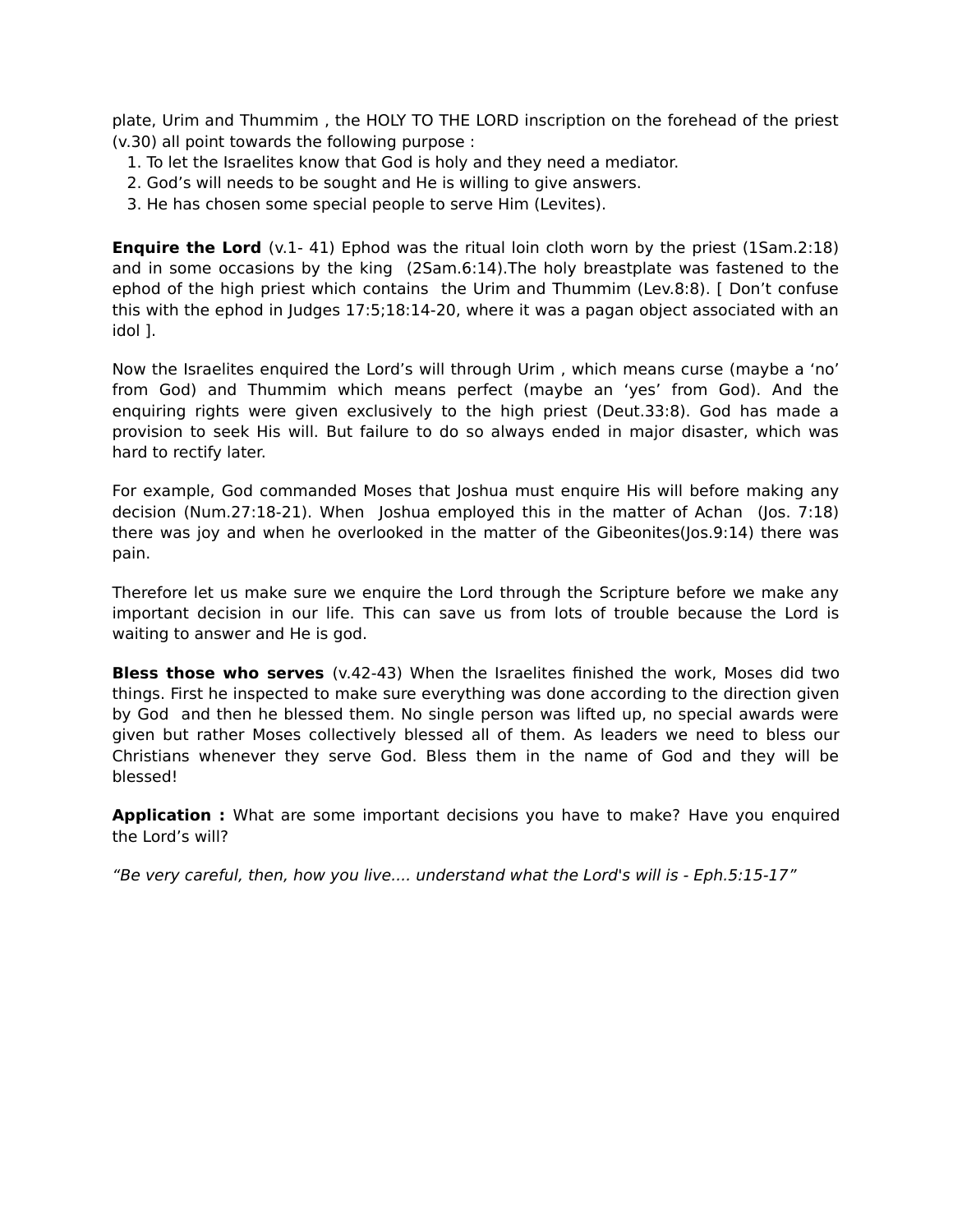#### **Day 31 : The Glory of the Lord [Exodus 40]**

We have come to the last day of our journey through exodus…. we see in this chapter God's clear direction in setting up the tabernacle (v.1-15) and Moses' obedience in completing the work (v. 16-33) and the Lord's glory resting up on the tabernacle  $(v.34 -38)$ . These are three important steps in any covenant with God : 1. Clear direction from God. 2. Obedience from the follower. 3. God's acceptance and guidance.

Think about your relationship with God, you came to know His **command** by someone teaching you the Scriptures, then you decided to **obey** by your repentance and He **accepted** you and His glory rested on you through the Spirit who continues to **guide** you till this day.

**God's clear Direction** (v.1-15) One thing we notice is that God is pretty clear about what He said. So when people say they are confused about what He says it is only a lame excuse not to obey. If we have a heart of obedience His commands will not be burdensome. (1Jn.5:3).

Then He takes time to explain the details. He explains to Moses, where to put what. He knows in detail even about our life… our hairs are numbered (Mt.10:30). So let us not feel shy to talk to Him about the details of our life when we spend time with Him. He cares about every detail in our life.

**Obedience**(v.16-33) Moses did everything just as the Lord commanded him and God called him, 'faithful in all his house '(Num.12:7).

**Glory of the Lord:** (v.34–38) The Glory of the Lord rested upon the tabernacle and from that day God stayed with His people. Can you imagine the one who cannot be contained by the universe decided to dwell among men ? First, He walked with man (Gen.5:24;6:9), then He desired to dwell with men (Ex.25:8) and His glory came to the tabernacle (Ex.40:34), then it dwelt in the temple (1Ki.8:10-11), then Jesus came as the glory of God (Jn.1:14), He dwells now in believers individually (1Cor.6:19) and in the Church collectively (Eph.2:22) and one day His glory will be revealed in a new heaven and we will be truly dwelling with Him (Rev.21:3).

The book of Exodus started with a gloom and ends with God's Glory. Began with slavery and pain, ends with freedom and joy. So when we go through a gloomy chapter in our life, let us remember that there will be a glorious chapter at the end if we obey Him and submit to Him.

*"The grace of the Lord Jesus be with God's people. Amen -Rev.22:21"*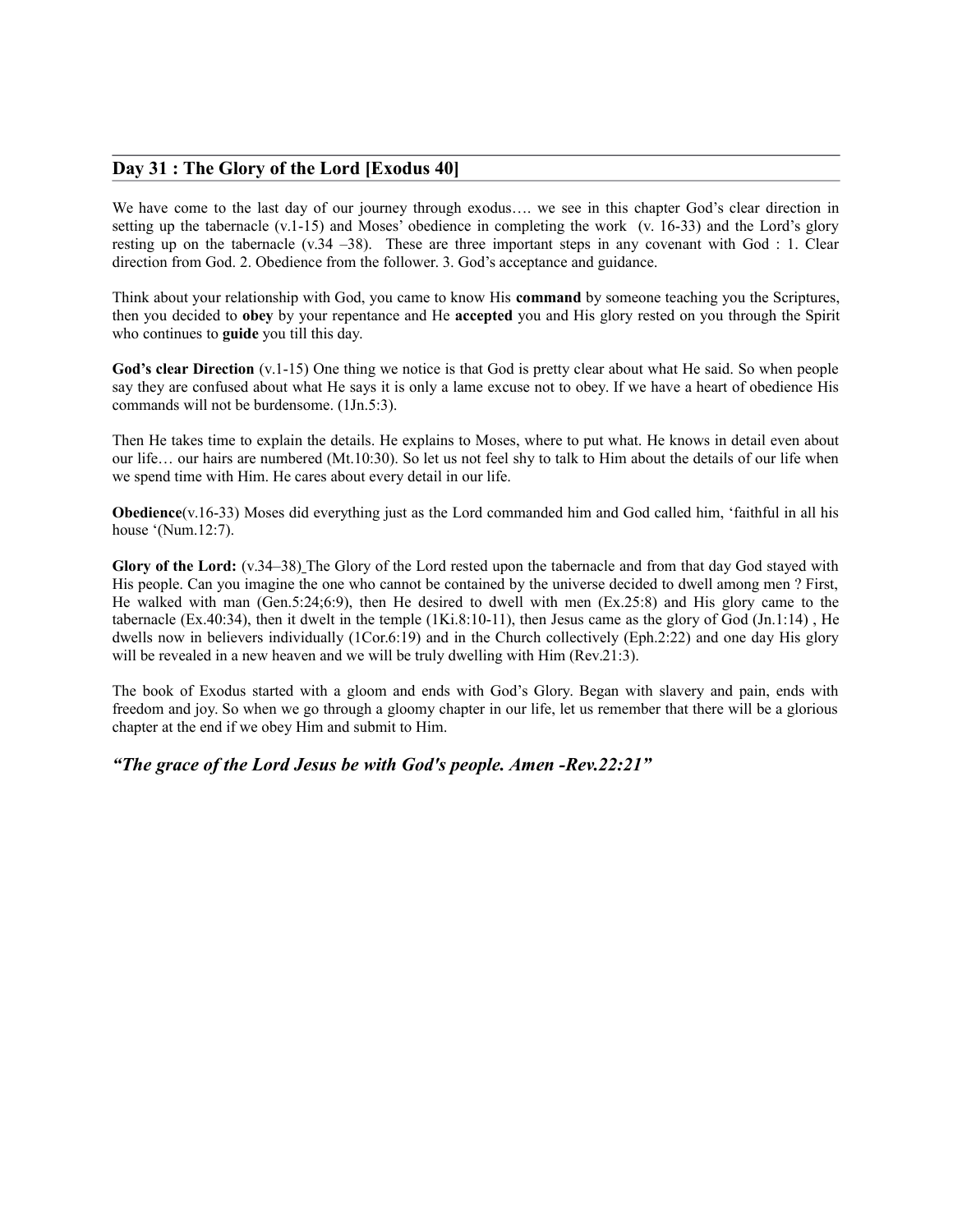## **Godly Women of Exodus**

The Bible is a book filled with God's interaction with men and women. Women also played an important role in the history of Israel and continue to do so in God's Kingdom.

We will look at few godly women mentioned in Exodus who serve as examples for us today.

- **1. The Hebrew midwives : Shiphrah and Puah (Ex. 1:15-21)** These women's faith and fear of God is amazing. When the king's word was out, they acted smartly because they feared God. Their names meant "beauty" and "splendor" in Hebrew. These women obeyed the God's command "do not kill" inspite of the king's word "if it is a boy, kill him!"
- **2. Jochebed (Ex. 2:1-4)** Moses' mother, Jochebed was a woman of faith. In Heb. 11:23, she and her husband are mentioned. Her faith in God to put her son in a basket of papyrus in the Nile is amazing. How many of us can think of such thing as putting a 3 month old baby in a river and leaving the rest to God? We live in a age where we over-protect and pamper our kids. But Jochebad is a true hero of faith.
- **3. Israelite women (Ex.3:22)** God gave the Israelite women the responsibility to ask their Egyptian neighbors for articles of silver and gold and clothing. Ask and it shall be given! Imagine the women of Israel going with faith and asking their neighbors!
- **4. Zipporah (Ex.4:24-26)** Here, Zipporah, Moses' wife, does an amazing act of submission to the covenant of circumcision.
- **5. Miriam (Ex. 15:20-21)** One of the first woman to be called a prophetess, Aaron and Moses' sister, Miriam led the women in praising God.
- **6. Skilled Women (Ex. 35:25-29)** Women with special skills contributed in doing the work of the Lord. God welcomes the skilled hands of men and women alike.

In conclusion, women like men have a special place in the heart of God and in His Kingdom.